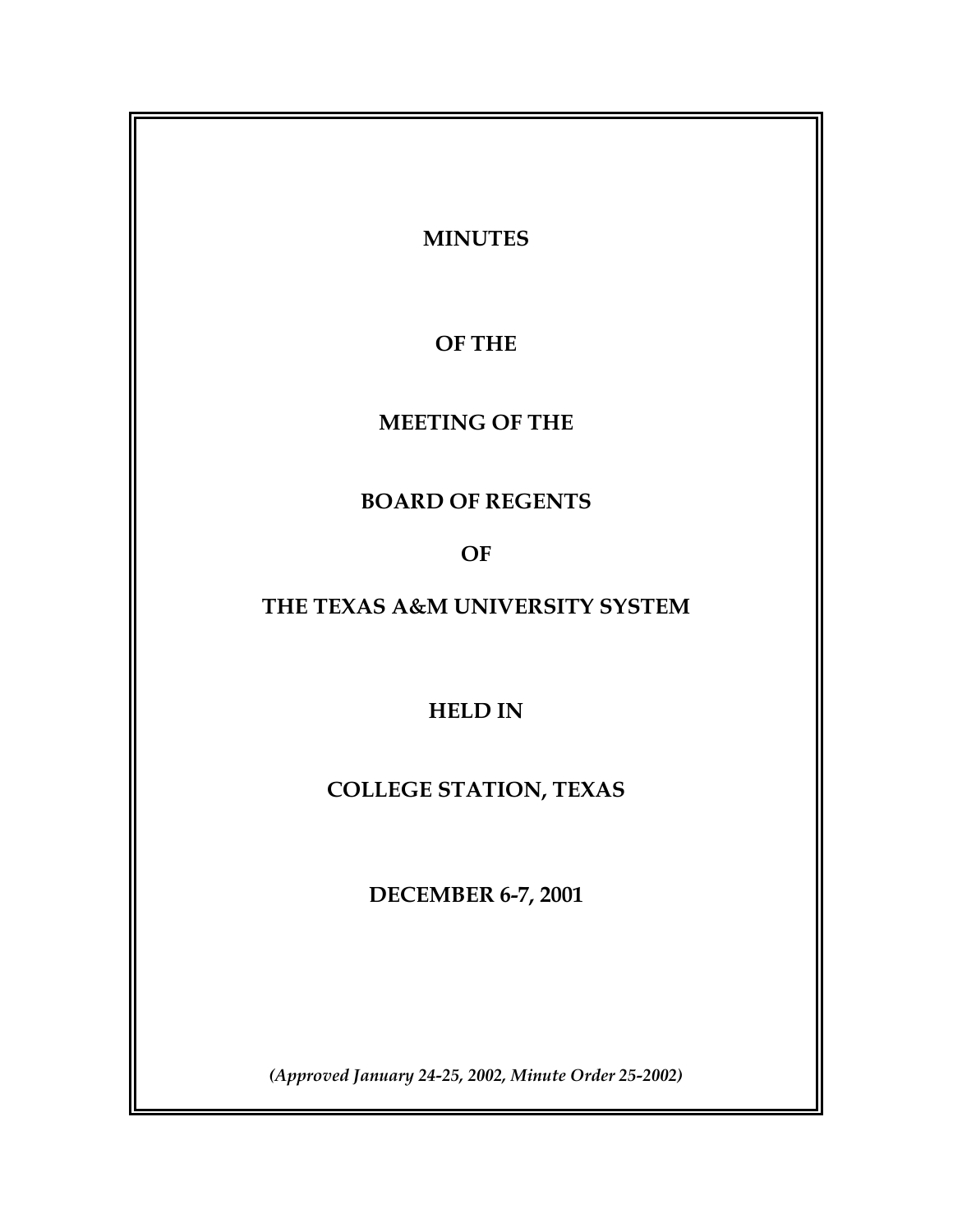# **TABLE OF CONTENTS**

# **MINUTES OF THE** MEETING OF THE BOARD OF REGENTS December 6-7, 2001

| MINUTE ORDER 228-2001 (AGENDA ITEM 39) GRANTING OF THE DESIGNATION OF<br>"REGENTS PROFESSOR" AND "REGENTS FELLOW" FOR 2000-2001, THE TEXAS A&M                                                                                                                                                       |
|------------------------------------------------------------------------------------------------------------------------------------------------------------------------------------------------------------------------------------------------------------------------------------------------------|
|                                                                                                                                                                                                                                                                                                      |
|                                                                                                                                                                                                                                                                                                      |
| MINUTE ORDER 229-2001 (AGENDA ITEM 37) ADOPTION OF A RESOLUTION HONORING                                                                                                                                                                                                                             |
| MINUTE ORDER 230-2001 (AGENDA ITEM 38) ADOPTION OF A RESOLUTION HONORING<br>DR. JAMES S. COLE, THE TEXAS A&M UNIVERSITY SYSTEM HEALTH SCIENCE CENTER  6                                                                                                                                              |
| MINUTE ORDER 231-2001 (AGENDA ITEM 46) ADOPTION OF A RESOLUTION HONORING<br>DR. KONRAD EUGSTER, EXECUTIVE DIRECTOR OF THE TEXAS VETERINARY MEDICAL                                                                                                                                                   |
|                                                                                                                                                                                                                                                                                                      |
|                                                                                                                                                                                                                                                                                                      |
| MINUTE ORDER 232-2001 (AGENDA ITEM 47) APPROVAL OF A LIST OF CANDIDATES<br>TO BE SUBMITTED TO THE BOARD OF REGENTS OF THE UNIVERSITY OF TEXAS SYSTEM<br>REGARDING MEMBERSHIP ON THE BOARD OF DIRECTORS OF THE UNIVERSITY OF<br>TEXAS INVESTMENT MANAGEMENT CORPORATION (UTIMCO), BOARD OF REGENTS  9 |
|                                                                                                                                                                                                                                                                                                      |
|                                                                                                                                                                                                                                                                                                      |
|                                                                                                                                                                                                                                                                                                      |
|                                                                                                                                                                                                                                                                                                      |
|                                                                                                                                                                                                                                                                                                      |
|                                                                                                                                                                                                                                                                                                      |
|                                                                                                                                                                                                                                                                                                      |
|                                                                                                                                                                                                                                                                                                      |
|                                                                                                                                                                                                                                                                                                      |
|                                                                                                                                                                                                                                                                                                      |
|                                                                                                                                                                                                                                                                                                      |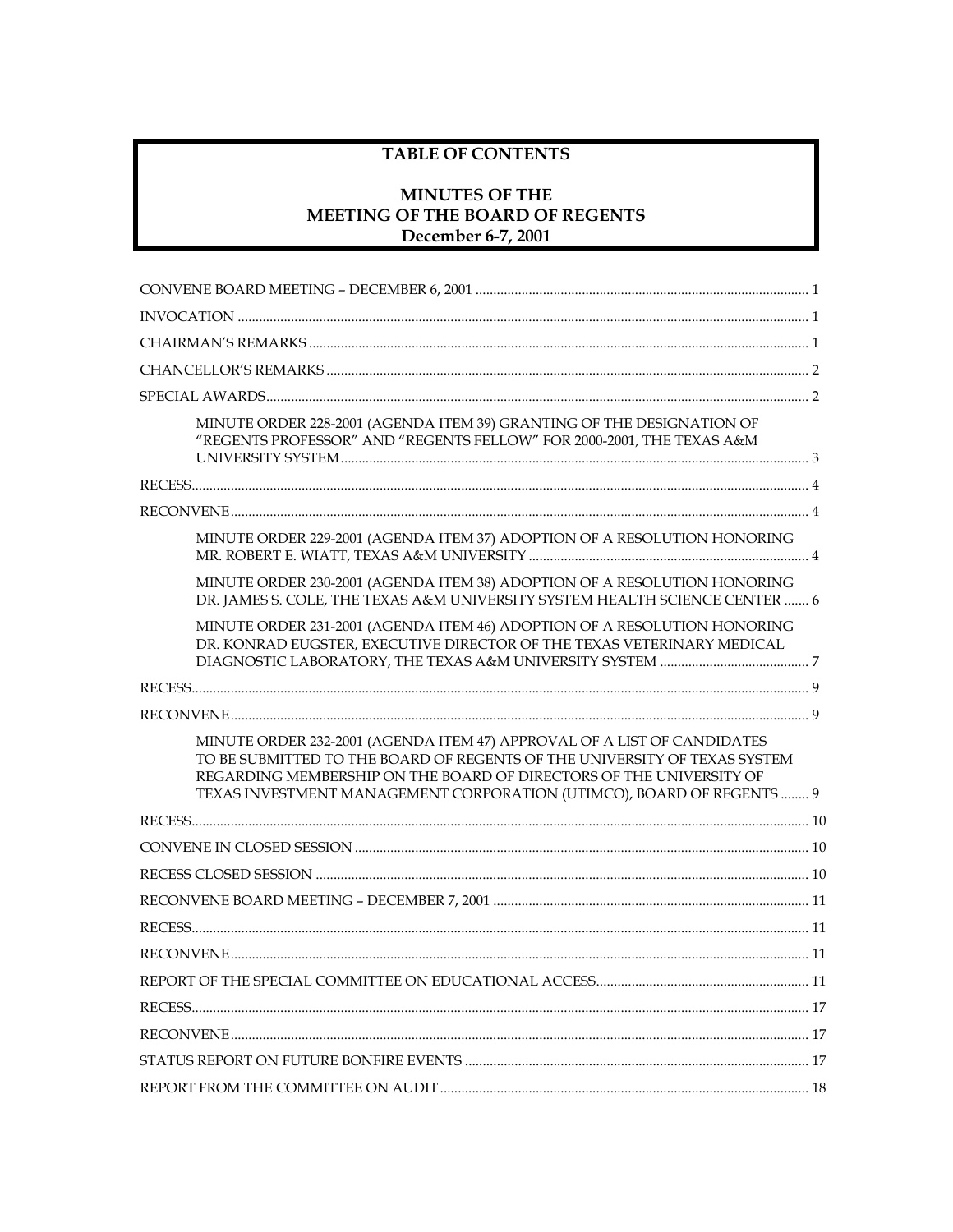| MINUTE ORDER 233-2001 (AGENDA ITEM 1) AUTHORIZATION TO ESTABLISH A QUASI-<br>ENDOWMENT ENTITLED "BACHELOR OF LANDSCAPE ARCHITECTURE SENIOR CLASS                                                                                                                                                                                                     |  |
|------------------------------------------------------------------------------------------------------------------------------------------------------------------------------------------------------------------------------------------------------------------------------------------------------------------------------------------------------|--|
| MINUTE ORDER 234-2001 (AGENDA ITEM 2) ACCEPTANCE OF GIFTS, DONATIONS,                                                                                                                                                                                                                                                                                |  |
| MINUTE ORDER 235-2001 (AGENDA ITEM 3) ACCEPTANCE OF THE REPORT OF<br>APPROPRIATIONS BY THE CHANCELLOR, THE TEXAS A&M UNIVERSITY SYSTEM 19                                                                                                                                                                                                            |  |
|                                                                                                                                                                                                                                                                                                                                                      |  |
| MINUTE ORDER 236-2001 (AGENDA ITEM 4) APPROVAL FOR A NEW DEGREE PROGRAM<br>LEADING TO A DOCTOR OF PHILOSOPHY WITH A MAJOR IN LEADERSHIP STUDIES AND<br>AUTHORIZATION TO SUBMIT TO THE TEXAS HIGHER EDUCATION COORDINATING                                                                                                                            |  |
| MINUTE ORDER 237-2001 (AGENDA ITEM 5) APPROVAL OF AMENDED TABLE OF<br>PROGRAMS AND AUTHORIZATION TO REQUEST APPROVAL FROM THE TEXAS HIGHER                                                                                                                                                                                                           |  |
| MINUTE ORDER 238-2001 (AGENDA ITEM 6) APPROVAL OF AN ADMINISTRATIVE<br>CHANGE WITHIN THE COLLEGE OF BUSINESS ADMINISTRATION AND AUTHORIZATION<br>TO SUBMIT TO THE TEXAS HIGHER EDUCATION COORDINATING BOARD FOR                                                                                                                                      |  |
| MINUTE ORDER 239-2001 (AGENDA ITEM 7) APPROVAL OF AMENDED TABLE OF<br>PROGRAMS AND AUTHORIZATION TO SUBMIT TO THE TEXAS HIGHER EDUCATION                                                                                                                                                                                                             |  |
| MINUTE ORDER 240-2001 (AGENDA ITEM 8) APPROVAL OF NEW DEGREE PROGRAMS<br>LEADING TO A BACHELOR OF ARTS IN MUSIC, BACHELOR OF MUSIC, AND BACHELOR<br>OF MUSIC WITH ALL-LEVEL CERTIFICATION AND AUTHORIZATION TO REQUEST<br>APPROVAL FROM THE TEXAS HIGHER EDUCATION COORDINATING BOARD, TEXAS                                                         |  |
| MINUTE ORDER 241-2001 (AGENDA ITEM 9) APPROVAL TO RENAME THE B.S.<br>GEOGRAPHY ENVIRONMENTAL STUDIES OPTION TO GEOGRAPHIC INFORMATION<br>SCIENCE, APPROVAL OF A NEW DEGREE PROGRAM LEADING TO A BACHELOR OF<br>SCIENCE DEGREE IN ENVIRONMENTAL STUDIES AND AUTHORIZATION TO SUBMIT<br>PROPOSALS TO THE TEXAS HIGHER EDUCATION COORDINATING BOARD FOR |  |
| MINUTE ORDER 242-2001 (AGENDA ITEM 10) APPROVAL FOR A NEW DEGREE PROGRAM<br>LEADING TO A BACHELOR OF SCIENCE DEGREE IN ENVIRONMENTAL GEOSCIENCE AND<br>AUTHORIZATION TO PRESENT TO THE TEXAS HIGHER EDUCATION COORDINATING                                                                                                                           |  |
| MINUTE ORDER 243-2001 (AGENDA ITEM 11) APPROVAL OF THE CONCEPT PAPER FOR<br>THE ESTABLISHMENT OF THE ACADEMY FOR THE PERFORMING AND VISUAL ARTS,                                                                                                                                                                                                     |  |
| MINUTE ORDER 244-2001 (AGENDA ITEM 12) ESTABLISHMENT OF THE CENTER FOR                                                                                                                                                                                                                                                                               |  |
| MINUTE ORDER 245-2001 (AGENDA ITEM 13) ESTABLISHMENT OF THE EUROPEAN UNION                                                                                                                                                                                                                                                                           |  |
| MINUTE ORDER 246-2001 (AGENDA ITEM 14) APPROVAL OF AMENDED MISSION<br>STATEMENT AND AUTHORIZATION TO SUBMIT TO THE TEXAS HIGHER EDUCATION<br>COORDINATING BOARD FOR APPROVAL, TEXAS A&M UNIVERSITY-COMMERCE  24                                                                                                                                      |  |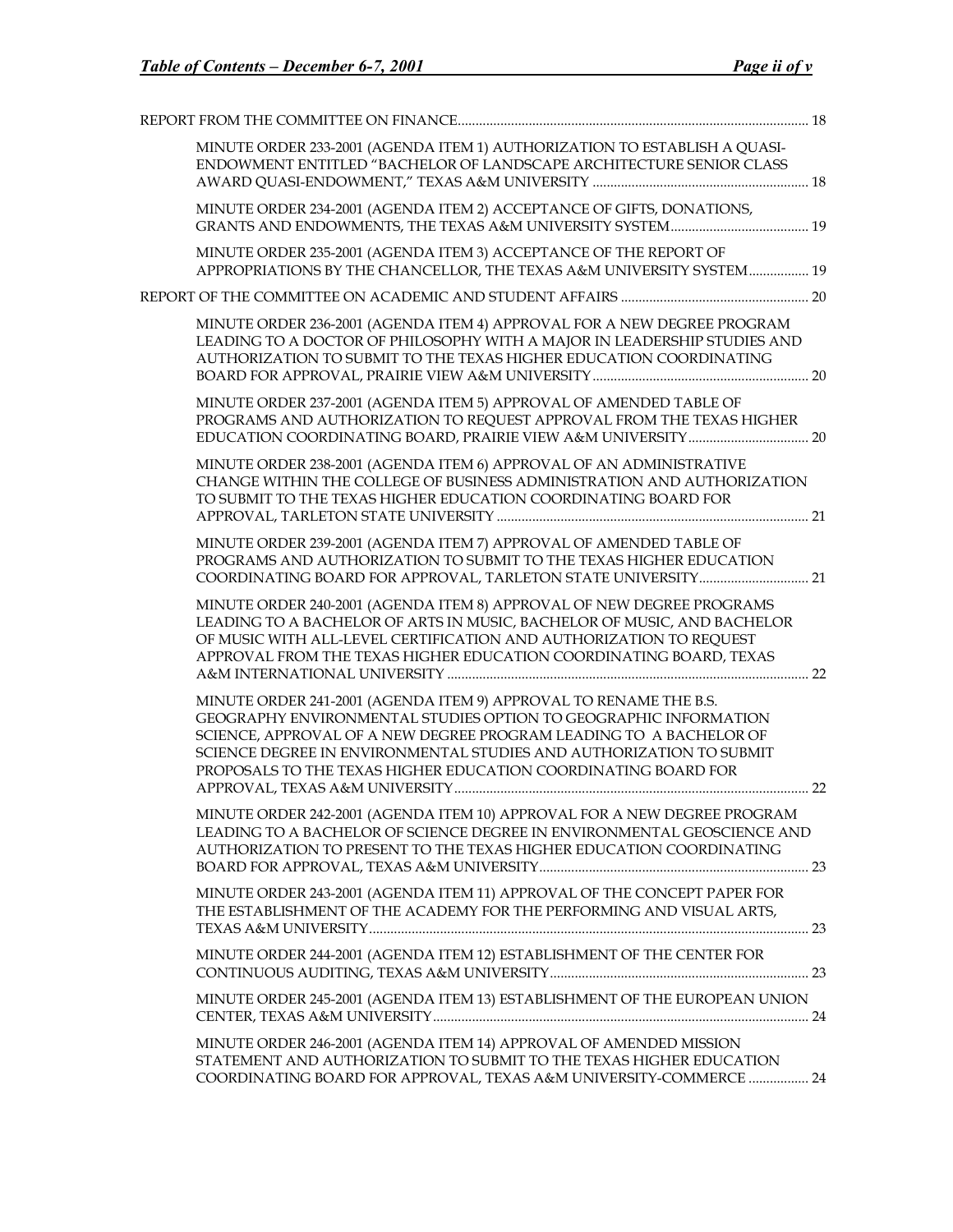| MINUTE ORDER 247-2001 (AGENDA ITEM 15) APPROVAL OF THE CONCEPT PAPER FOR<br>THE HARTE RESEARCH INSTITUTE FOR GULF OF MEXICO STUDIES, TEXAS A&M                                                                                                                               |  |
|------------------------------------------------------------------------------------------------------------------------------------------------------------------------------------------------------------------------------------------------------------------------------|--|
| MINUTE ORDER 248-2001 (AGENDA ITEM 16) APPROVAL OF AMENDED MISSION<br>STATEMENT AND TABLE OF PROGRAMS AND AUTHORIZATION TO REQUEST<br>APPROVAL FROM THE TEXAS HIGHER EDUCATION COORDINATING BOARD,                                                                           |  |
| MINUTE ORDER 249-2001 (AGENDA ITEM 17) APPROVAL OF INSTITUTIONAL PLAN<br>FOR DISTANCE EDUCATION AND OFF-CAMPUS INSTRUCTION AND AUTHORIZATION<br>TO SUBMIT TO TEXAS HIGHER EDUCATION COORDINATING BOARD FOR APPROVAL,                                                         |  |
| MINUTE ORDER 250-2001 (AGENDA ITEM 18) APPROVAL OF AMENDED MISSION<br>STATEMENT AND AMENDED TABLE OF PROGRAMS AND AUTHORIZATION TO<br>SUBMIT TO THE TEXAS HIGHER EDUCATION COORDINATING BOARD FOR APPROVAL,                                                                  |  |
| MINUTE ORDER 251-2001 (AGENDA ITEM 19) APPROVAL OF AMENDED TABLE OF<br>PROGRAMS AND AUTHORIZATION TO REQUEST APPROVAL FROM THE TEXAS HIGHER                                                                                                                                  |  |
| MINUTE ORDER 252-2001 (AGENDA ITEM 20) APPROVAL OF CONCEPT PAPER FOR THE<br>CENTER FOR DYNAMICS SYSTEMS AND CONTROL, TEXAS ENGINEERING EXPERIMENT                                                                                                                            |  |
| MINUTE ORDER 253-2001 (AGENDA ITEM 21) APPROVAL OF INSTITUTE FOR<br>COUNTERMEASURES AGAINST AGRICULTURAL BIOTERRORISM, TEXAS A&M<br>UNIVERSITY, TEXAS AGRICULTURAL EXPERIMENT STATION, TEXAS COOPERATIVE<br>EXTENSION AND TEXAS VETERINARY MEDICAL DIAGNOSTIC LABORATORY  27 |  |
| MINUTE ORDER 254-2001 (AGENDA ITEM 51) APPROVAL OF AMENDED MISSION<br>STATEMENT AND AUTHORIZATION TO REQUEST APPROVAL FROM THE TEXAS<br>HIGHER EDUCATION COORDINATING BOARD, PRAIRIE VIEW A&M UNIVERSITY  27                                                                 |  |
|                                                                                                                                                                                                                                                                              |  |
| MINUTE ORDER 255-2001 (AGENDA ITEM 23) APPROVAL OF THE PROGRAM OF<br>REQUIREMENTS, APPROPRIATION FOR DESIGN AND SELECTION OF THE<br>ARCHITECT/ENGINEER DESIGN TEAM FOR THE FINE ARTS COMPLEX,                                                                                |  |
| MINUTE ORDER 256-2001 (AGENDA ITEM 24) APPROVAL OF THE PROGRAM OF<br>REQUIREMENTS, APPROPRIATION FOR DESIGN AND SELECTION OF THE<br>ARCHITECT/ENGINEER DESIGN TEAM FOR THE NURSING FACILITY IN HOUSTON,                                                                      |  |
| MINUTE ORDER 257-2001 (AGENDA ITEM 25) APPROVAL OF THE PROGRAM OF<br>REQUIREMENTS, APPROPRIATION FOR DESIGN AND SELECTION OF THE<br>ARCHITECT/ENGINEER DESIGN TEAM FOR THE ARCHITECTURE AND ARTS BUILDING,                                                                   |  |
| MINUTE ORDER 258-2001 (AGENDA ITEM 26) APPROVAL OF THE PROGRAM OF<br>REQUIREMENTS, APPROPRIATION FOR DESIGN AND SELECTION OF THE<br>ARCHITECT/ENGINEER DESIGN TEAM FOR THE CLASSROOM BUILDING,                                                                               |  |
| MINUTE ORDER 259-2001 (AGENDA ITEM 27) APPROVAL OF THE PROGRAM OF<br>REQUIREMENTS, APPROPRIATION FOR DESIGN AND SELECTION OF THE<br>ARCHITECT/ENGINEER DESIGN TEAM FOR THE GULF OF MEXICO RESEARCH                                                                           |  |
|                                                                                                                                                                                                                                                                              |  |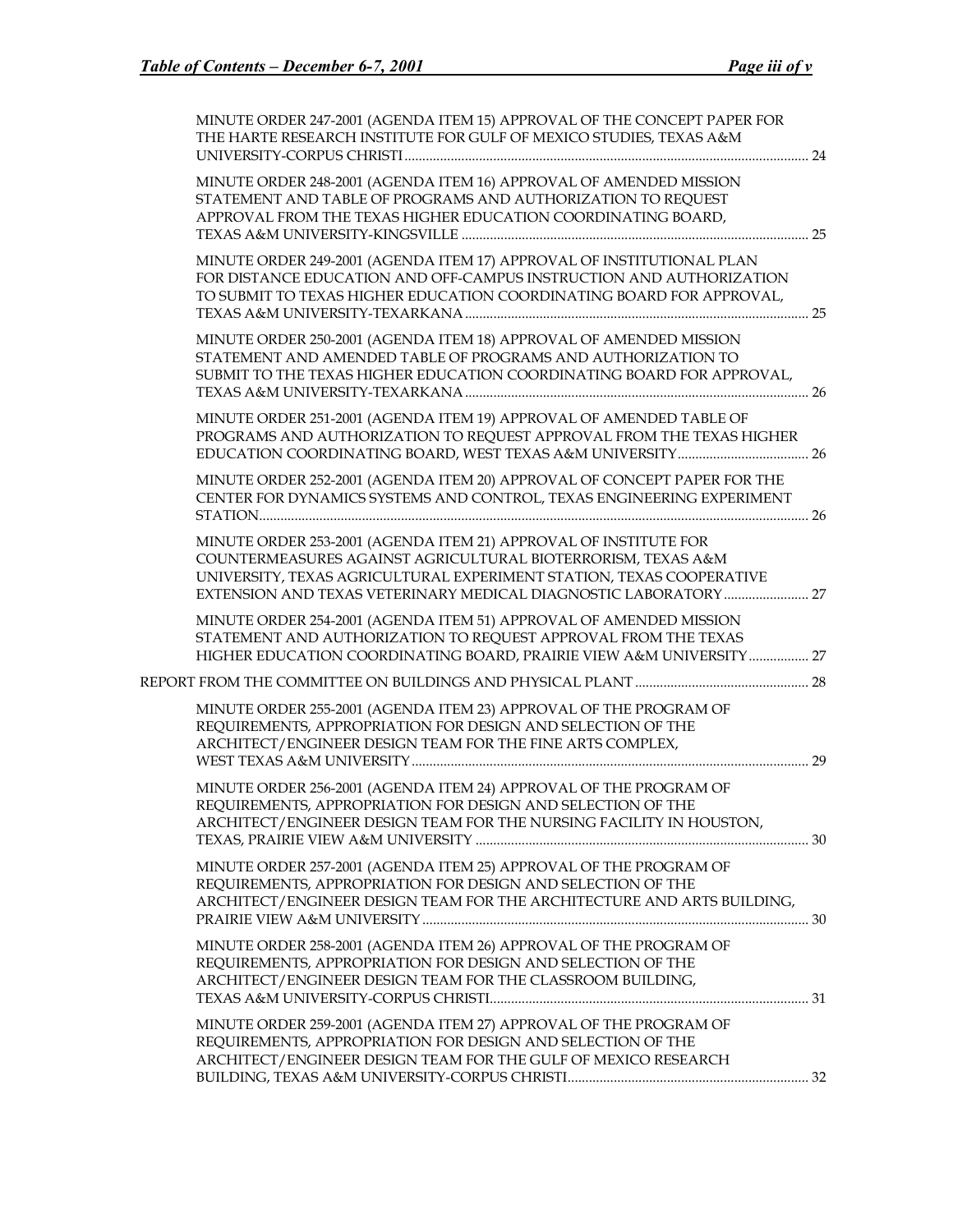|  | MINUTE ORDER 260-2001 (AGENDA ITEM 28) APPROVAL OF THE PROGRAM OF<br>REQUIREMENTS, APPROPRIATION FOR DESIGN AND SELECTION OF THE<br>ARCHITECT/ENGINEER DESIGN TEAM FOR THE PHARMACY SCHOOL,                                                                                                     |  |
|--|-------------------------------------------------------------------------------------------------------------------------------------------------------------------------------------------------------------------------------------------------------------------------------------------------|--|
|  | MINUTE ORDER 261-2001 (AGENDA ITEM 29) APPROVAL OF THE PROGRAM OF<br>REQUIREMENTS, APPROPRIATION FOR DESIGN AND SELECTION OF THE<br>ARCHITECT/DESIGN TEAM FOR THE NEW SCIENCE BUILDING, TEXAS A&M                                                                                               |  |
|  | MINUTE ORDER 262-2001 (AGENDA ITEM 30) ADOPTION OF A MASTER PLAN FOR THE<br>CAMPUS OF BAYLOR COLLEGE OF DENTISTRY, DALLAS, TEXAS, THE TEXAS A&M                                                                                                                                                 |  |
|  | MINUTE ORDER 263-2001 (AGENDA ITEM 31) AUTHORIZATION TO EXECUTE A<br>NATURAL GAS PIPELINE EASEMENT TO AQUILA SOUTHWESTERN PIPELINE<br>CORPORATION, BURLESON COUNTY, TEXAS, THE TEXAS A&M UNIVERSITY SYSTEM  35                                                                                  |  |
|  | MINUTE ORDER 264-2001 (AGENDA ITEM 32) AUTHORIZATION TO ACCEPT TITLE TO A<br>TRACT OF LAND AND TO PURCHASE A BUILDING, EQUIPMENT, FURNITURE AND<br>FIXTURES FROM THE CITY OF MCALLEN, HIDALGO COUNTY, TEXAS, AND<br>APPROPRIATION OF FUNDS FOR THE PROJECT, THE TEXAS A&M UNIVERSITY SYSTEM  36 |  |
|  | MINUTE ORDER 265-2001 (AGENDA ITEM 33) AUTHORIZATION FOR THE PURCHASE OF                                                                                                                                                                                                                        |  |
|  | MINUTE ORDER 266-2001 (AGENDA ITEM 34) NAMING OF THE HARTE RESEARCH                                                                                                                                                                                                                             |  |
|  | MINUTE ORDER 267-2001 (AGENDA ITEM 34) NAMING OF THE MICHAEL AND KAREN                                                                                                                                                                                                                          |  |
|  |                                                                                                                                                                                                                                                                                                 |  |
|  | MINUTE ORDER 268-2001 (AGENDA ITEM 22) APPROVAL OF SYSTEM POLICY 13.04                                                                                                                                                                                                                          |  |
|  | MINUTE ORDER 269-2001 (AGENDA ITEM 35) APPROVAL OF REVISIONS TO SYSTEM                                                                                                                                                                                                                          |  |
|  | MINUTE ORDER 270-2001 (AGENDA ITEM 36) APPROVAL OF MAJOR REVISIONS TO SYSTEM                                                                                                                                                                                                                    |  |
|  |                                                                                                                                                                                                                                                                                                 |  |
|  | MINUTE ORDER 271-2001 (AGENDA ITEM 40) CONFIRMATION OF APPOINTMENT AND<br>COMMISSIONING OF PEACE OFFICERS, THE TEXAS A&M UNIVERSITY SYSTEM  39                                                                                                                                                  |  |
|  | MINUTE ORDER 272-2001 (AGENDA ITEM 41) APPROVAL OF ACADEMIC TENURE, THE                                                                                                                                                                                                                         |  |
|  | MINUTE ORDER 273-2001 (AGENDA ITEM 42) GRANTING OF TITLES OF                                                                                                                                                                                                                                    |  |
|  | MINUTE ORDER 274-2001 (AGENDA ITEM 43) APPROVAL OF GOVERNANCE STRUCTURE<br>OF THE BOARD OF VISITORS OF TEXAS A&M UNIVERSITY AT GALVESTON, TEXAS A&M                                                                                                                                             |  |
|  | MINUTE ORDER 275-2001 (AGENDA ITEM 44) APPROVAL OF APPOINTMENT OF JERRY S.<br>COX TO THE BOARD OF DIRECTORS OF THE PRIVATE ENTERPRISE RESEARCH CENTER,                                                                                                                                          |  |
|  | MINUTE ORDER 276-2001 (AGENDA ITEM 45) APPROVAL OF APPOINTMENT OF<br>GEORGE L. LIPPE TO THE BOARD OF DIRECTORS OF THE PRIVATE ENTERPRISE                                                                                                                                                        |  |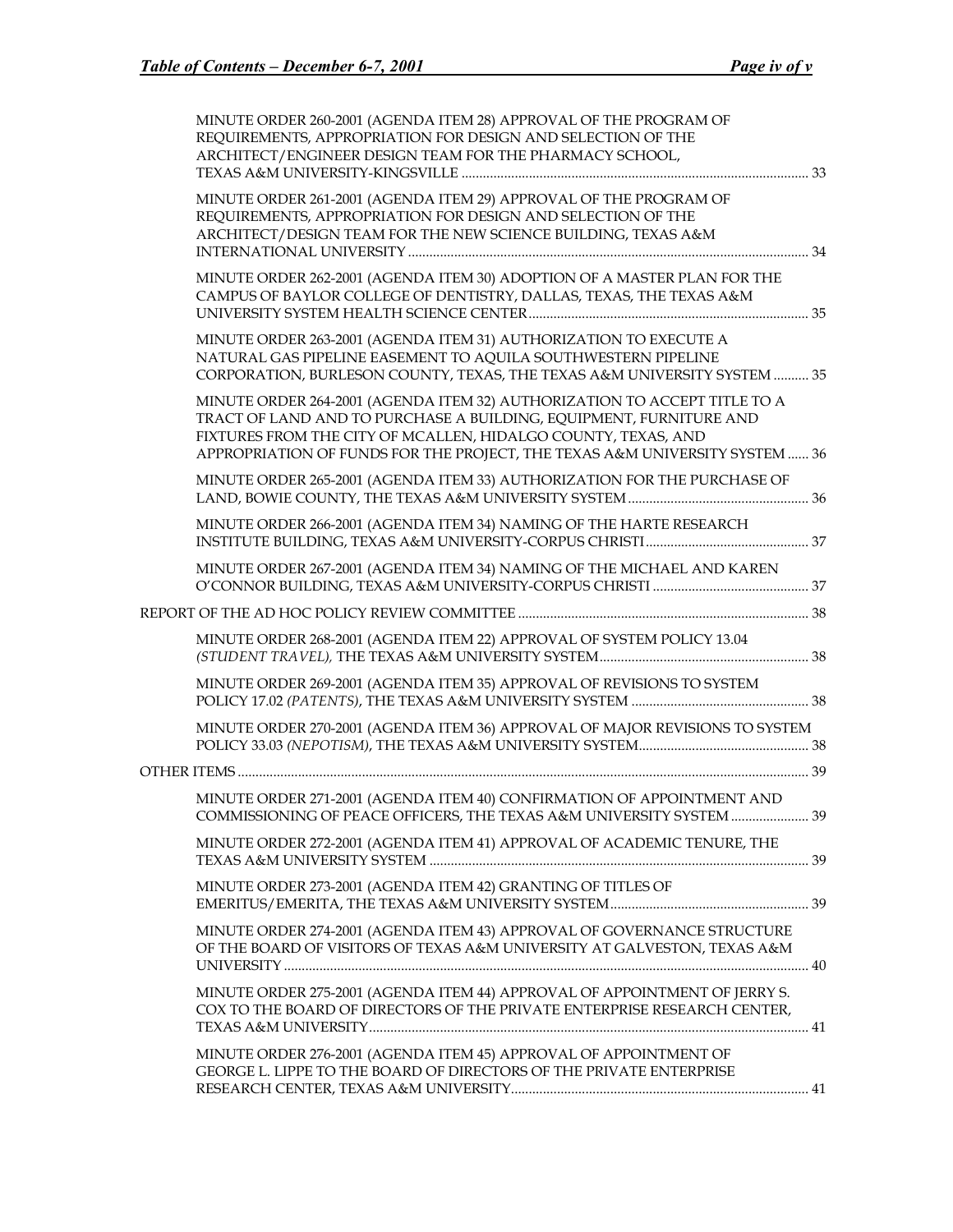| MINUTE ORDER 277-2001 (AGENDA ITEM 48) APPROVAL OF MINUTES OF<br>SEPTEMBER 27-28, 2001, REGULAR BOARD MEETING, BOARD OF REGENTS  41                                                                                        |  |
|----------------------------------------------------------------------------------------------------------------------------------------------------------------------------------------------------------------------------|--|
| MINUTE ORDER 278-2001 (AGENDA ITEM 50) APPROVAL OF PILOT FRESHMAN<br>ADMISSION OPPORTUNITY PROGRAM (SUBJECT TO APPROVAL BY THE OFFICE OF                                                                                   |  |
|                                                                                                                                                                                                                            |  |
|                                                                                                                                                                                                                            |  |
| MINUTE ORDER 279-2001 (AGENDA ITEM 49) NAMING OF DR. LELVE G. GAYLE AS THE<br>FINALIST FOR THE POSITION OF EXECUTIVE DIRECTOR OF THE TEXAS VETERINARY<br>MEDICAL DIAGNOSTIC LABORATORY, THE TEXAS A&M UNIVERSITY SYSTEM 43 |  |
|                                                                                                                                                                                                                            |  |
|                                                                                                                                                                                                                            |  |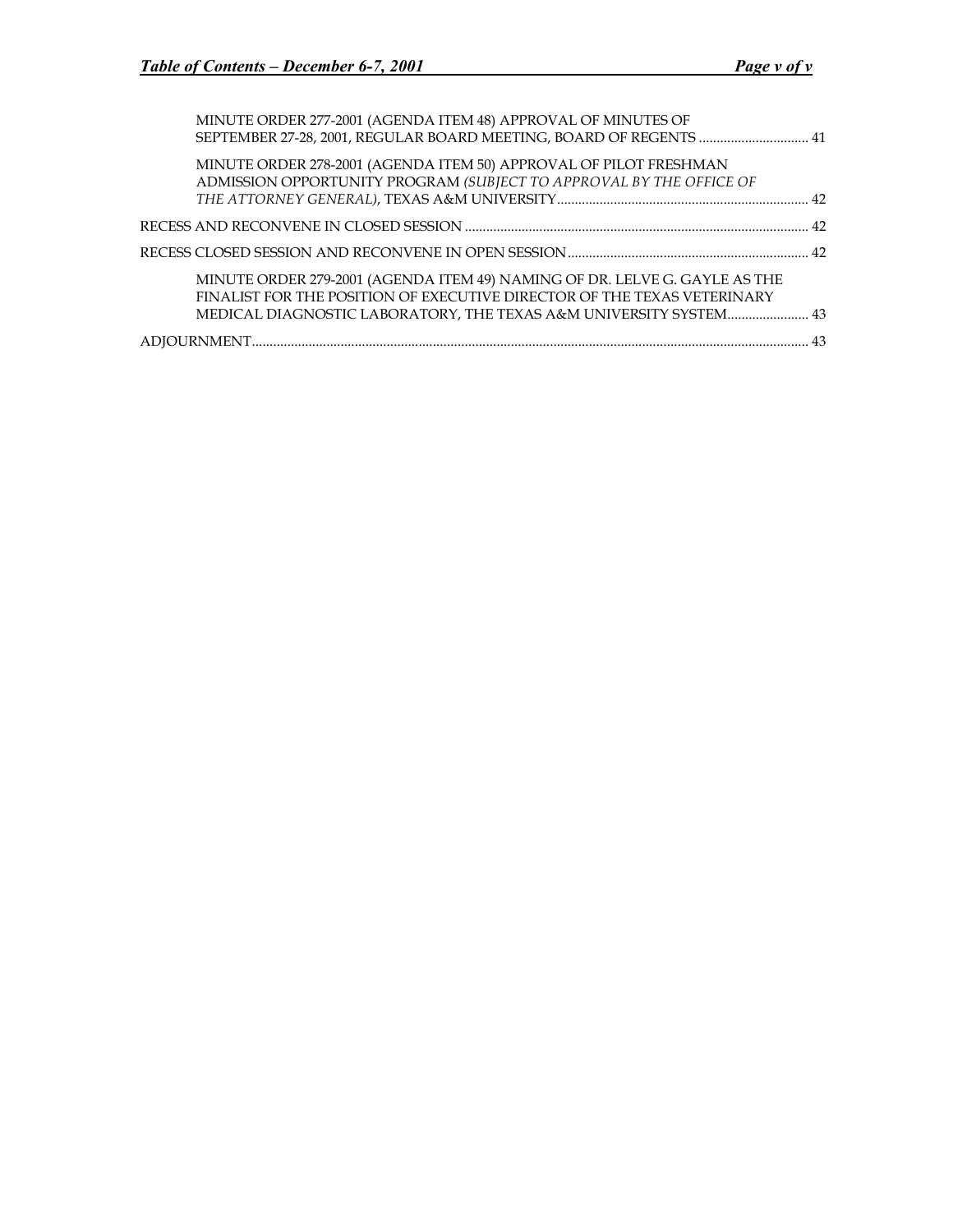### **MINUTES OF THE MEETING OF THE BOARD OF REGENTS December 6-7, 2001**

#### **CONVENE BOARD MEETING – DECEMBER 6, 2001**

<span id="page-6-0"></span> A regular meeting of the Board of Regents of The Texas A&M University System was convened by Mr. Erle Nye, Chairman of the Board of Regents, at 9:15 a.m., on Thursday, December 6, 2001, in the Memorial Student Center, Room 292, on the campus of Texas A&M University, College Station, Texas. The following members of the Board were present:

> Mr. Erle Nye, Chairman Dr. Dionel E. Avilés, Vice Chairman Mr. Phil Adams Ms. Anne Armstrong Dr. Wendy Gramm *(joined the meeting at 10:30 a.m.)* Mr. L. Lowry Mays *(joined the meeting at 1:46 p.m.)* Mr. Lionel Sosa Mr. R.H. (Steve) Stevens, Jr. Dr. Susan Rudd Wynn *(joined the meeting at 9:26 a.m.)*

#### **INVOCATION**

The invocation was presented by Ms. Kate Holman, a senior at Texas A&M University (TAMU) majoring in communications. Mr. Nye said Kate was active with Fish Camp and is a founding director of Maggies (TAMU's Women's Leadership Organization). Mr. Nye said Kate was a student worker in the Board Office and will graduate in December.

#### **CHAIRMAN'S REMARKS**

 Mr. Nye said from his personal reflection, the System and the universities and agencies that make up the System, do a great job for this state and for the nation. He said we occupy an important part of what makes this state a great place to live, provides us the significant advantage we have, economic advantage and economic growth. He said we reach out to a need that is unique and we serve a special purpose. He said as he watches each of the administrators, faculty, staff and all those who make this system operate, he is so proud of all that is accomplished, all of the great skills and capabilities that we have dedicated to the betterment of this state and to the raising of higher education to a level of preeminence in this state. He said it goes without saying that we do not have the kind of support that perhaps we should have, obviously a product of difficult politics and difficult economics. But, he said, we have a great story to tell and he is hopeful that we will organize this coming year to better tell our story to public policymakers and to those who are in elected positions. He said around the holiday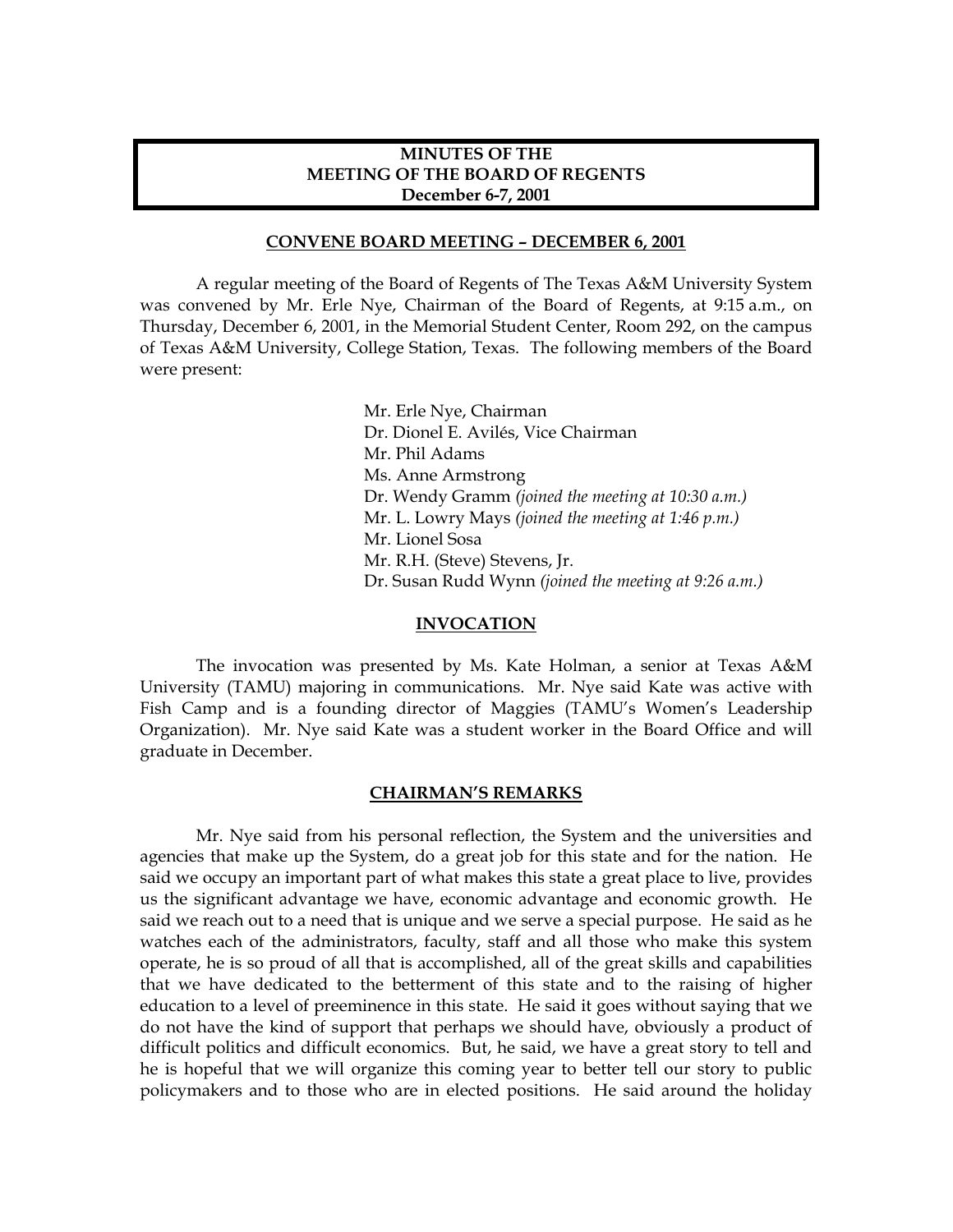<span id="page-7-0"></span>season, he personally wanted to extend, on behalf of the Board of Regents, their appreciation to all who were present, to those that they represent and their colleagues back at their various organizations. He said he was hopeful that they will carry the message from the Board of Regents that they wish each of them a great holiday period and a wonderful New Year with expectations that we will take comfort and pride in what we have accomplished and at the same time set ourselves equally challenging goals and expectations for the coming year.

#### **CHANCELLOR'S REMARKS**

 Mr. Nye called on Mr. Howard D. Graves, Chancellor, for comments. Mr. Graves thanked all present, regents and staff, faculty, leadership, for the tremendous job that they are doing for their own institution or agency and for the System as a whole, for the faculty, the regents professors and fellows. He thanked them for representing the best of the best, and for what their colleagues do to make the System such a great place. Mr. Graves said it was wonderful to be a part of this.

Mr. Graves said he wanted to mention three things. First, Dr. Konrad Eugster will retire on December 31 and this will be his last Board meeting. Second, Governor Perry handed out five awards to higher education programs for their efforts to close the educational gaps in Texas. Mr. Graves said he would like to recognize Texas A&M University-Corpus Christi (TAMU-CC) for receiving one of the Star Awards for its first year learning communities program. He said it is a program that is about five years old, that in fact brings new college students together into learning communities not only for learning, but also for developing their communication skills. He congratulated Dr. Robert Furgason, President of TAMU-CC, and his team. And, thirdly, Governor Perry created the Governor's Task Force on Homeland Security to advise him on homeland security issues. Mr. Graves said the task force included Regent Armstrong, as well as representatives of the Texas Forest Service (TFS) and the Texas Engineering Extension Service (TEEX). He said we are all looking at biotechnology and bioterrorism and how the terrorist phenomenon is going to affect our welfare. He said they are pulling together an inventory under Dr. Dick Ewing and they will expand our contribution to this by working together in heavy synergy. Mr. Graves said we are already very well represented in state leadership for this effort, but he would expect us to be representative even more so in the production of results over time.

#### **SPECIAL AWARDS**

 Mr. Nye presented Item 39. He said some five years ago the Board created several special distinctions to recognize professors and to recognize research and others within the institution for special acknowledgement and for special honor. Mr. Nye said these are the "best of the best" throughout the System. He said each year exceptional people are brought forth for this honor. Mr. Nye said the nominees were honored on the previous evening, December 5, at a dinner hosted by the Board. He said at the dinner, in anticipation of Board action, the nominees were presented with certificates and were publicly acknowledged. Mr. Nye said 10 regents professors were nominated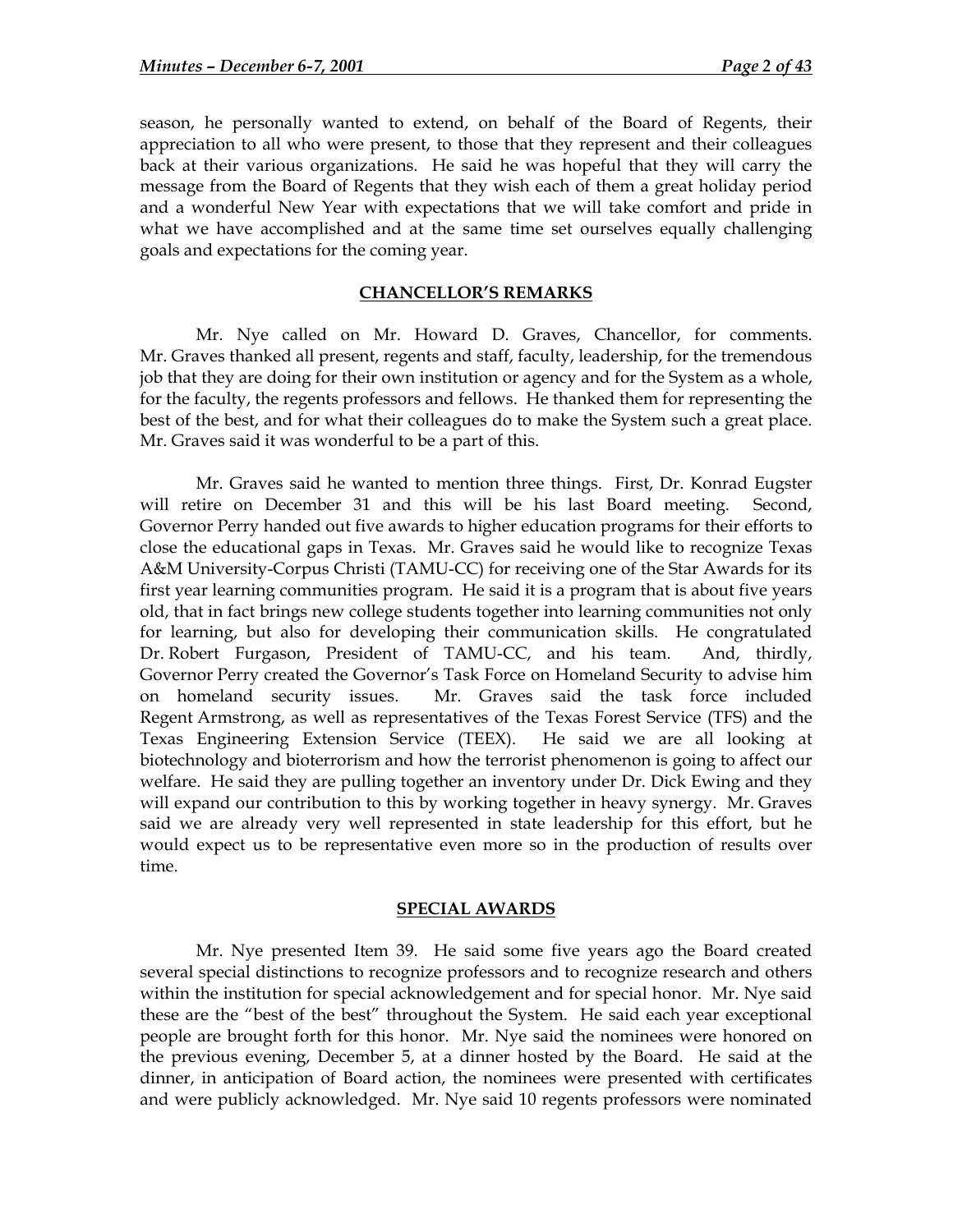<span id="page-8-0"></span>and these will be added to the 37 professors who have previously received the award. He said six regents fellow service award nominees will be added to the 23 agency professionals that have been previously recognized. The Board took action as set forth below:

**~~~~** 

### **MINUTE ORDER 228-2001 (AGENDA ITEM 39)**

## **GRANTING OF THE DESIGNATION OF "REGENTS PROFESSOR" AND "REGENTS FELLOW" FOR 2000-2001, THE TEXAS A&M UNIVERSITY SYSTEM**

On motion of Dr. Avilés, seconded by Ms. Armstrong and by a unanimous vote, the following minute order was adopted:

The Board of Regents of The Texas A&M University System hereby grants the designation of "Regents Professor" for 2000-2001 to the following ten faculty members, effective December 5, 2001:

Dr. Bradley Stuart Chilton Jr., Tarleton State University Dr. Jerry Thompson, Texas A&M International University Dr. Dan H. Robertson, Texas A&M University Dr. Paul A. Parrish, Texas A&M University Dr. C. Alan Berkebile, Texas A&M University-Corpus Christi Dr. Jacqueline Thomas, Texas A&M University-Kingsville Dr. Carlos Nick Pace, The Texas A&M University System Health Science Center Dr. William H. Binnie, The Texas A&M University System Health Science Center Dr. Nova Silvy, Texas Agricultural Experiment Station Dr. Chanan Singh, Texas Engineering Experiment Station

The Board of Regents of The Texas A&M University System hereby grants the designation of "Regents Fellow" for 2000-2001 to the following six agency service, extension and research professionals, effective December 5, 2001:

Dr. Gary L. Williams, Texas Agricultural Experiment Station Mr. Robert L. Devin, Texas Cooperative Extension Dr. Carl G. Anderson, Texas Cooperative Extension Dr. Allen C. Ray, Texas Veterinary Medical Diagnostic Lab Mrs. Judy Kelley, Texas Engineering Experiment Station Mr. Jackson "Jack" C. Pettyjohn, Texas Engineering Extension Service

**~~~~** 

Mr. Nye then introduced the award recipients who were present.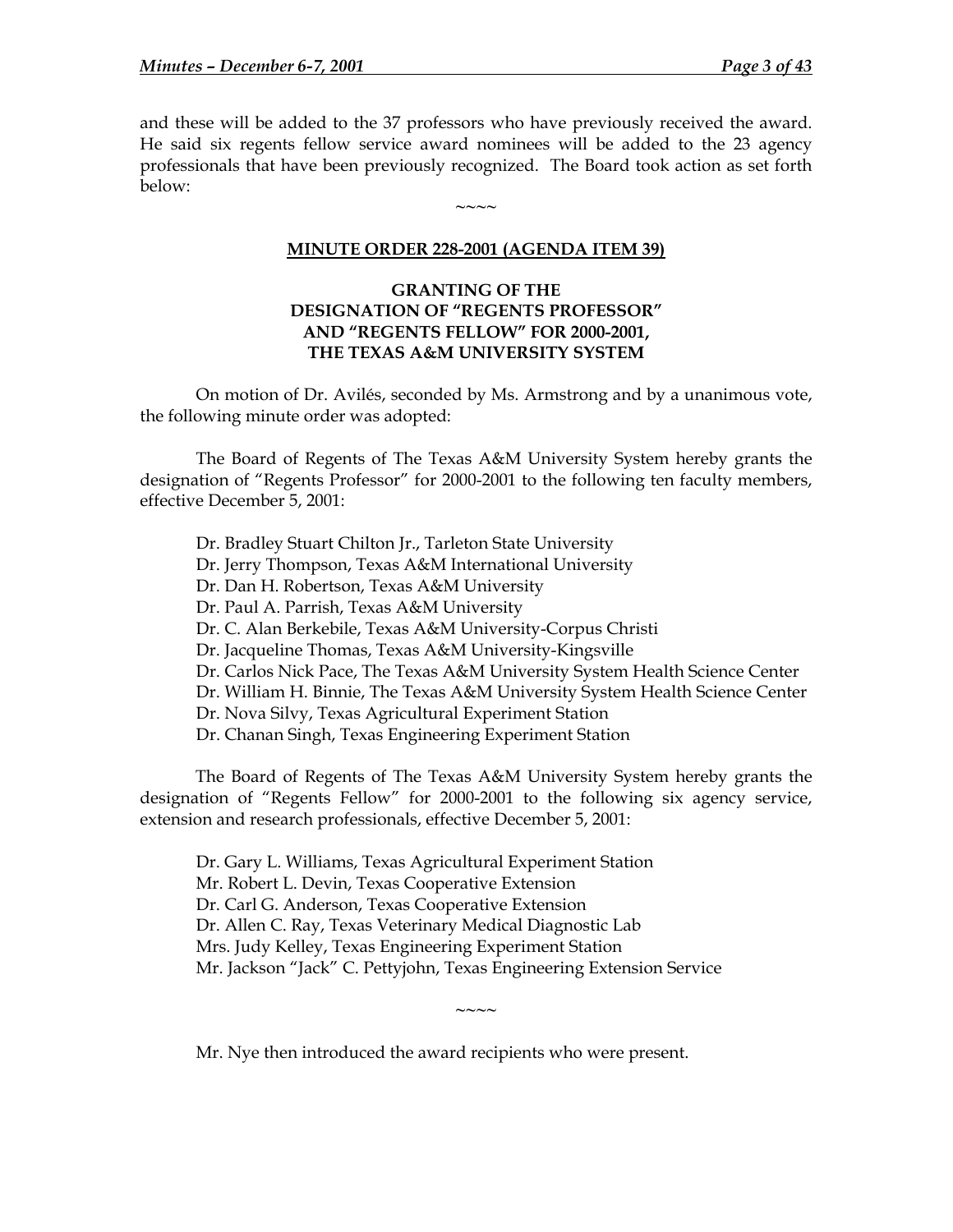### **RECESS**

Mr. Nye recessed the meeting at 9:26 a.m.

<span id="page-9-0"></span>*(Secretary's Note: The meeting of the Committee on Academic and Student Affairs was convened at 9:27 a.m. and recessed at 11:04 a.m. The meeting of the Special Committee on Educational Access was convened at 11:05 a.m. and recessed at 11:45 a.m.)* 

*(Secretary's Note: Dr. Wynn joined the meetings at 9:25 a.m. Dr. Gramm joined the meetings at 10:30 a.m.)* 

### **RECONVENE**

 Mr. Nye reconvened the Board meeting at 11:46 a.m. Mr. Nye and Dr. Ray Bowen, President of TAMU, presented Item 37 and the Board took action as set forth below:

**MINUTE ORDER 229-2001 (AGENDA ITEM 37)**

**~~~~** 

## **ADOPTION OF A RESOLUTION HONORING MR. ROBERT E. WIATT, TEXAS A&M UNIVERSITY**

 On motion of Dr. Avilés, seconded by Dr. Wynn and by a unanimous vote, the following minute order was adopted:

Whereas, Robert E. (Bob) Wiatt has become a legend in law enforcement in Texas; and

Whereas, Mr. Wiatt is approaching a milestone that few people ever achieve in any field, and even fewer in the field of law enforcement: fifty years of service; and

Whereas, Mr. Wiatt attained that fifty years of service - a half-century of distinguished service - on October 29, 2001; and

Whereas, Mr. Wiatt's long and distinguished career has involved service in a variety of capacities and touched the lives of thousands of Texans; and

Whereas, Mr. Wiatt is currently Director of Security and University Police at Texas A&M University, where he has served since 1983, and he previously served for two years as Chief Investigator and In-Take Attorney for the Brazos County District Attorney's Office in Bryan, Texas; and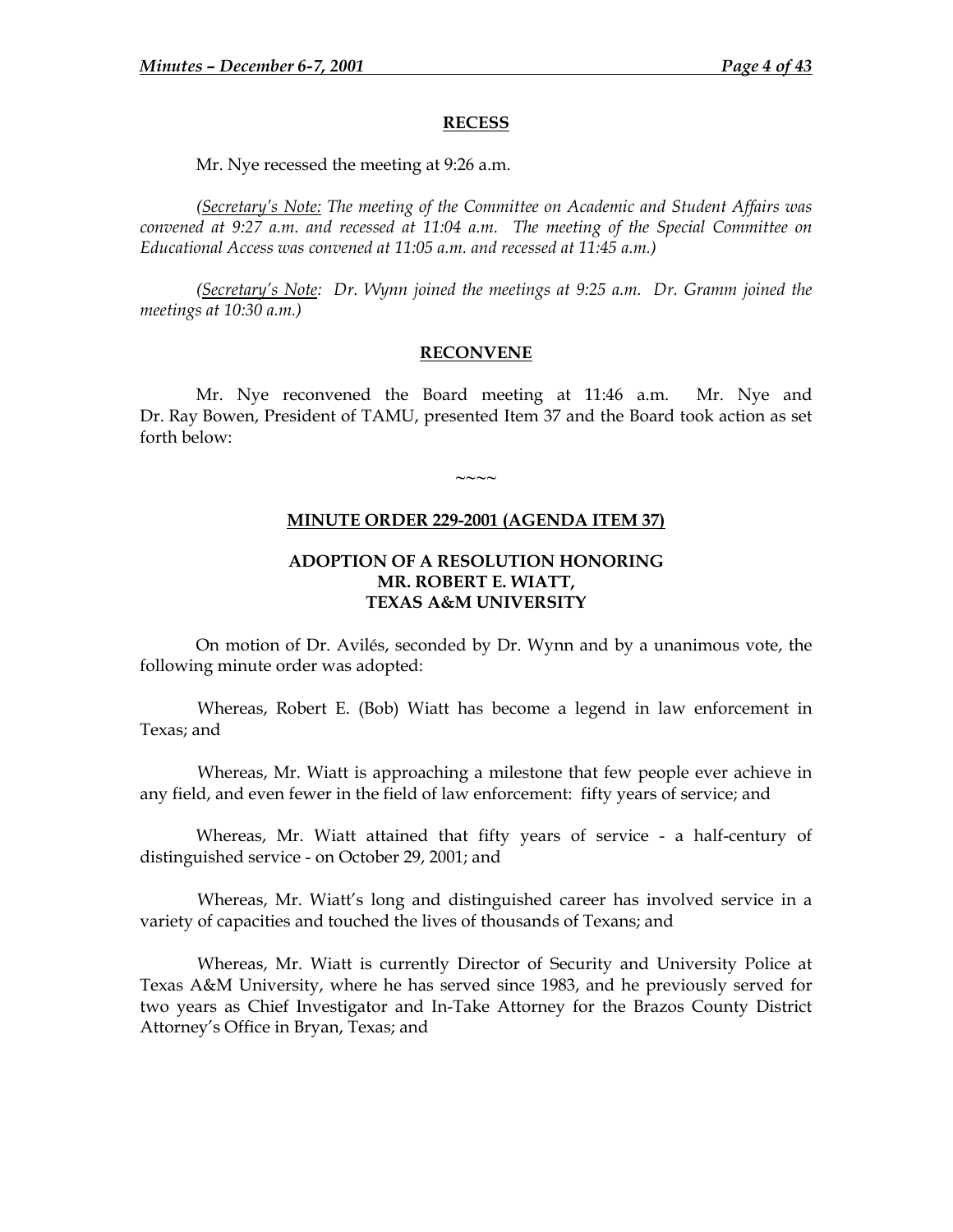Whereas, Mr. Wiatt began his illustrious career as a Special Agent for the Federal Bureau of Investigation in 1951, serving in Atlanta, New York, Puerto Rico, Phoenix and Houston before retiring from the agency in 1980; and

Whereas, while serving as a Special Agent for the Federal Bureau of Investigation, Mr. Wiatt had key roles in investigations of historic significance, including that of the assassinations of President John F. Kennedy and Federal Judge John Wood; and

Whereas, Mr. Wiatt's service as a lawman of legendary proportions came to widespread public attention in 1974 for his role during a prison siege at Huntsville in which three convicts held sixteen hostages for eleven and one-half days, the longest prison siege ever in the United States, that ended in all convicts being killed or captured; and

Whereas, earlier in his career, Mr. Wiatt was instrumental in freeing a kidnapped State Trooper who had been apprehended by a couple who led authorities on a threehundred-mile odyssey that ended in Wheelock, Texas, where Mr. Wiatt shot and killed the man and disarmed the woman, and on another occasion in which Mr. Wiatt took the place of hostages captured by a murderer in a rural school; and

Whereas, these and other examples of heroism and service above and beyond the call of duty resulted in Mr. Wiatt coming to be known by many as "Mr. FBI" and being featured in various newspaper and magazine articles and books, and he was even portrayed in a movie, "Sugarland Express," which was based on the rescue of the State Trooper; now, therefore, be it

Resolved, that the Board of Regents of The Texas A&M University System expresses its appreciation for Mr. Wiatt's service to Texas A&M University in the form of this resolution; and, be it, further

Resolved, that this resolution be spread upon the minutes, with official copies thereof signed by the Chairman of the Board of Regents, and presented to Mr. Robert E. Wiatt as an expression of appreciation for his leadership and dedication to our nation and to Texas A&M University.

 A framed resolution was presented to Mr. Wiatt and he thanked the Board for the honor bestowed upon him.

**~~~~** 

Mr. Nye presented Item 38 and the Board took action as set forth below:

**~~~~**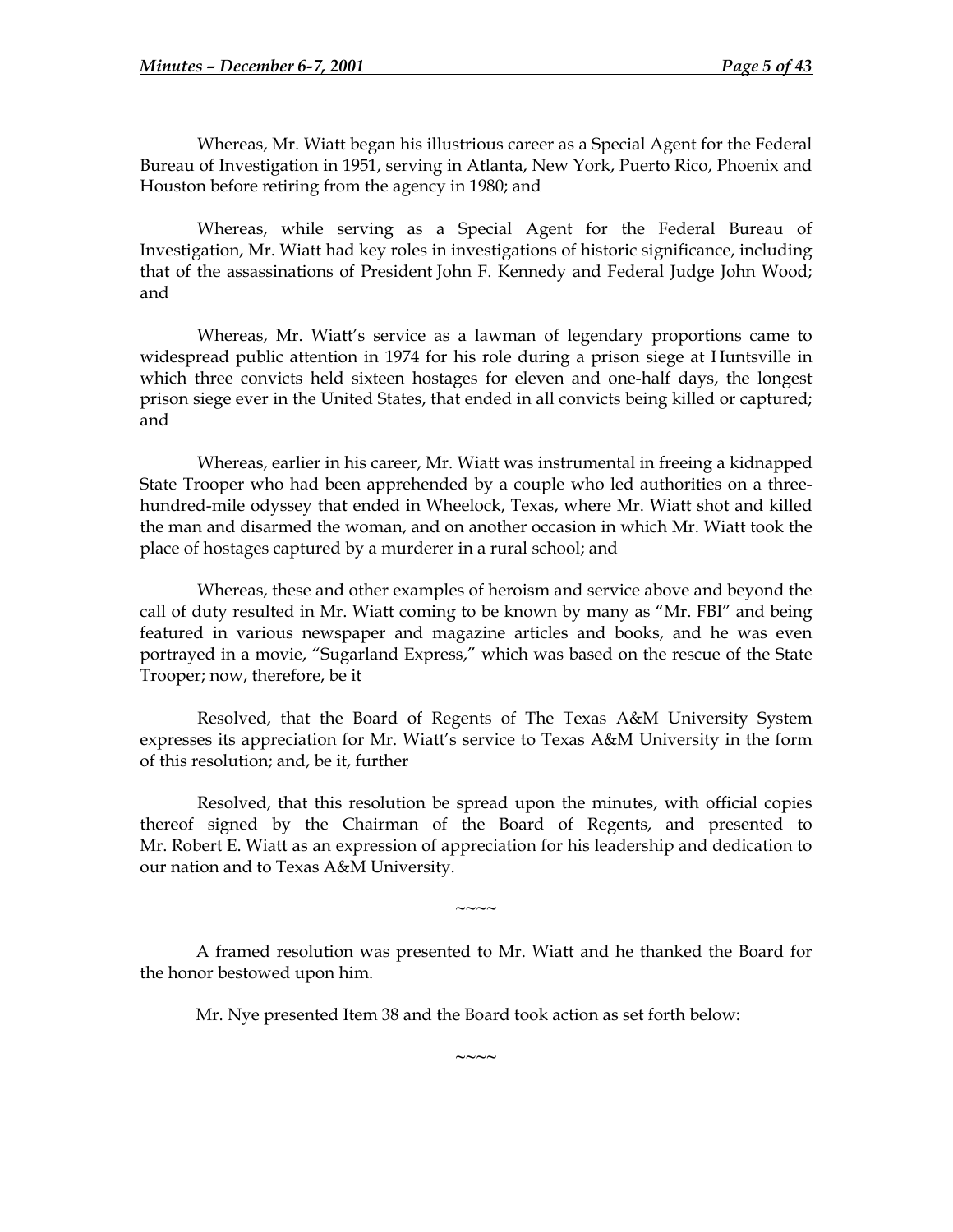#### **MINUTE ORDER 230-2001 (AGENDA ITEM 38)**

# <span id="page-11-0"></span>**ADOPTION OF A RESOLUTION HONORING DR. JAMES S. COLE, THE TEXAS A&M UNIVERSITY SYSTEM HEALTH SCIENCE CENTER**

On motion of Dr. Wynn, seconded by Dr. Avilés and by a unanimous vote, the following minute order was adopted:

Whereas, Dr. James S. Cole has unselfishly devoted himself to serving as Interim President of The Texas A&M University System Health Science Center since October 2000, while also continuing to serve successfully as Dean of the Baylor College of Dentistry; and

Whereas, with his capable, steadfast leadership and integrity, he guided the Health Science Center through its second and third years of existence as a newly formed A&M System institution; and

Whereas, under his direction, the Health Science Center continued to receive the largest general revenue percentage increase of all the state's health science centers during the 77th Texas Legislative Session; and

Whereas, Dr. Cole's efforts secured \$14.3 million in legislative funding for a new Health Science Center facility in College Station, \$2 million in state funds for the School of Rural Public Health's South Texas Center for Rural Public Health in McAllen, which is the first time the state has provided funding for the facility, and state funding for the Coastal Bend Health Education Center totaling \$2 million for the biennium; and

Whereas, the Texas Higher Education Coordinating Board approved two new degree programs for the School of Rural Public Health, the Master of Science in Public Health and the Master of Health Administration during Dr. Cole's tenure as Interim President; and

Whereas, Dr. Cole was recognized by the Texas House of Representatives in May 2001 with a resolution adopted in his honor thanking him for his service to higher education and his outstanding dedication and expertise in the field of dental education; and

Whereas, he has guided the Health Science Center through its self-study for the Southern Association of Colleges and Schools accreditation process; its strategic planning process; and the development and approval of numerous institutional policies and procedures; and

Whereas, the Health Science Center received \$25 million in external funding during his tenure as Interim President; and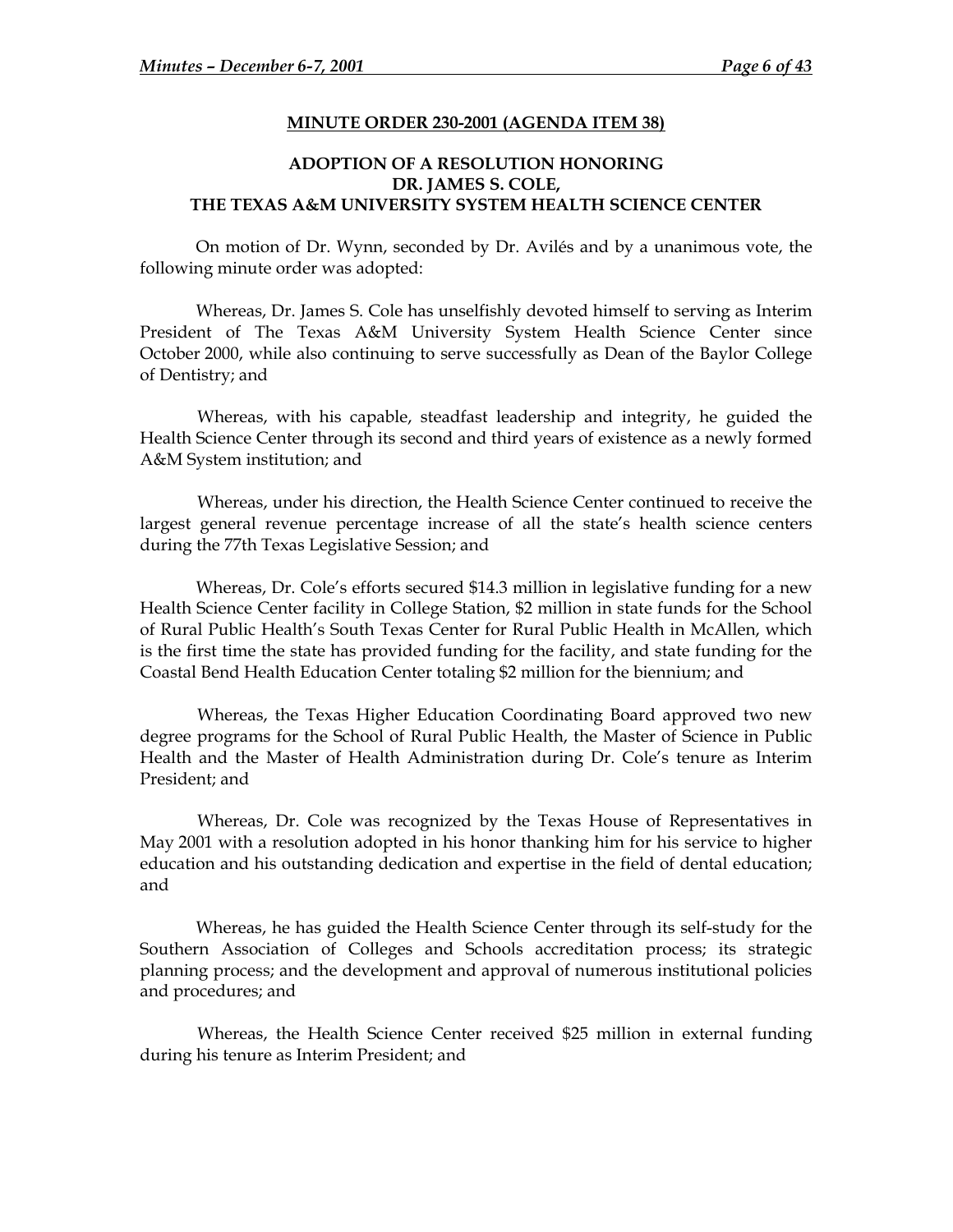<span id="page-12-0"></span>Whereas, Dr. Cole led the Baylor College of Dentistry in developing a facility to house its new Center for Maxillofacial Prosthodontics, which opened in April 2001, and is the first new construction at the college in 15 years; and

Whereas, he was instrumental in securing funding to purchase an additional building and land adjacent to Baylor College of Dentistry to accommodate the thriving college; and

Whereas, Dr. Cole received his dental education from Baylor College of Dentistry, earning his D.D.S. in 1975; and

Whereas, Dr. Cole is widely recognized in the profession of dentistry as a fellow of the International College of Dentists and the American College of Dentists, and as "2000 Dentist of the Year" by the Dallas County Dental Society for his continuous service to facilitate dental education in Texas and the nation; now, therefore, be it

Resolved, that the Board of Regents of The Texas A&M University System desires to express its appreciation for the exemplary manner in which Dr. Cole has led The Texas A&M University System Health Science Center during his time as Interim President; and, be it, further

Resolved, that this resolution be spread upon the minutes, and copies thereof, signed by the Chairman of the Board of Regents, and be presented to Dr. Cole and to the archives of The Texas A&M University System as a sincere expression of his dedication and leadership.

**~~~~** 

 A framed resolution was presented to Dr. Cole and he thanked everyone who had supported him.

 Mr. Nye and Dr. Ed Hiler, Vice Chancellor for Agriculture and Life Sciences, presented Item 46. The Board took action as set forth below:

### **MINUTE ORDER 231-2001 (AGENDA ITEM 46)**

**~~~~** 

# **ADOPTION OF A RESOLUTION HONORING DR. KONRAD EUGSTER, EXECUTIVE DIRECTOR OF THE TEXAS VETERINARY MEDICAL DIAGNOSTIC LABORATORY, THE TEXAS A&M UNIVERSITY SYSTEM**

 On motion of Dr. Gramm, seconded by Mr. Stevens and by a unanimous vote, the following minute order was adopted: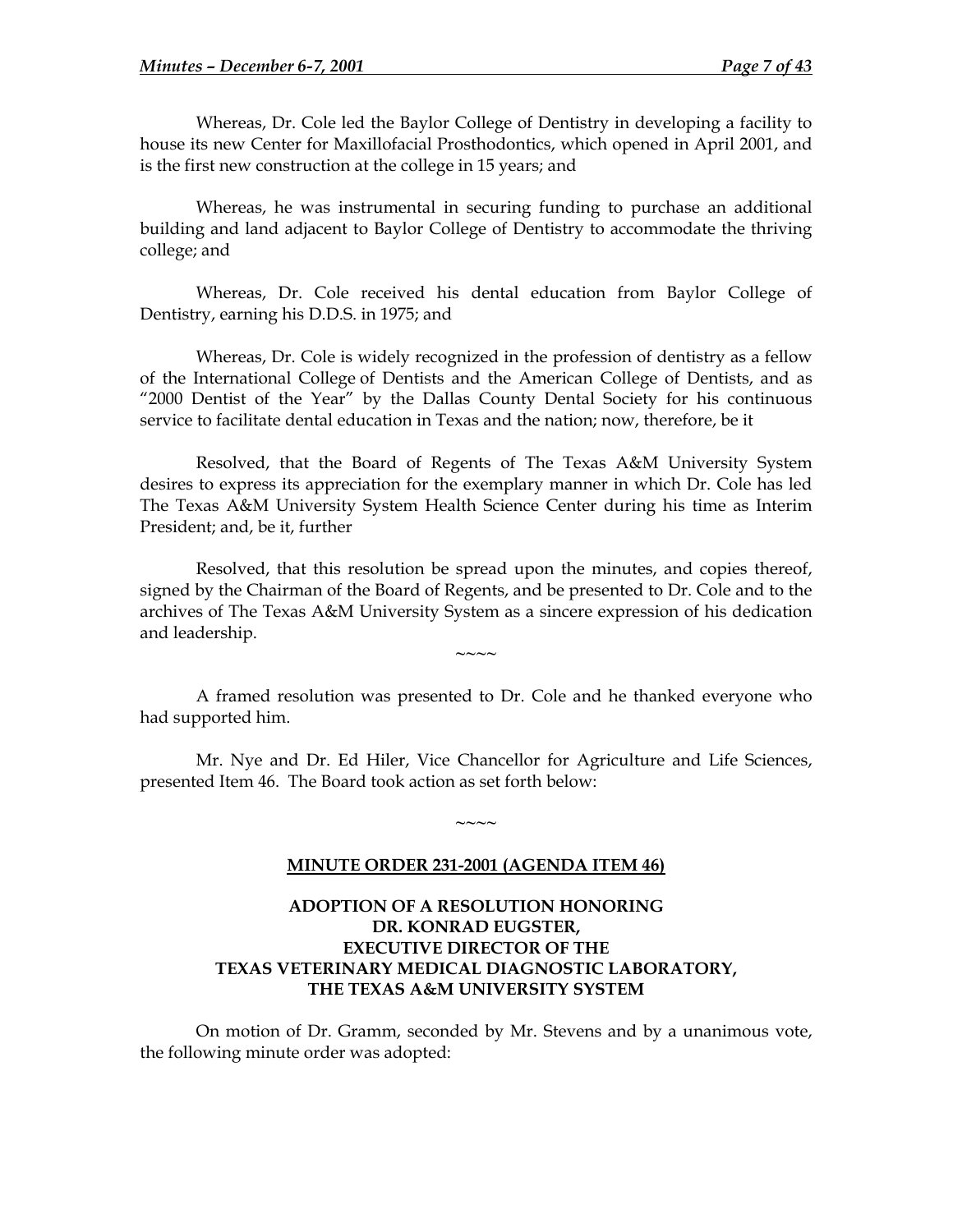Whereas, Dr. Eugster has unselfishly devoted himself to The Texas A&M University System and its constituents for 31 years; and

Whereas, he has served as executive director of the Texas Veterinary Medical Diagnostic Laboratory since 1980, and before that was head of diagnostic microbiology at the Laboratory from 1970-1980; and

Whereas, he has also served as both associate vice chancellor for agriculture and administrator of feed and fertilizer control service and agricultural analytical lab services since 1998; and

Whereas, under his leadership the Texas Veterinary Medical Diagnostic Laboratory has become one of the largest and busiest veterinary diagnostic laboratories in the world, receiving more than 160,000 requests per year from Texas animal industries for assistance in diagnosing animal diseases, and has been recognized by the World Association of Veterinary Laboratory Diagnosticians; and

Whereas, in his position as executive director, Dr. Eugster has so capably overseen the Laboratory's discovery of new diseases and diagnostic and screening efforts to prevent epidemics and to eradicate them, the facilitation of livestock commerce, the handling of drug testing for the state's pari-mutuel horse and greyhound industries, its service as an animal disease information center, and its development of new diagnostic tests and transfer technology; and

Whereas, he has written more than 100 scholarly papers, has contributed to eight veterinary textbooks, has written 44 articles for lay magazines and writes a bimonthly column in the Texas Veterinarian; and

Whereas, Dr. Eugster has served his profession on numerous committee assignments and in professional society participation, and his professional accomplishments have been recognized through honors from academic, scientific and governmental groups, including an Award in Excellence in Administration from the A&M System; now, therefore, be it

Resolved, that the Board of Regents of The Texas A&M University System with great appreciation recognizes the outstanding service provided by Dr. Albrecht Konrad Eugster throughout his 31 years with The Texas A&M University System, and thanks him for his commitment to and tireless efforts on behalf of the Texas Veterinary Medical Diagnostic Laboratory; and, be it, further

Resolved, that this resolution be spread upon the minutes and official copies thereof be signed by the Chairman of the Board of Regents and be presented to Dr. Eugster and to the archives of the Texas Veterinary Medical Diagnostic Laboratory as a sincere expression of his dedication and leadership to the citizens of Texas and to the A&M System.

**~~~~**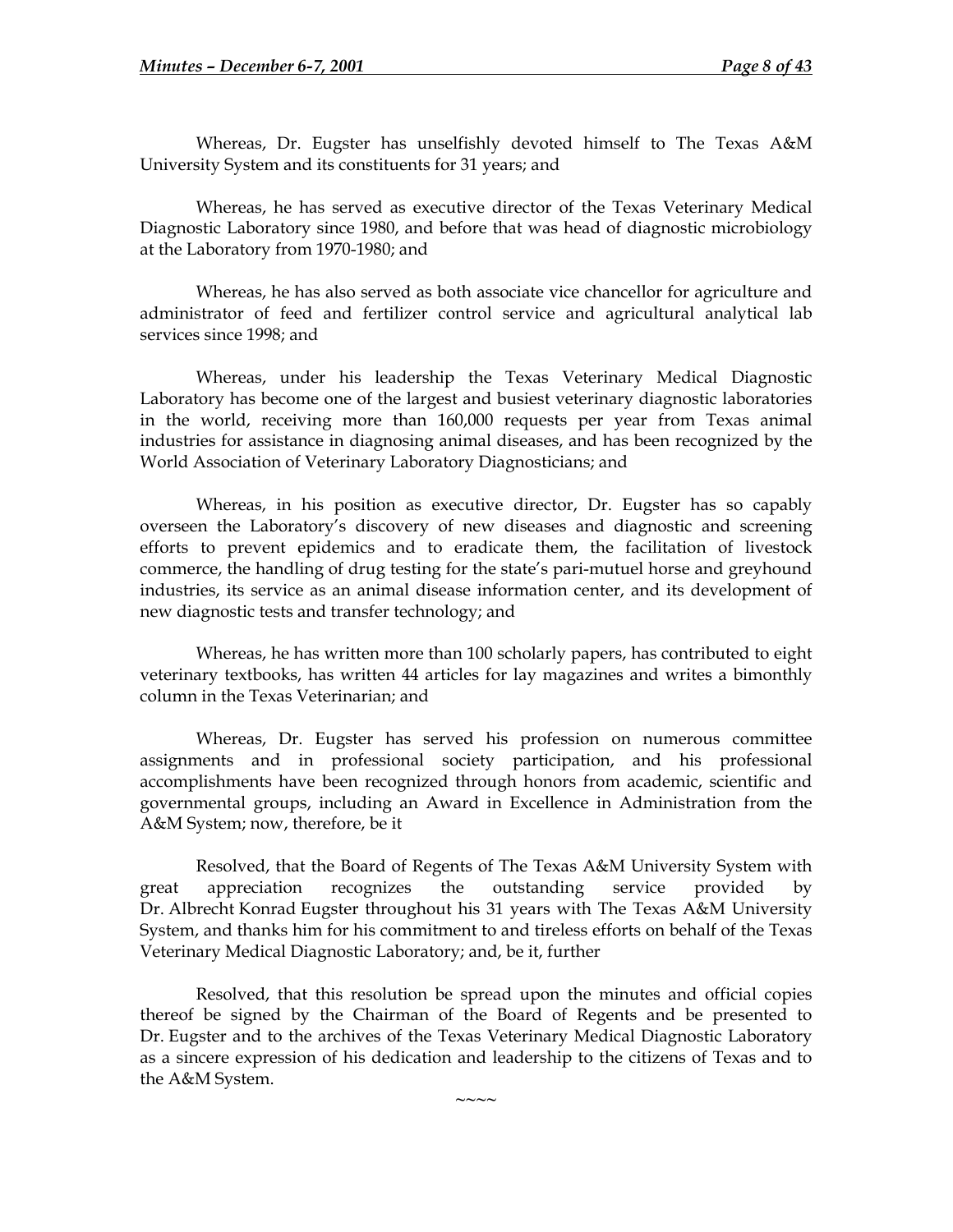<span id="page-14-0"></span> A framed resolution was presented to Dr. Eugster. He thanked the Board for the resolution.

### **RECESS**

Mr. Nye recessed the meeting at 12:00 noon.

### **RECONVENE**

 Mr. Nye reconvened the meeting at 1:20 p.m. He presented Item 47 and the Board took action as set forth below:

**~~~~** 

### **MINUTE ORDER 232-2001 (AGENDA ITEM 47)**

## **APPROVAL OF A LIST OF CANDIDATES TO BE SUBMITTED TO THE BOARD OF REGENTS OF THE UNIVERSITY OF TEXAS SYSTEM REGARDING MEMBERSHIP ON THE BOARD OF DIRECTORS OF THE UNIVERSITY OF TEXAS INVESTMENT MANAGEMENT CORPORATION (UTIMCO), BOARD OF REGENTS**

 On motion of Dr. Gramm, seconded by Ms. Armstrong and by a unanimous vote, the following minute order was adopted:

Pursuant to the Texas Education Code, Section 66.08(e), the Board of Regents of The Texas A&M University System submits a list of candidates with substantial background and expertise in investments to the Board of Regents of The University of Texas System. The University of Texas Board then selects one or more of the persons to serve on the board of directors of the University of Texas Investment Management Corporation.

The following list of candidates is hereby recommended:

Mr. R.H. (Steve) Stevens, Jr. Dr. Dionel Avilés Mr. Erle Nye

 *(Secretary's Note: At a special telephonic meeting of the Board of Regents of The University of Texas System held on Monday, December 10, 2001, Mr. R.H. (Steve) Stevens, Jr., was selected to serve on the board of directors of the University of Texas Investment Management Corporation.)* 

**~~~~**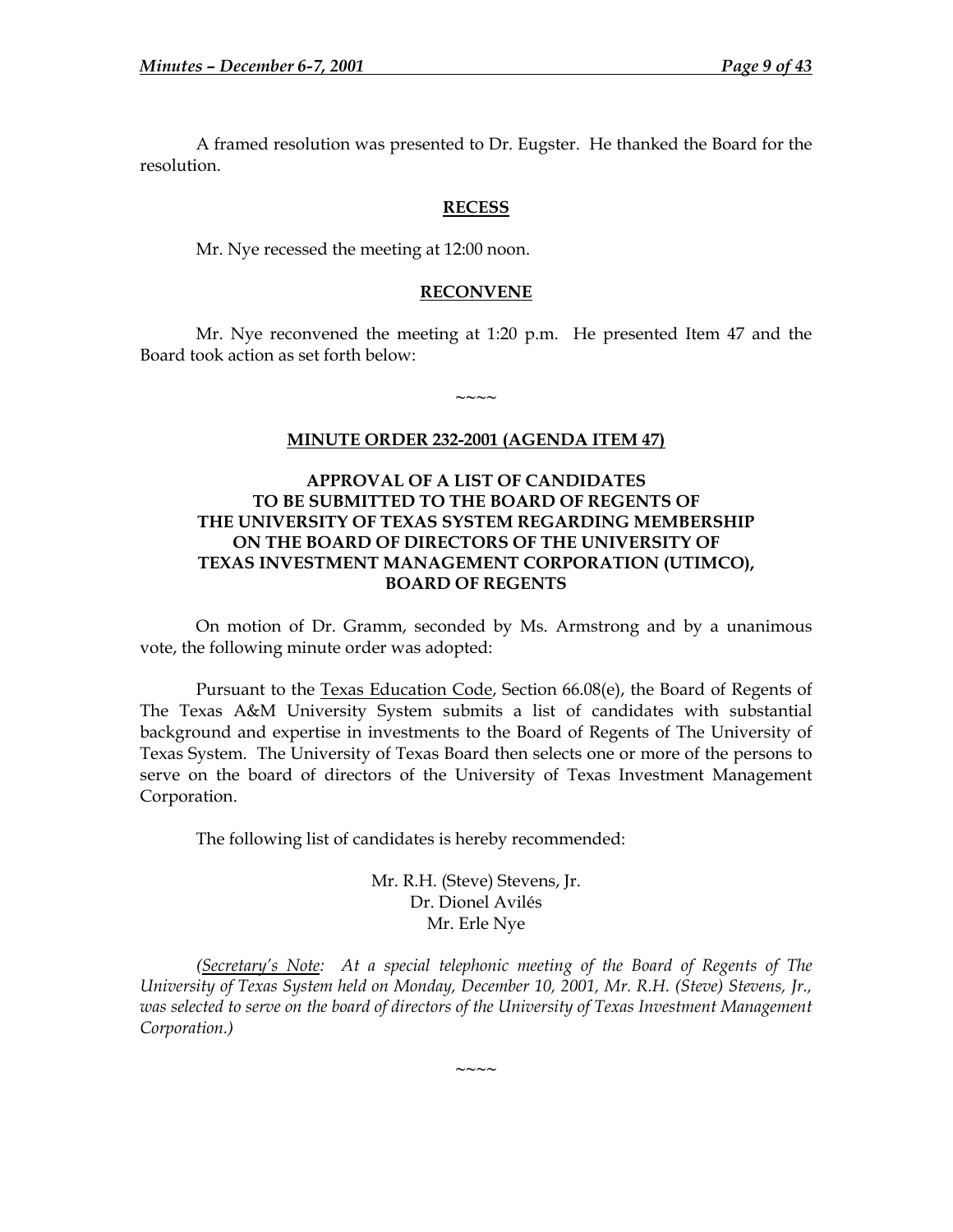#### **RECESS**

Mr. Nye recessed the Board meeting at 1:24 p.m.

<span id="page-15-0"></span>*(Secretary's Note: The meeting of the Special Committee on Educational Access was reconvened at 1:25 p.m. and recessed at 1:50 p.m. A meeting of the Committee on Finance was convened at 1:51 p.m. and adjourned at 1:54 p.m. A meeting of the Committee on Buildings and Physical Plant was convened at 1:55 p.m. and recessed at 3:40 p.m. A meeting of the Ad Hoc Policy Review Committee was convened at 3:41 p.m. and adjourned at 3:44 p.m. The meeting of the Committee on Buildings and Physical Plant was reconvened at 3:45 p.m. and adjourned at 3:50 p.m.)* 

 *(Secretary's Note: Mr. Mays joined the meetings at 1:46 p.m.)* 

#### **CONVENE IN CLOSED SESSION**

 At 4:15 p.m., Mr. Nye announced that the Board would convene in closed session to consider matters as permitted by Chapter 551 of the Texas Government Code: 551.071, for consultation with System attorneys on pending and proposed litigation and matters recognized as attorney/client confidential and privileged; 551.072, for discussion regarding the acquisition, lease, exchange, disposition and value of real estate; and 551.074, for discussion of matters involving the appointment, employment, evaluation, reassignment, duties, discipline or dismissal or to hear complaints or charges against an officer or employee including interviews of candidates for the position of Executive Director of the Texas Veterinary Medical Diagnostic Laboratory and Item 49.

Mr. Nye said in accordance with the law, no final action, decision or vote with regard to any matter considered in the closed meeting would be made or taken.

#### **RECESS CLOSED SESSION**

 Mr. Nye recessed the closed session at 5:20 p.m. and announced that the Board would reconvene its closed session the next day to complete it closed session agenda.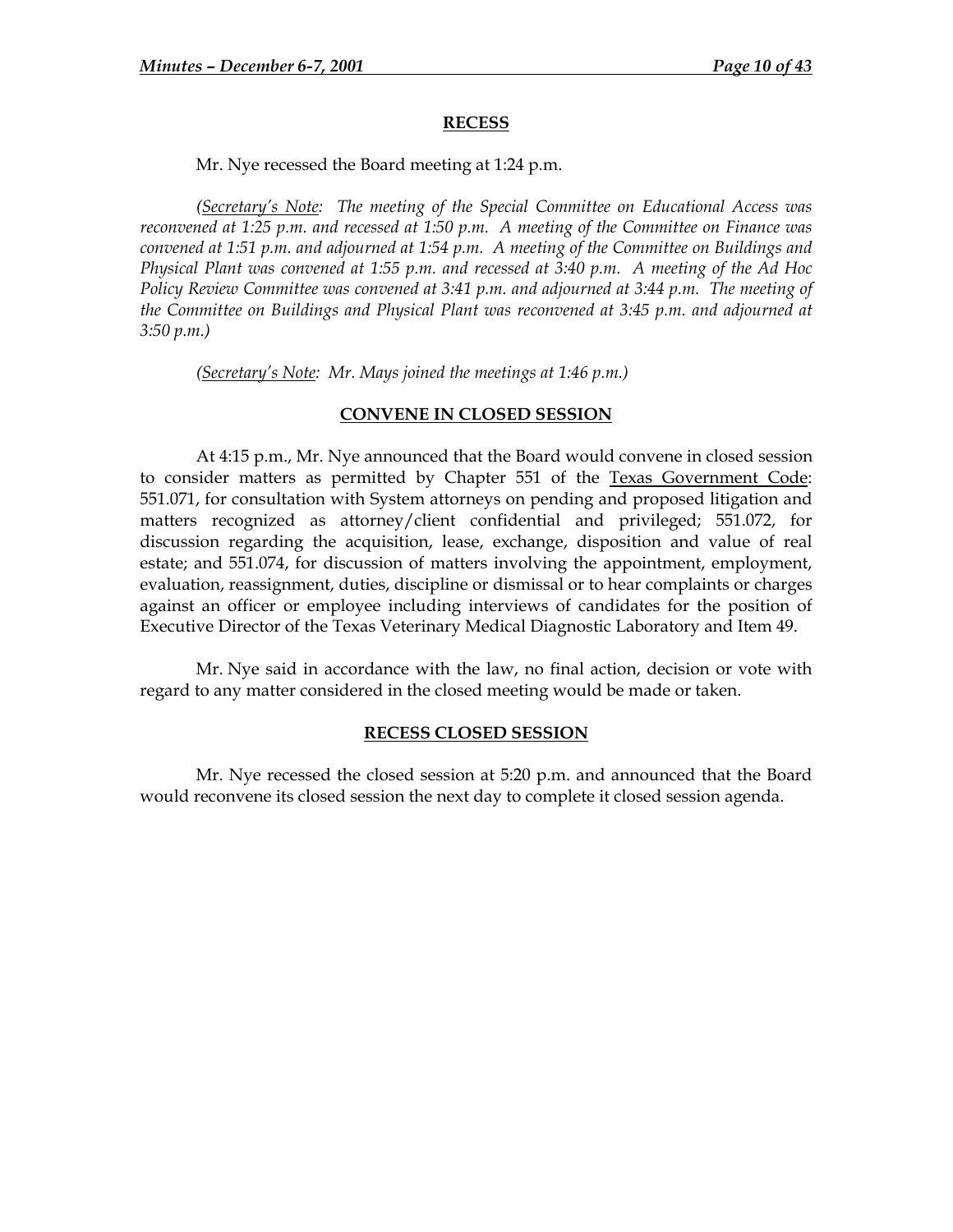#### **RECONVENE BOARD MEETING – DECEMBER 7, 2001**

<span id="page-16-0"></span> Mr. Nye reconvened the meeting at 8:33 a.m. The following members of the Board were present:

> Mr. Erle Nye, Chairman Dr. Dionel E. Avilés, Vice Chairman Mr. Phil Adams Ms. Anne Armstrong Dr. Wendy Gramm Mr. L. Lowry Mays Mr. Lionel Sosa Mr. R.H. (Steve) Stevens, Jr.

The following member of the Board was not present:

Dr. Susan Rudd Wynn

#### **RECESS**

Mr. Nye recessed the Board meeting at 8:34 a.m.

 *(Secretary's Note: The Committee on Academic and Student Affairs was reconvened at 8:35 a.m. and adjourned at 9:30 a.m.)* 

#### **RECONVENE**

 Mr. Nye reconvened the meeting at 9:35 a.m. and asked for a report from Mr. Sosa, Chairman of the Special Committee on Educational Access.

#### **REPORT OF THE SPECIAL COMMITTEE ON EDUCATIONAL ACCESS**

 Mr. Sosa reported that the Committee had met on December 6. He said Dr. Leo Sayavedra, Vice Chancellor for Academic and Student Affairs, presented an update on "Closing the Gaps" and recruiting tools. He said Dr. Sayavedra also presented a report on a recent trip that he had made to California regarding their recruitment efforts. Mr. Sosa said there are really not a lot advances that are being used in California. He said Texas is probably a little bit ahead of the game. Mr. Sosa said the Committee also received reports from West Texas A&M University (WTAMU) and TAMU-CC regarding their recruitment efforts, their challenges and the good work that they are dong in advancing their minority enrollment.

Mr. Sosa then asked for a presentation of Item 50. Dr. Bowen said at a previous meeting there was a discussion of budget issues. He said there was also a short conversation regarding how we might structure a pilot admissions opportunity initiative for TAMU. He said there was discussion about a program that targeted certain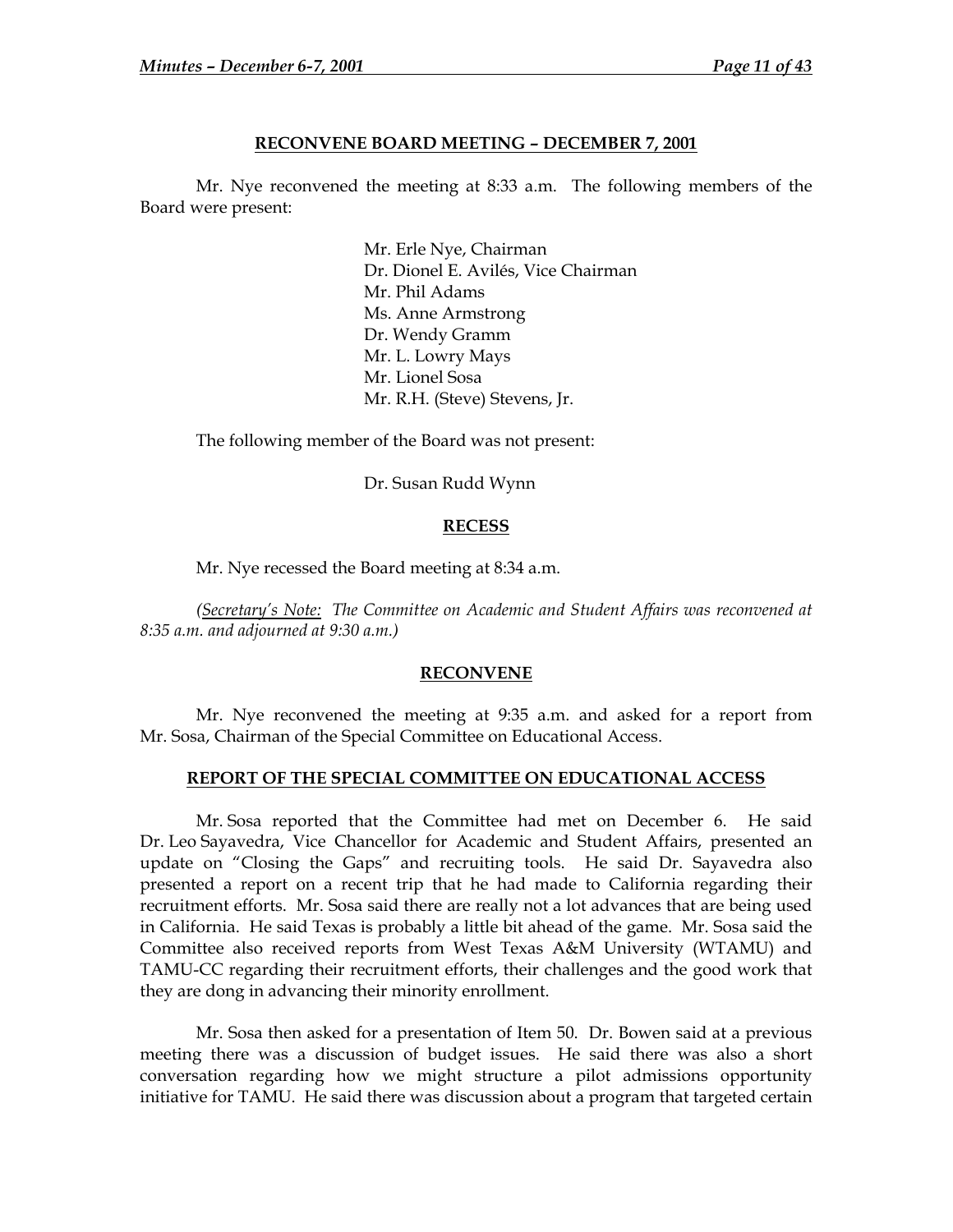high schools, a program that would look at young people that are top 25 percent of those high schools and realizing that the top ten percent are automatically admitted. He said they had good conversations and since that time they have gone back and refined the item slightly and they are looking at one where they would move the band to the top 20, top 10. He said it is a program for those targeted high schools -- to offer admission for those young people who meet TAMU's course requirements.

Dr. Bowen then called on Mr. Joe Estrada, Assistant Provost for Enrollment, who said this is an important topic. He said at the last meeting he proposed a plan whereby TAMU grants automatic admission to applicants who graduate from our 253 targeted recruited high schools. He said they have been working with those high schools for four years now. He said these are applicants who graduate in the top quarter of their class and who importantly meet TAMU's academic course and test score requirements -- so these students are actually meeting TAMU's requirements that are part of the pool. Mr. Estrada said he also provided information that clearly indicates that the students from these targeted schools are doing exceptionally well once they are admitted and enrolled at TAMU. He said in fact we retain the students at a higher rate than we retain students who are admitted from schools that are not targeted. Mr. Estrada said after hearing the Regents' comments and concerns and after studying the number of eligible students, they modified their initial plan so that they are now proposing that they be allowed to admit the top 20 percent of the applicants from targeted recruited schools. He said these students must meet TAMU's academic course and entrance score requirements to be eligible. He said this is a small pilot program that they are going to discuss. He said it is probably no more than 200 students -- and limiting that to 400 students. He said these are all additional students from the ones that they have from TAMU's initial enrollment plan. Mr. Estrada said it is important for the Board to know that they are not going to change anything in the current selection process. In fact, he said, they have targeted the freshmen class of 6,300 students. He said they anticipate offering 10,500 admits in a round figure, a yield of 60 percent to reach the 6,300 enrollment class that they want. He said the selection process is going remain intact and as usual, the university's admission selection board will determine who these students are. He said it's all done "race-neutral." He said they don't look at race as any factor, any indicator whatsoever, when they are selecting these students. He said it is a fair and equitable process and one in which they are extremely proud. Mr. Estrada said it has been challenged repeatedly through his short tenure at TAMU. He said that he and Dr. Frank Ashley, Director of Admissions, have been able to explain the process rather well to parents, students and others. He said they are quite pleased with it and are not going to change that process at all.

Mr. Nye said we typically have been choosing 6,300. He said if he understands this 200, we essentially accept 6,500. Mr. Estrada said they are discussing that ratio, 6,300 plus 200 to 400 additions. Mr. Nye said the important aspect of this is that we hold faith with the traditional process -- that we are not going to admit any less, we are not going admit any more, no one has been displaced. Dr. Ronald Douglas, Executive Vice President and Provost, said the critical number is the number of students that TAMU offers admission to, and that is the 10,500 that Mr. Estrada is talking about. Dr. Douglas said the question of how many we actually end up with depends upon the acceptances,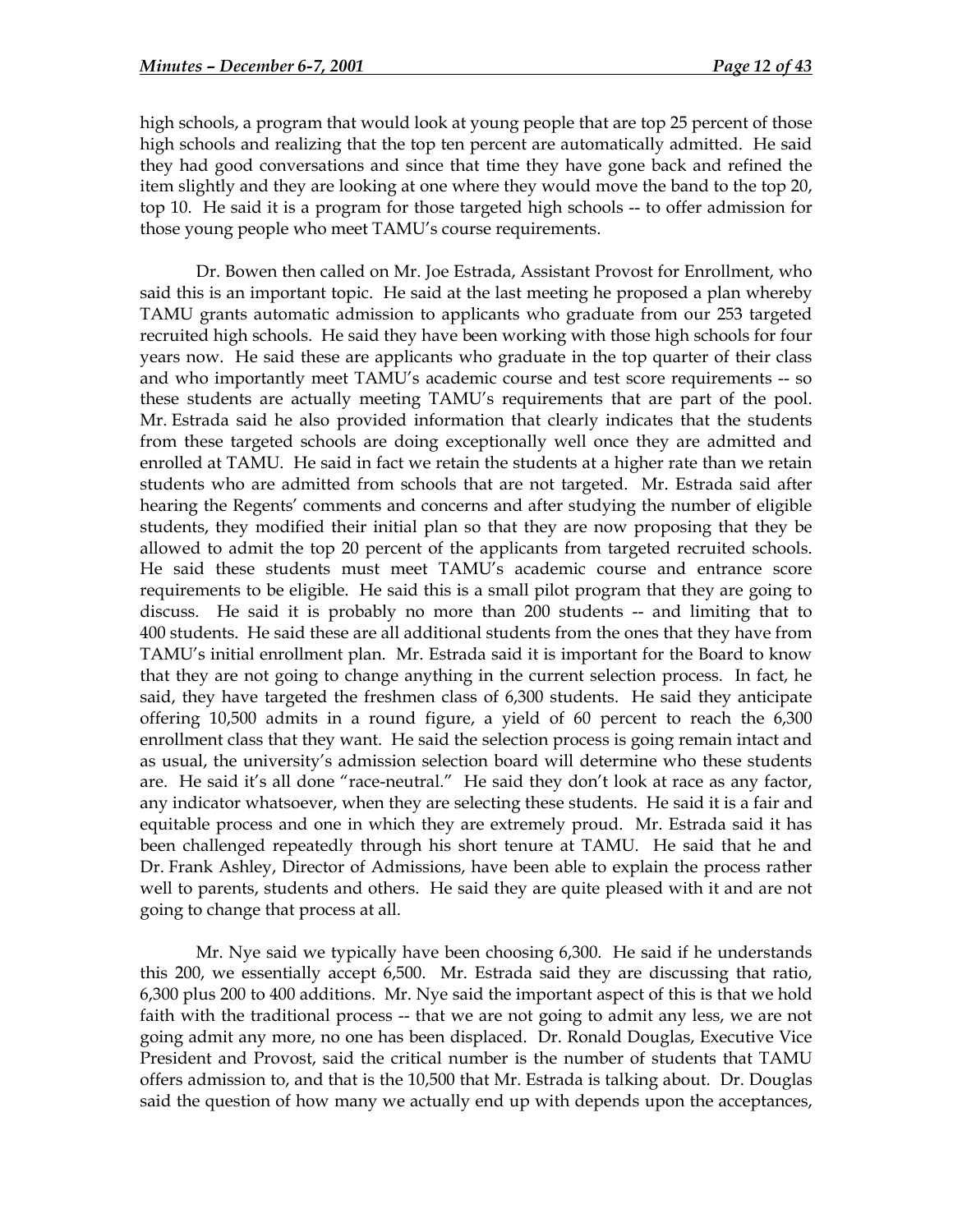but the point is 10,500 is the number that they had planned and that is not going to change. Mr. Nye said it is a small thing, but it is a big deal and that is TAMU has been admitting under a process that everybody has come to understand. He said they don't necessarily love it, but they understand that's the deal. He said we have a pattern and a practice and everybody has come to accept it and understand it. Mr. Nye said when the 10 percent rule was adopted there was a fair amount of feeling that it wasn't fair. Mr. Nye said it has been accepted as the state law, it's state policy, and we are all working within it. He said he thinks most feel that it is a good thing. But, he said, to the extent that this small, albeit very small, experimental program pushes 200 students who otherwise might have gained admission under some traditional practice, that poses a problem for him and he would like to find the budgetary dollars to admit 6,500. Dr. Douglas said what they generally do is admit 10,500, they expect the class of 6,300. He said they will be budgeting for next year right now for a class of 6,300. He said if the number turns out for some reason to be higher then they have to find the funds to do that, that is what they will do with this, exactly what Mr. Nye said.

Dr. Gramm asked if they were saying that the 10,500 would not be changed. Dr. Douglas said that was correct. Dr. Bowen said they would add to the 10,500 a pool to fit this program, and in the total pool admit, there would be 10,500 admitted against the historic criteria -- unchanged. He said they would be able to say to any individual that asks "was my child disadvantaged," "no." Dr. Gramm asked the number admitted under these criteria. Dr. Bowen said they estimate about 400. Dr. Gramm clarified that the total amount of admits would be 10,500 plus. Mr. Nye said if you end up getting 6,500 or 6,300, you are okay. Dr. Bowen said they always have some fluctuations anyway. He said they need to be able to fulfill the social contract with the folks out there that their young people are not disadvantaged by this special pilot initiative. He added that this doesn't make us bullet proof for criticism. He said if a child is turned down, there is a reaction to that, human nature being what it is -- you are not happy. Dr. Bowen said he believes that we will be able to defend and rationalize the process. Dr. Gramm asked the criteria for the special group. She asked if you are in the top 20 percent, are you are in automatically? Mr. Estrada said if you meet the minimum course requirements and test score requirements, they have a sliding scale, according to rank, so there is going to be a new test requirement as well, no differently that any other student that they are currently accepting. He said the only criteria is that these students actually graduate in the top 20 percent. He said they are only talking about 10 percent of those students because the upper 10 are already admitted. Dr. Gramm asked if they meet the SAT score requirements. Dr. Douglas replied in the affirmative. He added that they meet all the requirements for math, science, English, all the rest. Mr. Nye said the key is you give them assurance that they will be admitted. Dr. Bowen said under the current procedure, they would be thrown into a review pool and they may or may not get in. With this plan, TAMU will be able to say in advance that they will get in prior to that review. Dr. Douglas said many of them would be getting in now, if they applied. Mr. Estrada said the last thing they wanted to do was to create some provisional pool that stigmatize these students as being admitted to the university under different criteria. He said he doesn't think that would ever be allowed to occur. Mr. Estrada said that is important for TAMU as well.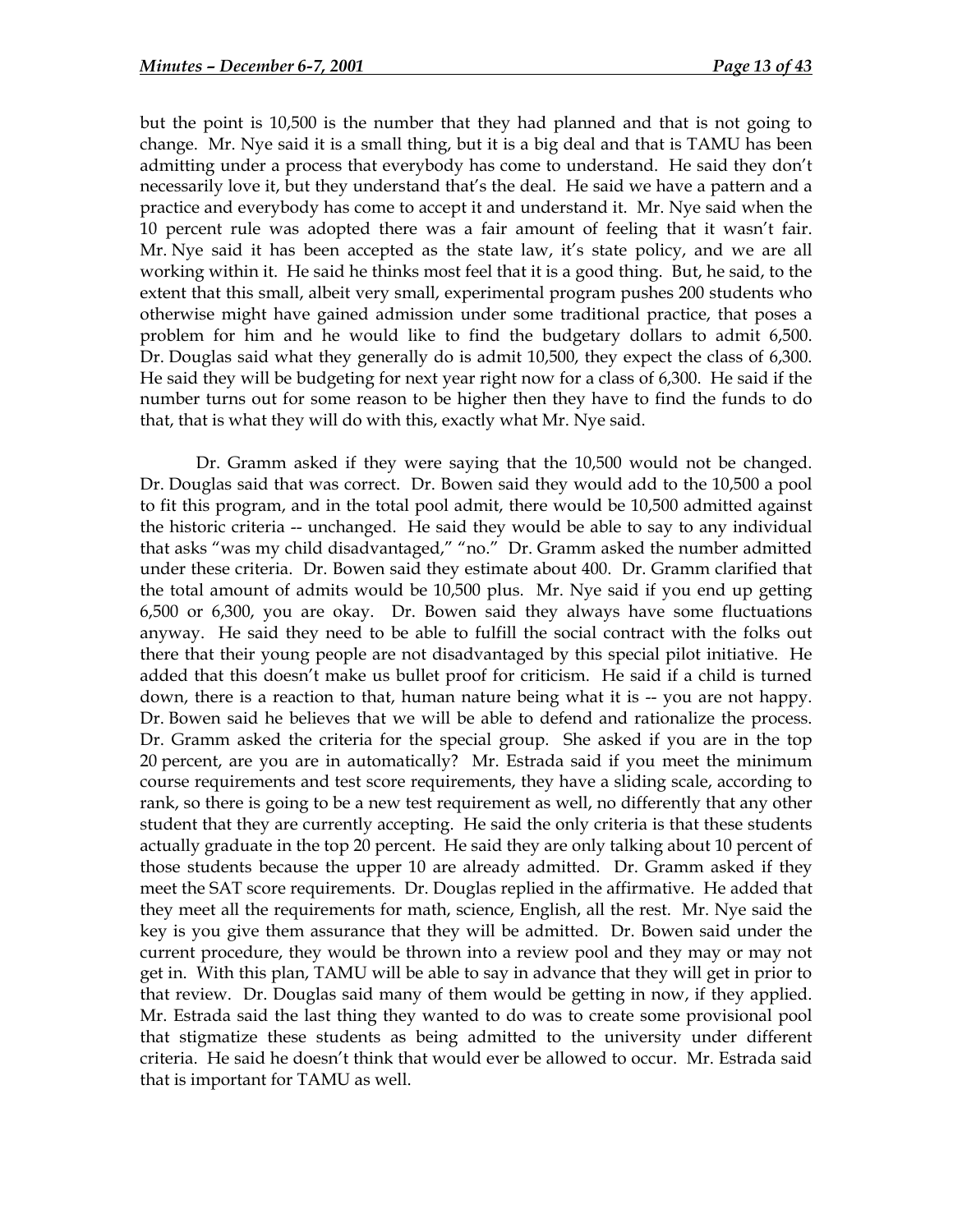Mr. Sosa asked where these students are being included, because if you go to a high income school, when you go past the 10 percent, there could be a whole big pool there in the 20 percent. Mr. Estrada said they use Texas Education Agency (TEA) data. He said they use economically disadvantaged, the number of advanced placement (AP) courses, the budget per pupil, the dollar per pupil… Mr. Nye asked if this is the same group that the TEA identified and that the legislature has used. He asked if the legislature has determined that 250 or so schools deserve special attention. Mr. Estrada said they have not matched them. He said he can only presume that those schools, because they are all so low performing schools, are exactly the same schools as House Bill (HB) 400, asking institutions to partner with those low performing high schools to encourage participation and eventual enrollment in colleges and universities. Mr. Nye said the Texas Higher Education Coordinating Board (THECB) has been interested in this. Mr. Estrada said they are responsive to that. He said he and Dr. Ashley are looking at that and HB 400 very closely to see what they can do to encourage that participation. He said they are inviting the 253 high school principals on campus so that they can begin signing agreements with them and they anticipate that will occur in the spring semester.

Dr. Gramm said she had a legal question. She asked if this has been vetted outside. She said she understood that this is going to be looked at by the Attorney General's office. She asked if a high school could question this and say, "I want to be part of that." Mr. Delmar Cain, General Counsel, said he thought this was a defensible program. He said neither his office nor the Attorney General's office was willing to say that we won't perhaps receive a lawsuit, but it is not a race-based program. He said you are not doing this on the race based issue and so if there is a rational basis, if there is any rational basis for this program, and there is a rational basis, this is looking at what the rest of the state is looking at, to try to get those schools, to get students from those schools into a college program. Dr. Gramm said that may all be well and good, but she would like to have somebody "outside" have a look at it. Mr. Cain said they have talked with the Attorney General's office, they have talked the Solicitor General's office, which is the part of the Attorney General's office that defended in the Hopwood case. He said they have told him that they would give him an opinion in writing. He said they have indicated that they think that the program is okay, but they are going to give us something in writing. Dr. Gramm said last time, when she didn't understand the program quite as well, she was concerned that it was just going to be aimed at certain racial or ethnic groups. She said this is not "race-based." Mr. Estrada said it is not. Dr. Gramm asked if someone could sue because their high school was not included. She added that she knows that we don't have to have all the answers and the legal issues are tough issues. She said she didn't want our system to be the system that appears to be supporting some kind of a race-based program and end up in the Supreme Court. She said she didn't think that was a good use of our resources and didn't think that would serve the university well.

Dr. Avilés said he did not think this was a race-based program. He said HB 400 has passed and it targets some of these schools. He said this is just following through on what the House has already passed. He said he didn't think this has to do with racebased whatsoever. Dr. Avilés said if it was race-based -- he would not support it. He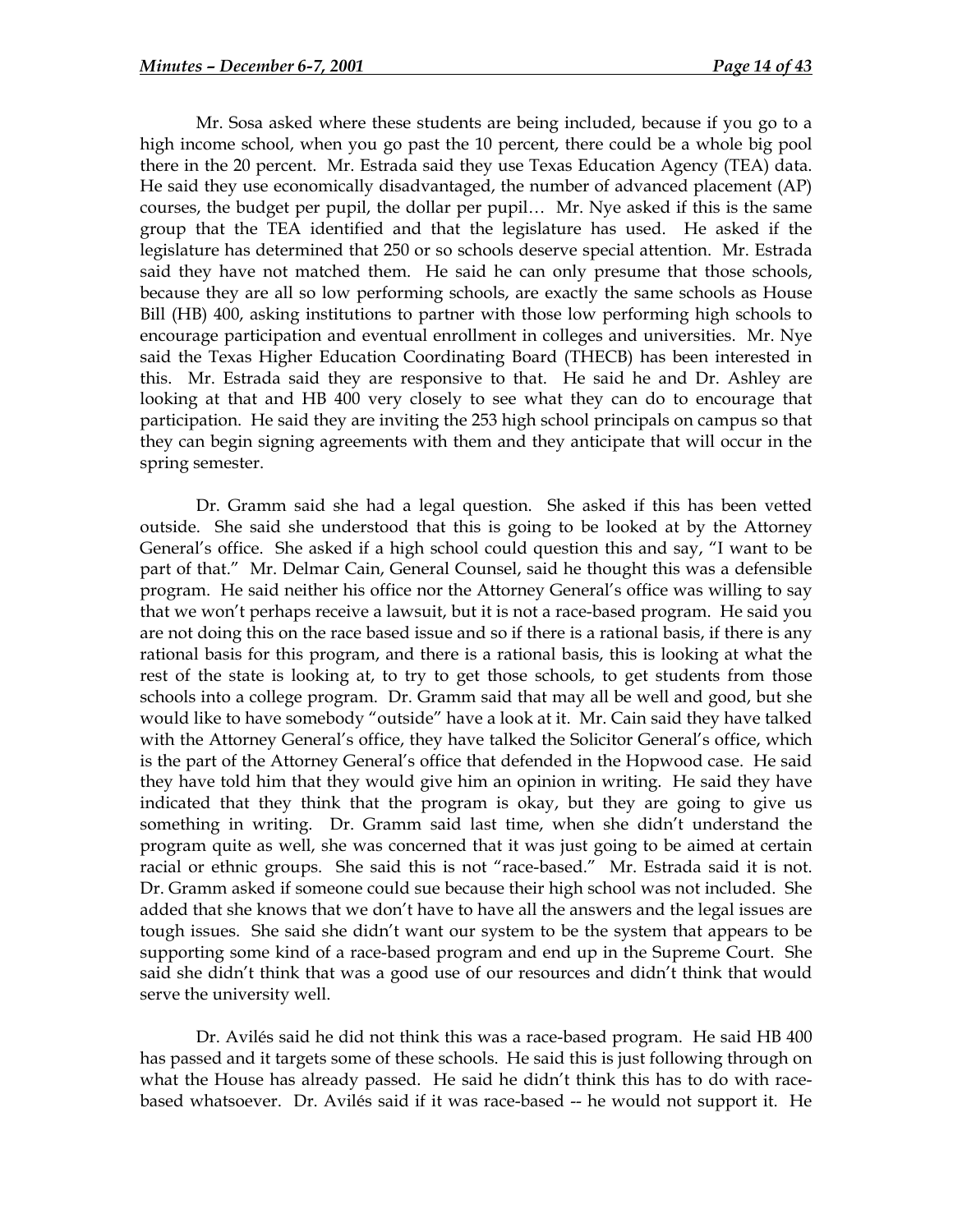said he did not think it was race-based and therefore they should go forward. Dr. Gramm said to the extent that it could be very closely tied to what might have been some legislative intent through the schools chosen. Mr. Estrada said HB 588 and HB 400. He said the targeted recruited schools change during the course of year as well. He then explained the different tiers of schools. He said they continue to look at the data to ensure that they are doing this correctly. He said they are working on this as relatively new, but it is still a process that they are very comfortable with.

Ms. Armstrong said she was for the concept. She said following on Dr. Gramm's question, she doubted that Highland Park was going to get much of a chance at this 10 percent extra or that Alamo Heights was going to get a chance at this. She asked about the legal situation. Mr. Estrada said they are always in that situation with their selection process. He said they can actually argue that the process is fair. He said he thought we could continue to argue that it is within the scope of the law as we have come to interpret that law. Ms. Armstrong said it is 10 percent. Mr. Estrada said it is 10 percent, but HB 588 also allows them to go up to 25 percent as well, to automatically admit, according to the institution, institutional choice, the top 25 percent of the student body, or any segment thereof.

Mr. Nye said the Board should act on this matter subject to getting an adequate letter from the Attorney General. He said the Attorney General certainly understands this matter. Mr. Nye referred to the questions of being sued. He said you could get sued on what you are doing now, and there are lot of folks who don't like what you are doing now and they probably have a better basis for challenging what you are doing now than some high school will have for challenging this target program because you are acting under legislative sanctions. He said first of all, the Board was not going to act without having a letter from the Attorney General, which he said he understood was forthcoming. He said for his part, to act in the situation that reaches out to targeted schools that have been legislatively mandated, is the best coverage. Mr. Estrada said it was a unique and great program. He said it is a departure from what they currently do. He said he would remind the Board of what Mr. Peter O'Donnell had said earlier, "we have tried everything and it hasn't worked." Mr. Estrada said he thinks this is a unique way of handling some of the issues that they have to handle as well.

Mr. Stevens said he agreed with what Mr. Nye had said. Mr. Stevens asked if these are legislatively targeted schools. Mr. Estrada said they don't know, they haven't matched the TEA targeted schools yet with TAMU's targeted schools and obviously there has to be a match in order for TAMU to be in compliance with HB 400. He said they haven't gotten the list for that -- all of this is new. Mr. Nye asked if we could be sure that our targeted schools are their (the legislature's) targeted schools. Mr. Estrada said we could. He said that he said that with great hesitancy because they know some of the schools that they need. He said they have also included some private schools in that mix of targeted recruited schools that are not listed under TEA because that information is not required reporting, so they would like to extend that to some of those private institutions. He said there is a feeling that that levels the playing field quite a bit.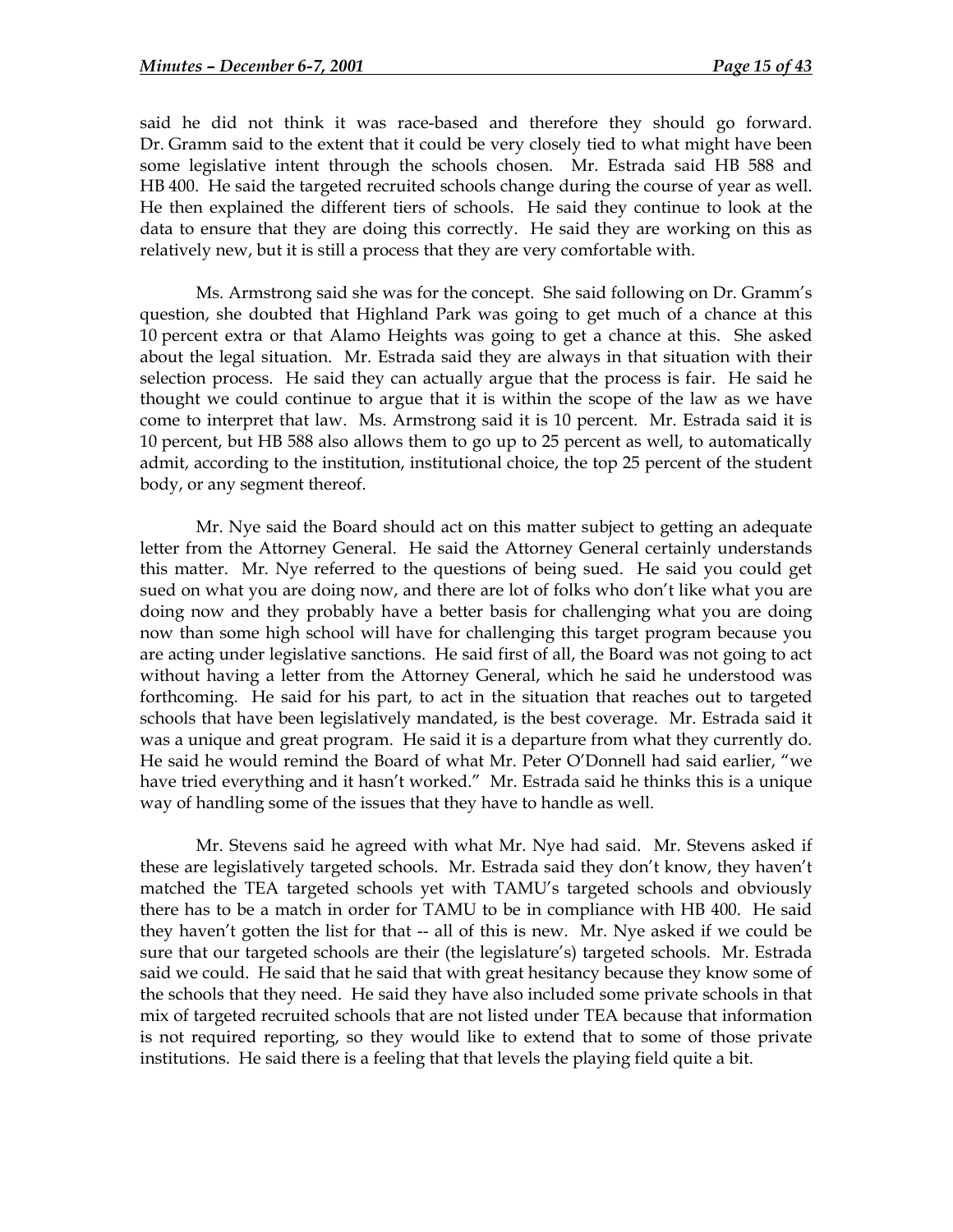Mr. Stevens said when we are asking for the letter from the Attorney General's office, we should also as a fact let them know that we are trying to target this list as closely as we possibly can. Mr. Cain said they gave them the full packet and then also met with them to discuss the way the program is set up. He said when you look at the criteria for the schools, that is where the real crux of the issue is, the criteria do not have anything to do with race. He said the criteria has to do with proficiency, passing the TAAS tests, dropout rates, taking advanced courses, tests, and economically disadvantaged. He said those are the criteria that are being used and they are saying that if you are higher than the state average, then this is a school that we would like to get in. Are you lower on the state average on advanced placement? He said none of that has anything to do with race and what we are trying to do is get those students that are in those schools to begin a larger program of getting those going to college.

Dr. Gramm said one way to address this is to say that this is a pilot program, then the schools that you pick on a pilot program will come from, in large part, some of the schools that are on that list, and that in fact, doesn't have to be the same schools. She said it seemed to her that if you work with the schools like what Mr. O'Donnell indicated earlier, that you might take other schools as well. She added that it was mentioned earlier, but it is very important that these students are not viewed by themselves or by other students on campus as being second-class citizens in any way. Mr. Estrada said perhaps the THECB could be enticed to adopt our schools. He said we have been working with these schools rather well, as those schools that are listed in HB 400, so they will work on that. Mr. Nye asked if students who are admitted under this program carry any mark, any designation, will anyone know? Mr. Estrada said no. Dr. Douglas said in fact, if you think about it, since this will happen before they would have gone into review, you would not be able to decide which of those students would have gotten admitted ordinarily and which of those students wouldn't have. Mr. Mays asked wouldn't we want to track these students? Mr. Estrada said it would be done internally. Dr. Douglas said the whole group would be tracked within 10 and 20 percent. He said what he was saying was probably a large percentage of them maybe half, maybe two-thirds, would have been admitted anyway. He said one of the main reasons for this program is not to get them in, it is to get those students out there to apply to TAMU, because as Mr. Estrada has told in other situations, what the counselors are being told and what the students are being told, is don't bother to apply to TAMU, you can't get in and that's not true. Mr. Estrada said Dr. Ashley continues to remind him of that -- those schools are telling the counselors "don't apply unless you are in the top 10 percent," and we need to change that culture and we need to do that quickly. Mr. Sosa said it is going to be up to us to do it aggressively and to do it early and to be very, very visible in our desire to track them. He said we are going to have to make a 100 percent effort in that area. Mr. Estrada said they would.

Dr. Douglas said one of the things that TAMU is particularly proud of is its land grant heritage and one very important dimension of the land grant heritage is to provide opportunity to students who have worked hard, who have merited opportunity, but probably didn't necessarily measure up to go to the best of the finest schools. He said most of our students now, of course, are among the very best, but this is a program that does in fact allow us to recognize students who have worked hard and accomplished in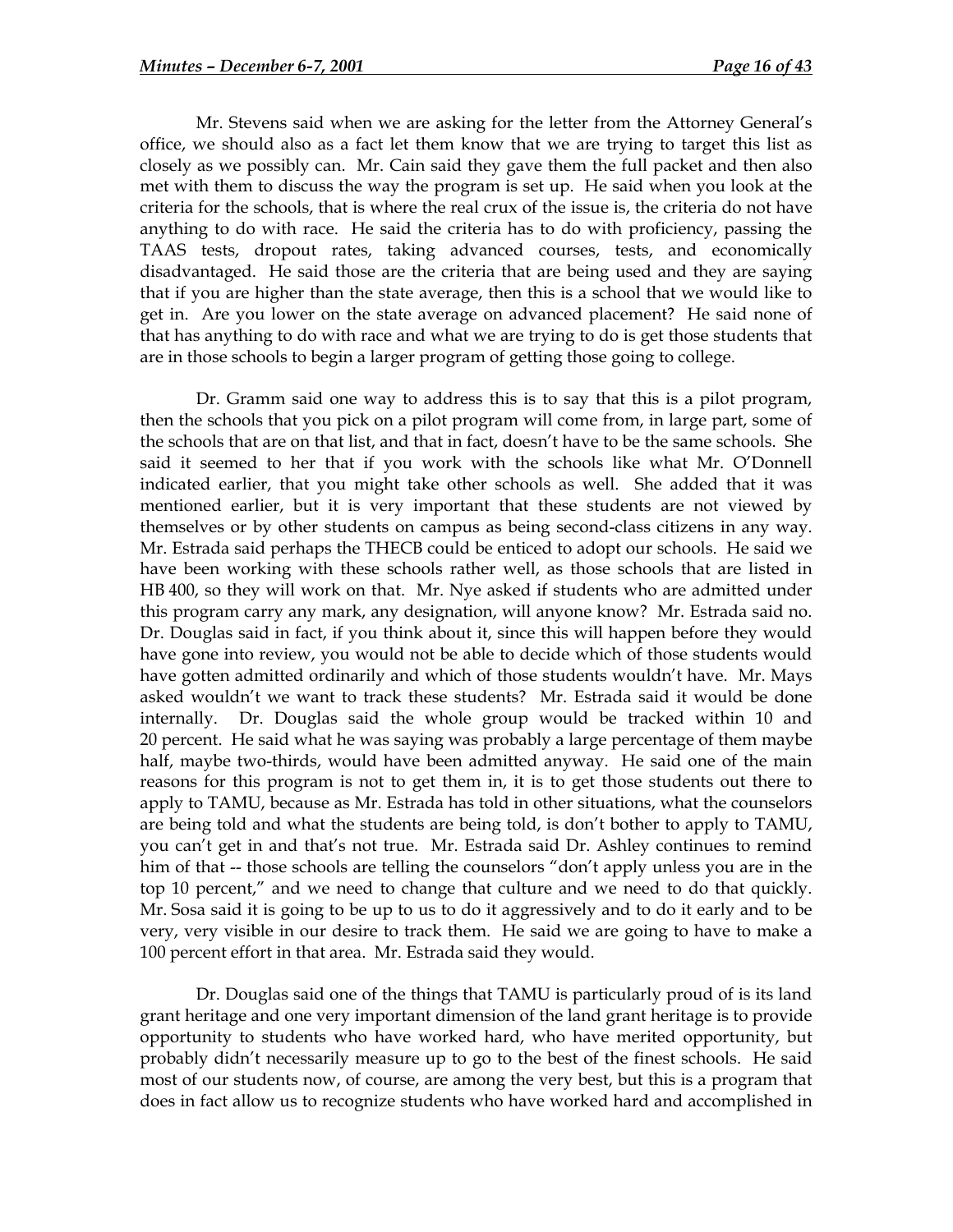<span id="page-22-0"></span>adverse situations and not the best of schools because of all of these dimensions and to encourage them to come to TAMU. Dr. Bowen said the fact that it is a pilot program, the fact that we are going to monitor some of these sensitive issues, and we are going to stay very close to legal counsel on it, we can review it after the first cycle and make whatever adjustments seem appropriate. He said he thinks it's a very important thing to do as an institution. He said it will help us in many, many ways outside of the raw statistics that we bring to these students. He said everything we do has consequence. He said he is threatened to be sued by probably 50 or 60 families every year. He said he really believes though, in the context of a pilot program, the obvious understanding of the environment that Mr. Estrada reflects as he makes the presentation, how close we are to the THECB on how they are making some of their decisions, that we can manage this in a way that we can all be proud of.

## **RECESS**

Mr. Nye recessed the Board meeting at 10:02 a.m.

 *(Secretary's Note: The Special Committee on Educational Access was reconvened at 10:03 a.m. and adjourned at 10:04 a.m.)* 

### **RECONVENE**

Mr. Nye reconvened the meeting at 10:05 a.m.

# **STATUS REPORT ON FUTURE BONFIRE EVENTS**

Mr. Nye asked Dr. Bowen and Dr. Bryan Cole to present this report.

Dr. Bowen said in June of 2000, he made a decision about whether or not they would proceed with planning for bonfire in 2002. He said he gave a list of stipulations in terms of how the project could go forward. He said in response to that, Dr. Malon Southerland, Vice President for Student Affairs, working with last year's student body president, created a task force of faculty, students and staff. He said Dr. Bryan Cole coordinated and headed up that activity. Dr. Bowen said they did a tremendous amount of work. He said Dr. Cole would provide information about issues that they will be confronting in the first part of 2002 in terms of the decision of whether or not they will have a bonfire.

Dr. Cole said he wanted to brief the Board on what they have been doing with respect to planning for bonfire in the past year and a half. He said their mission, as a planning committee, was to develop and plan the university's response to the Bonfire Commission Report and Dr. Bowen's directives for Bonfire 2002. He said beyond that their mission was to establish a vision of really looking at the entire student leadership structure and developing world-class leadership models that go beyond bonfire. He said they have been working on both of those aspects throughout the last year and half. He said central to their efforts were two, internal values, that guided their work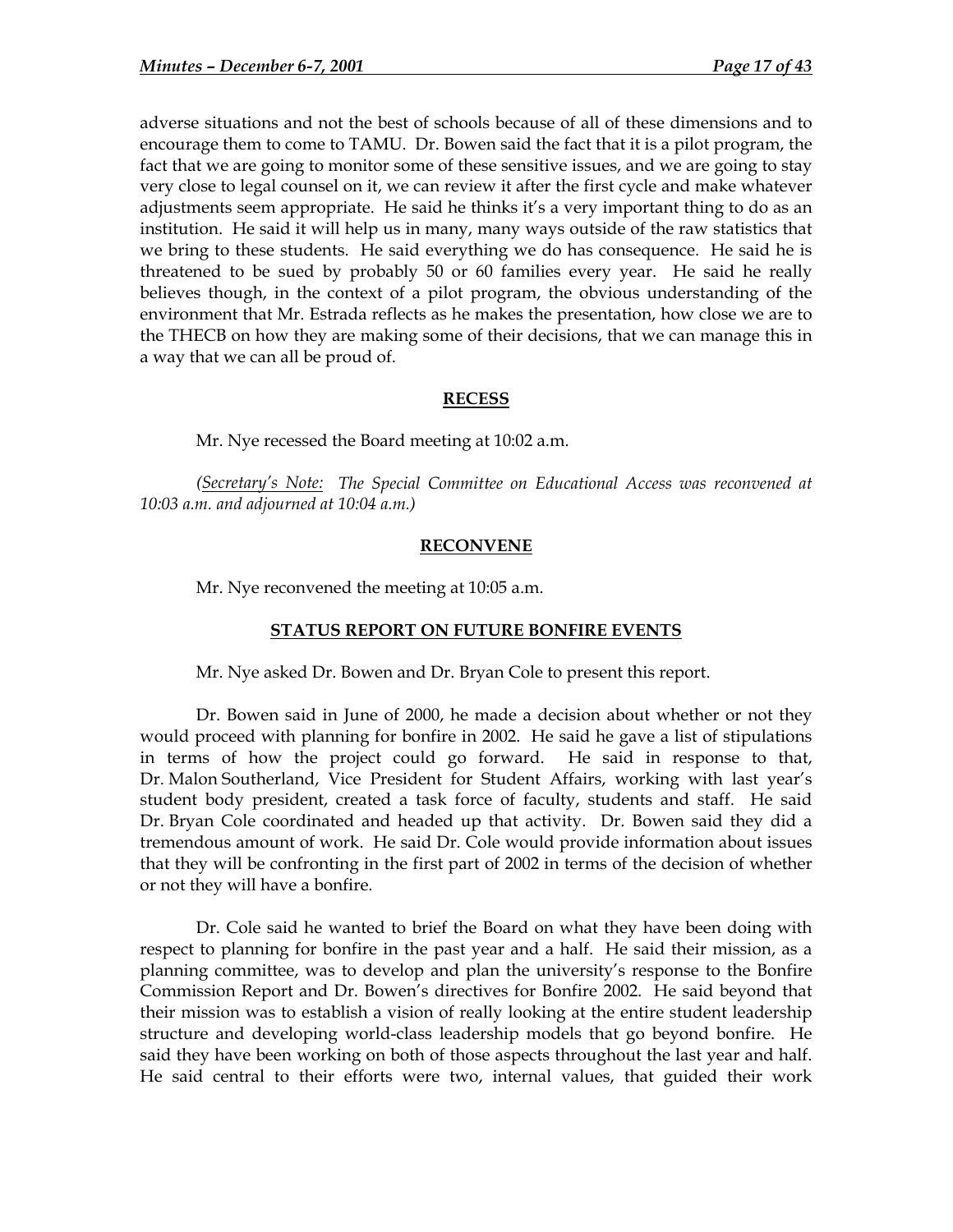<span id="page-23-0"></span>throughout the year and a half -- take care of people and do the right thing. A copy of this update is on file in the Office of the Board of Regents.

 Mr. Nye thanked Dr. Cole for the report. Mr. Stevens said he would assume that at some point the Board would receive advice and counsel from Mr. Cain as to the effect all of this would have on pending lawsuits. Dr. Cole said they have been involved throughout the process. Dr. Bowen said they have tried to keep them at the table on the issues. Mr. Cain said he would like to discuss this later.

 Mr. Nye reported for Dr. Wynn that the American Medical Association (AMA) Medical Students Section at TAMU performs a service project each year and for 2002 their national project will be STAT (Standing Tall Against Tobacco). He said it is an educational project where medical students go out to high schools and middle schools to talk about the dangers of tobacco use. He said Dr. Wynn was particularly anxious for the Board to know that the program, which is now going to be adopted by the National AMA Medical Student Section, originated at TAMU. Mr. Nye congratulated the TAMU Medical Students Section of the AMA.

Mr. Nye called on Mr. Adams to present the report from the Committee on Audit.

### **REPORT FROM THE COMMITTEE ON AUDIT**

Mr. Adams, Chairman of the Committee on Audit, said Ms. Cathy Smock, Chief Auditor, and her staff, were diligently working on the first quarter audit report.

Mr. Nye called on Mr. Stevens to present the report of the Committee on Finance.

### **REPORT FROM THE COMMITTEE ON FINANCE**

Mr. Stevens, Chairman of the Committee on Finance, said the Committee met on Wednesday afternoon, December 5, and received a report from the Fund Evaluation Group on the performance of our endowment as well as recommendations concerning asset allocation. Mr. Stevens said the Committee met again on December 6, and approved Items 1 through 3. The Board took action as set forth below:

## **MINUTE ORDER 233-2001 (AGENDA ITEM 1)**

**~~~~** 

# **AUTHORIZATION TO ESTABLISH A QUASI-ENDOWMENT ENTITLED "BACHELOR OF LANDSCAPE ARCHITECTURE SENIOR CLASS AWARD QUASI-ENDOWMENT," TEXAS A&M UNIVERSITY**

On motion of Mr. Stevens, seconded by Mr. Sosa and by a unanimous vote, the following minute order was adopted: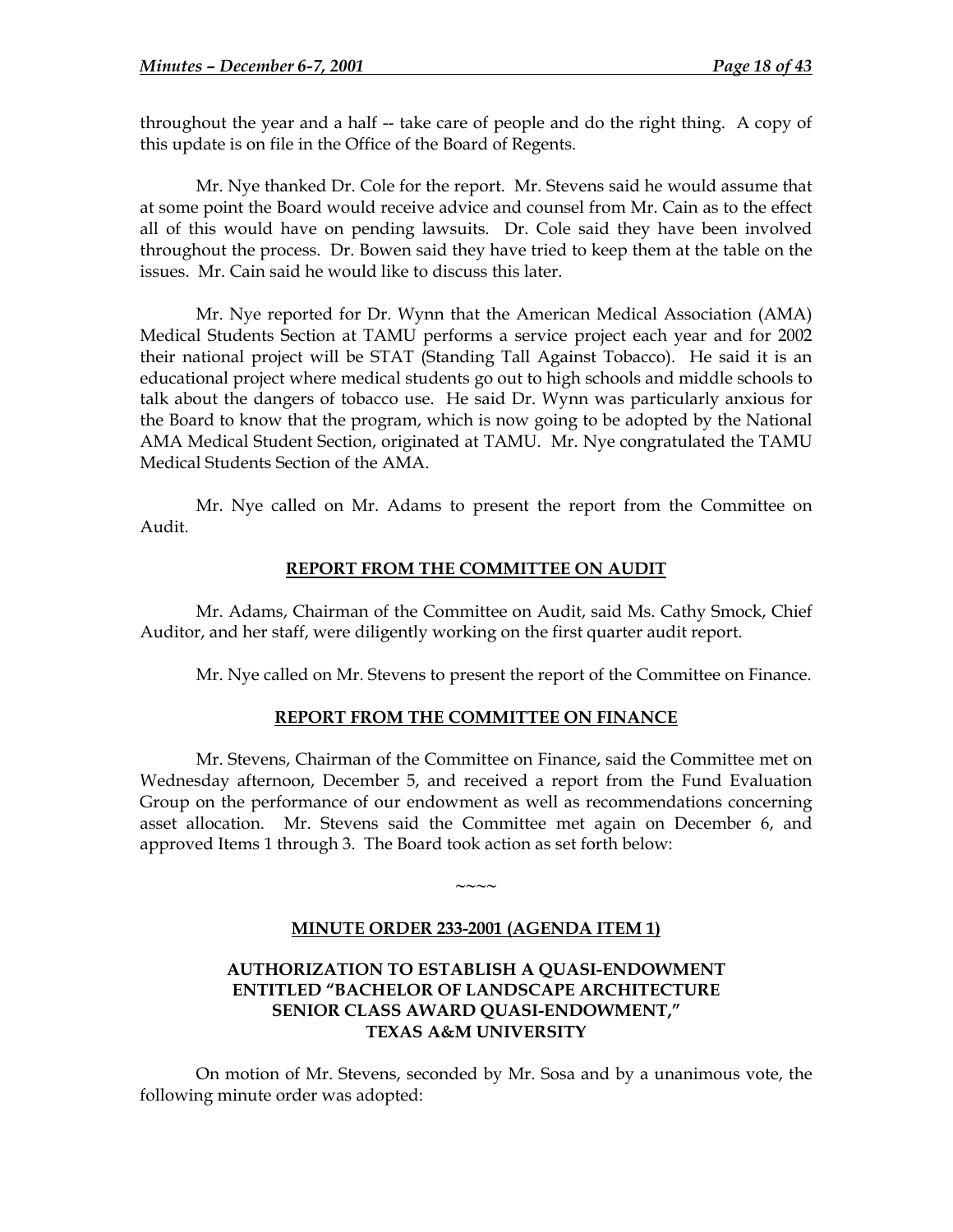<span id="page-24-0"></span>Authority is hereby granted to the President of Texas A&M University to establish a quasi-endowment account to be called the "Bachelor of Landscape Architecture Senior Class Award Quasi-Endowment." Interest earnings from the quasiendowment will be used to provide awards for senior landscape architecture students and to fund field trips, lectures, and an annual workshop.

## **MINUTE ORDER 234-2001 (AGENDA ITEM 2)**

### **ACCEPTANCE OF GIFTS, DONATIONS, GRANTS AND ENDOWMENTS, THE TEXAS A&M UNIVERSITY SYSTEM**

On motion of Mr. Stevens, seconded by Mr. Sosa and by a unanimous vote, the following minute order was adopted:

 The Board of Regents of The Texas A&M University System hereby accepts the gifts, donations, grants, and endowments made to the Members of The Texas A&M University System concerned as shown on Gifts, Donations, Grants, and Endowments List No. 01-02-02, attached to the official minutes as **Exhibit A**.

### **MINUTE ORDER 235-2001 (AGENDA ITEM 3)**

# **ACCEPTANCE OF THE REPORT OF APPROPRIATIONS BY THE CHANCELLOR, THE TEXAS A&M UNIVERSITY SYSTEM**

On motion of Mr. Stevens, seconded by Mr. Sosa and by a unanimous vote, the following minute order was approved:

The following report of appropriations by the Chancellor is hereby accepted:

| Member   Amount |              | Project Name & Source of Funds            |
|-----------------|--------------|-------------------------------------------|
| l TCE           | \$355,859.00 | Purchase of two digital copiers           |
|                 |              | Revenue Financing System Commercial Paper |

To the extent this appropriation is an obligation of the Revenue Financing System, and as required by Section 5(a) of the Master Resolution of the Revenue Financing System, the Board hereby determines that it will have sufficient funds to meet the financial obligations of The Texas A&M University System, including sufficient Pledged Revenues to satisfy the Annual Debt Service Requirements of the Revenue Financing System and to meet the financial obligations of the Board relating to the Revenue Financing System and that the Participants, on whose behalf the Bonds are to be issued, possess the financial capacity to satisfy their Direct Obligations.

**~~~~**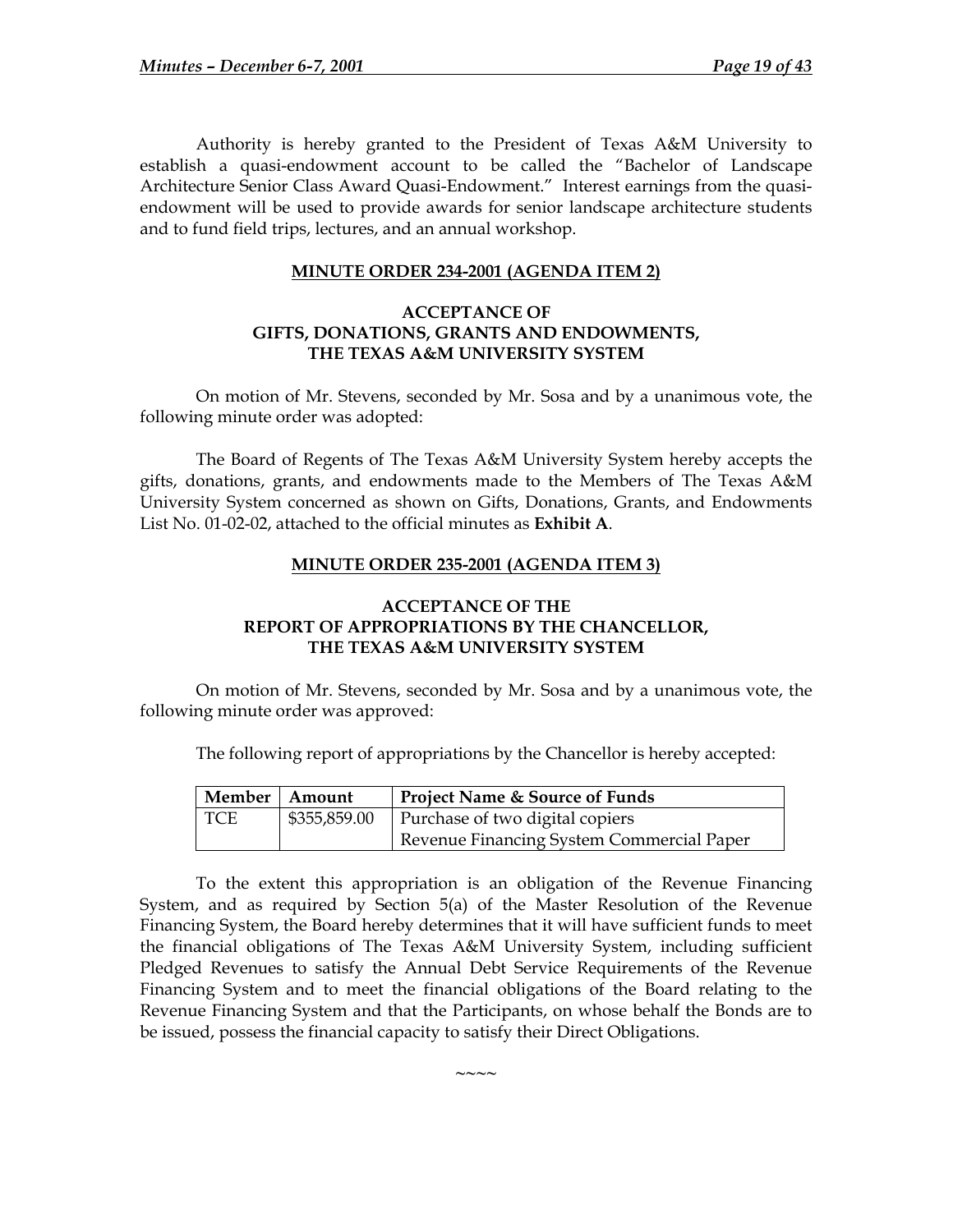<span id="page-25-0"></span>Mr. Nye then called on Ms. Armstrong to present the report of the Committee on Academic and Student Affairs.

### **REPORT OF THE COMMITTEE ON ACADEMIC AND STUDENT AFFAIRS**

Ms. Armstrong, Chairman of the Committee on Academic and Student Affairs, stated that the Committee had met the previous day and approved 20 items to be submitted to the Board for approval. The Board took action as set forth below:

**~~~~** 

### **MINUTE ORDER 236-2001 (AGENDA ITEM 4)**

## **APPROVAL FOR A NEW DEGREE PROGRAM LEADING TO A DOCTOR OF PHILOSOPHY WITH A MAJOR IN LEADERSHIP STUDIES AND AUTHORIZATION TO SUBMIT TO THE TEXAS HIGHER EDUCATION COORDINATING BOARD FOR APPROVAL, PRAIRIE VIEW A&M UNIVERSITY**

On motion of Ms. Armstrong, seconded by Dr. Gramm and by a unanimous vote, the following minute order was approved:

 The Board of Regents of The Texas A&M University System approves the establishment of a new degree program at Prairie View A&M University leading to a Doctor of Philosophy Degree with a major in Leadership Studies, as described in **Exhibit B,** attached to the official minutes.

 The Board also authorizes the President to submit this new degree program to the Texas Higher Education Coordinating Board for approval and hereby certifies that all applicable criteria of the Coordinating Board have been met.

### **MINUTE ORDER 237-2001 (AGENDA ITEM 5)**

## **APPROVAL OF AMENDED TABLE OF PROGRAMS AND AUTHORIZATION TO REQUEST APPROVAL FROM THE TEXAS HIGHER EDUCATION COORDINATING BOARD, PRAIRIE VIEW A&M UNIVERSITY**

On motion of Ms. Armstrong, seconded by Dr. Gramm and by a unanimous vote, the following minute order was approved:

 The Board of Regents of The Texas A&M University System approves the amended Table of Programs for Prairie View A&M University, as contained in **Exhibit C,** attached to the official minutes.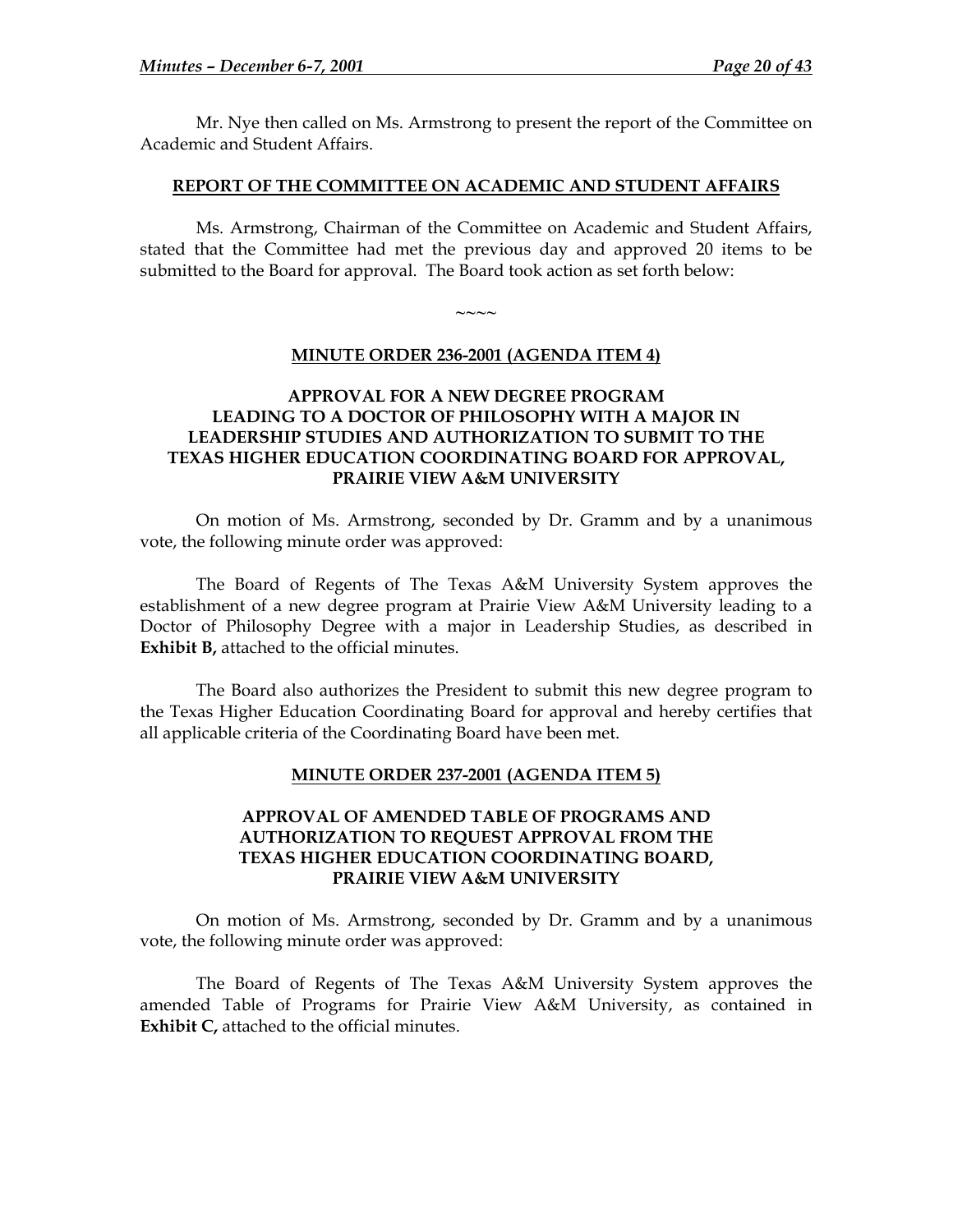<span id="page-26-0"></span>The Board also authorizes the President of Prairie View A&M University to submit this amended Table of Programs to the Texas Higher Education Coordinating Board for approval.

#### **MINUTE ORDER 238-2001 (AGENDA ITEM 6)**

## **APPROVAL OF AN ADMINISTRATIVE CHANGE WITHIN THE COLLEGE OF BUSINESS ADMINISTRATION AND AUTHORIZATION TO SUBMIT TO THE TEXAS HIGHER EDUCATION COORDINATING BOARD FOR APPROVAL, TARLETON STATE UNIVERSITY**

On motion of Ms. Armstrong, seconded by Dr. Gramm and by a unanimous vote, the following minute order was approved:

The Board of Regents of The Texas A&M University System approves the administrative change at Tarleton State University by eliminating the Department of Business Systems and establishing the Department of Computer Information Systems and the Department of Accounting, Finance, and Economics within the College of Business Administration, as described in **Exhibit D,** attached to the official minues.

The Board also authorizes Tarleton State University to submit this administrative change to the Texas Higher Education Coordinating Board for approval and hereby certifies that all applicable criteria of the Coordinating Board have been met.

#### **MINUTE ORDER 239-2001 (AGENDA ITEM 7)**

## **APPROVAL OF AMENDED TABLE OF PROGRAMS AND AUTHORIZATION TO SUBMIT TO THE TEXAS HIGHER EDUCATION COORDINATING BOARD FOR APPROVAL, TARLETON STATE UNIVERSITY**

On motion of Ms. Armstrong, seconded by Dr. Gramm and by a unanimous vote, the following minute order was approved:

The Board of Regents of The Texas A&M University System approves the amended Table of Programs for Tarleton State University, as contained in **Exhibit E**, attached to the official minutes.

The Board also authorizes the President to submit this amended Table of Programs to the Texas Higher Education Coordinating Board for approval.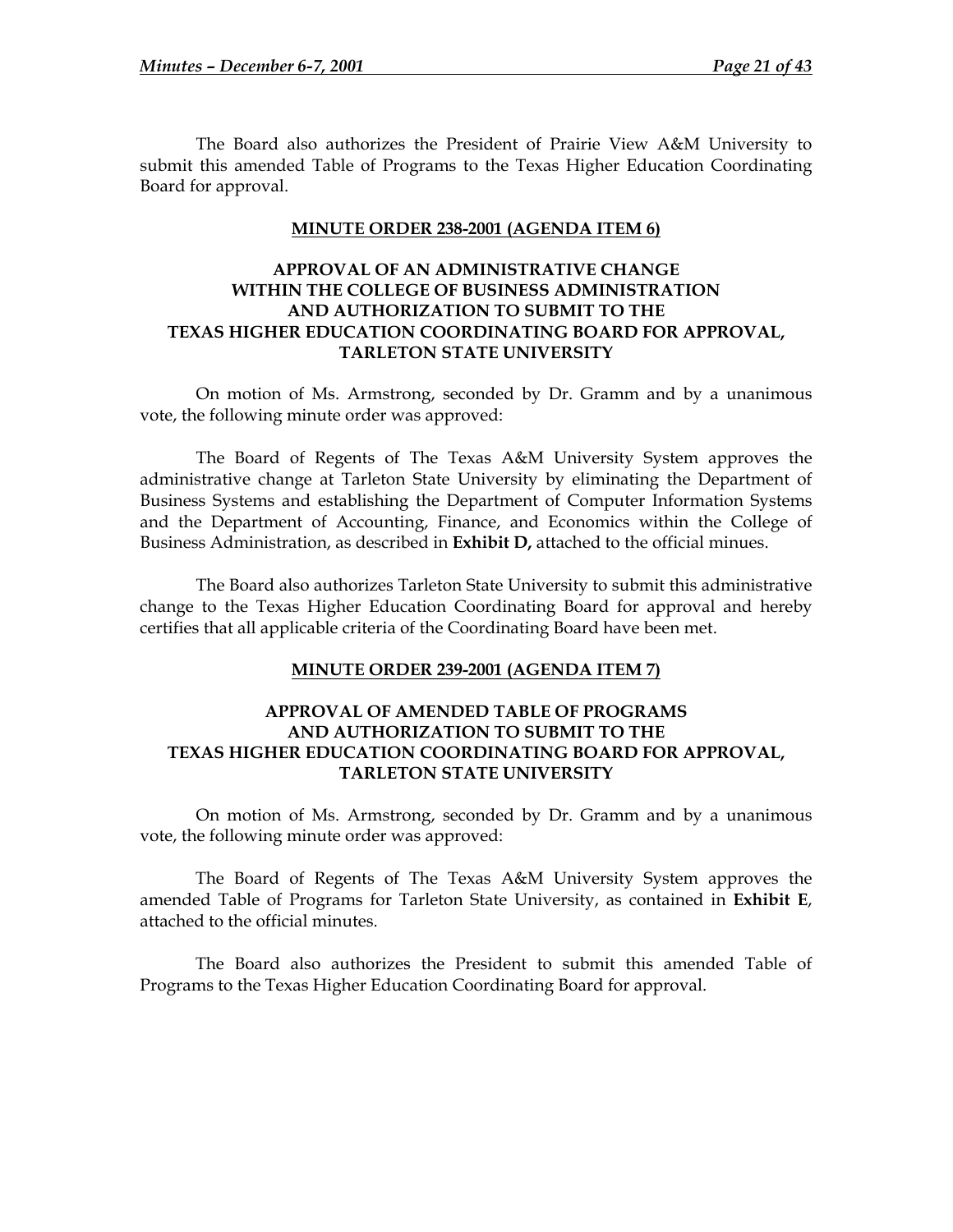#### **MINUTE ORDER 240-2001 (AGENDA ITEM 8)**

# <span id="page-27-0"></span>**APPROVAL OF NEW DEGREE PROGRAMS LEADING TO A BACHELOR OF ARTS IN MUSIC, BACHELOR OF MUSIC, AND BACHELOR OF MUSIC WITH ALL-LEVEL CERTIFICATION AND AUTHORIZATION TO REQUEST APPROVAL FROM THE TEXAS HIGHER EDUCATION COORDINATING BOARD, TEXAS A&M INTERNATIONAL UNIVERSITY**

On motion of Ms. Armstrong, seconded by Dr. Gramm and by a unanimous vote, the following minute order was approved:

The Board of Regents of The Texas A&M University System approves the establishment of new degree programs leading to a Bachelor of Arts in Music, Bachelor of Music, and Bachelor of Music with All-Level Certification at Texas A&M International University, as described in **Exhibit F,** attached to the official minutes.

The Board also authorizes the President to submit these new degree programs to the Texas Higher Education Coordinating Board for approval and hereby certifies that all applicable criteria of the Coordinating Board have been met.

#### **MINUTE ORDER 241-2001 (AGENDA ITEM 9)**

# **APPROVAL TO RENAME THE B.S. GEOGRAPHY ENVIRONMENTAL STUDIES OPTION TO GEOGRAPHIC INFORMATION SCIENCE, APPROVAL OF A NEW DEGREE PROGRAM LEADING TO A BACHELOR OF SCIENCE DEGREE IN ENVIRONMENTAL STUDIES AND AUTHORIZATION TO SUBMIT PROPOSALS TO THE TEXAS HIGHER EDUCATION COORDINATING BOARD FOR APPROVAL, TEXAS A&M UNIVERSITY**

On motion of Ms. Armstrong, seconded by Dr. Gramm and by a unanimous vote, the following minute order was approved:

The Board of Regents of The Texas A&M University System approves the renaming of the B.S. Geography Environmental Studies option to Geographic Information Science and authorizes the President of Texas A&M University to submit this name change to the Texas Higher Education Coordinating Board.

The Board of Regents approves the establishment of a new degree program at Texas A&M University leading to a B.S. in Environmental Studies, as described in **Exhibit G,** attached to the official minutes..

The Board also authorizes the President of Texas A&M University to submit this degree program to the Texas Higher Education Coordinating Board for approval and hereby certifies that all applicable criteria of the Coordinating Board for this proposal have been met.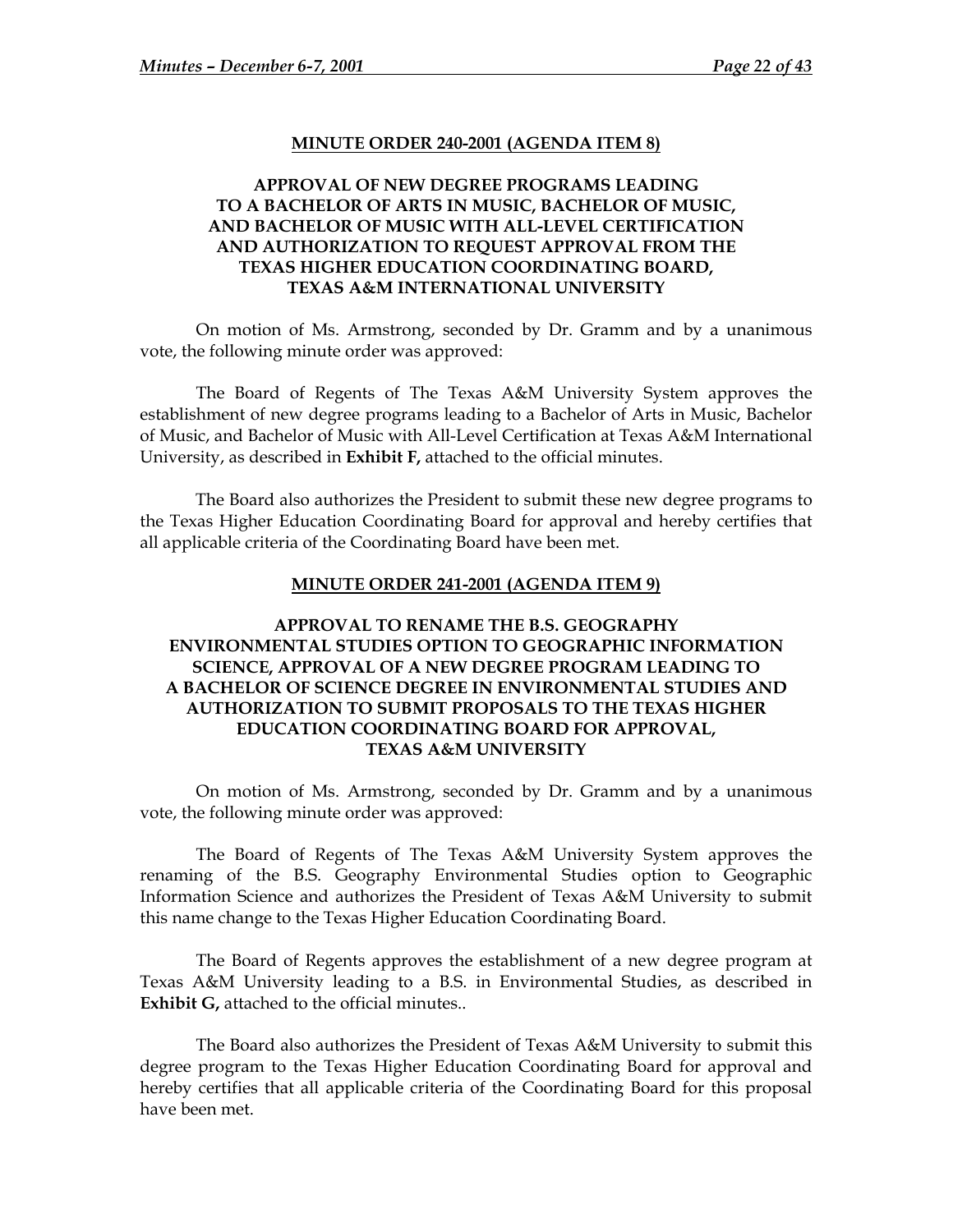#### **MINUTE ORDER 242-2001 (AGENDA ITEM 10)**

# <span id="page-28-0"></span>**APPROVAL FOR A NEW DEGREE PROGRAM LEADING TO A BACHELOR OF SCIENCE DEGREE IN ENVIRONMENTAL GEOSCIENCE AND AUTHORIZATION TO PRESENT TO THE TEXAS HIGHER EDUCATION COORDINATING BOARD FOR APPROVAL, TEXAS A&M UNIVERSITY**

On motion of Ms. Armstrong, seconded by Dr. Gramm and by a unanimous vote, the following minute order was approved:

 The Board of Regents of The Texas A&M University System approves the establishment of a new degree program at Texas A&M University leading to a Bachelor of Science in Environmental Geosciences, as described in **Exhibit H,** attached to the official minutes.

The Board authorizes the President of Texas A&M University to submit this degree program to the Texas Higher Education Coordinating Board for approval and hereby certifies that all applicable criteria of the Coordinating Board for this proposal have been met.

#### **MINUTE ORDER 243-2001 (AGENDA ITEM 11)**

# **APPROVAL OF THE CONCEPT PAPER FOR THE ESTABLISHMENT OF THE ACADEMY FOR THE PERFORMING AND VISUAL ARTS, TEXAS A&M UNIVERSITY**

On motion of Ms. Armstrong, seconded by Dr. Gramm and by a unanimous vote, the concept paper for the establishment of the Academy for the Performing and Visual Arts, was approved, a copy of which is attached to the official minutes as **Exhibit I.**

#### **MINUTE ORDER 244-2001 (AGENDA ITEM 12)**

### **ESTABLISHMENT OF THE CENTER FOR CONTINUOUS AUDITING, TEXAS A&M UNIVERSITY**

On motion of Ms. Armstrong, seconded by Dr. Gramm and by a unanimous vote, the following minute order was adopted:

The Center for Continuous Auditing is hereby established as an organizational unit of Texas A&M University that will be administered within the Department of Accounting, Lowry Mays College and Graduate School of Business, effective January 1, 2002. In consultation with the Dean of the College, the Head of the Department of Accounting is hereby authorized to appoint a Center Director. A copy of the executive summary is attached to the official minutes as **Exhibit J.**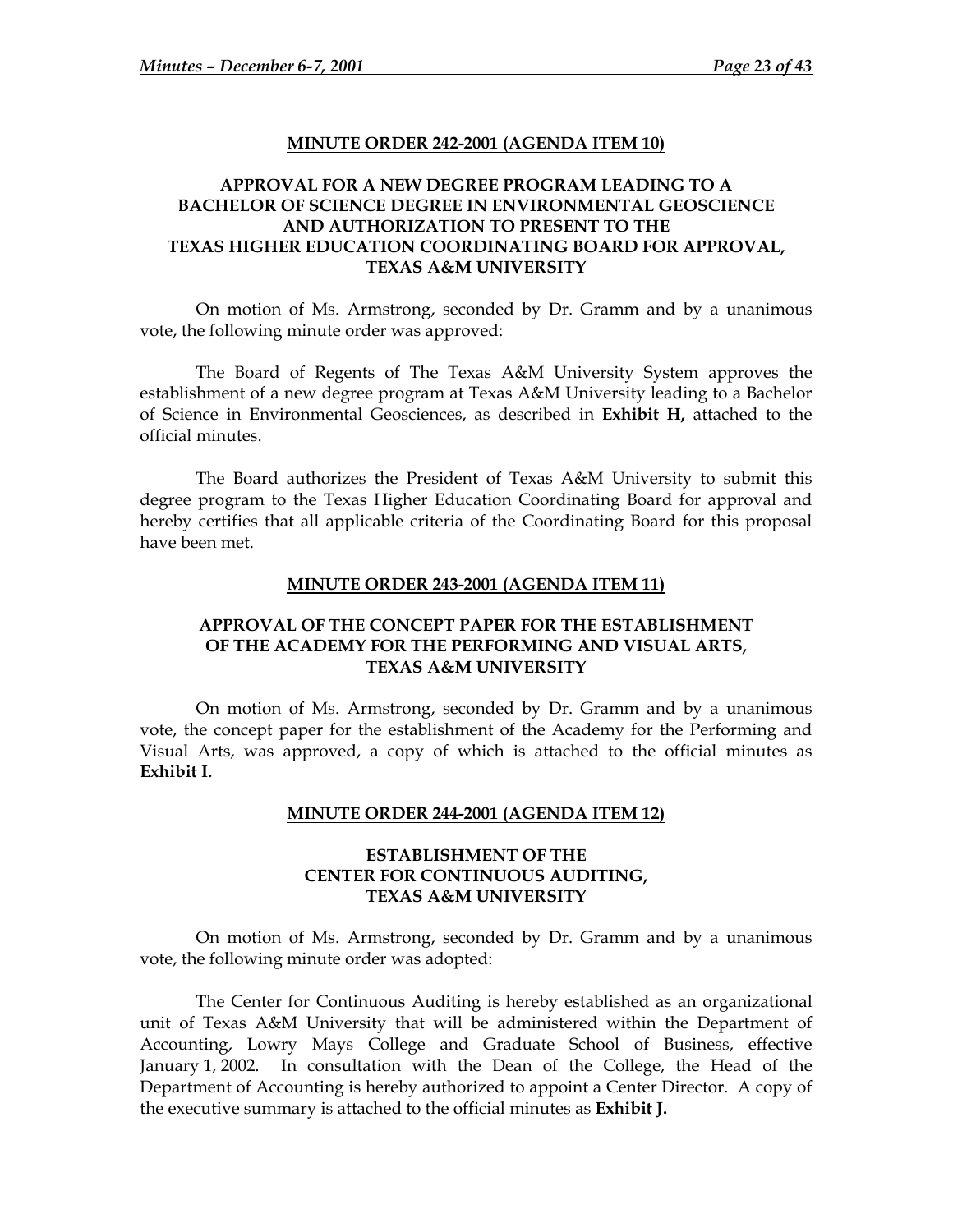### **MINUTE ORDER 245-2001 (AGENDA ITEM 13)**

## **ESTABLISHMENT OF THE EUROPEAN UNION CENTER, TEXAS A&M UNIVERSITY**

<span id="page-29-0"></span>On motion of Ms. Armstrong, seconded by Dr. Gramm and by a unanimous vote, the following minute order was adopted:

The European Union Center is hereby established as an organizational unit of Texas A&M University to be administered within the International Programs Office. A copy of the executive summary is attached to the official minutes as **Exhibit K.**

# **MINUTE ORDER 246-2001 (AGENDA ITEM 14)**

# **APPROVAL OF AMENDED MISSION STATEMENT AND AUTHORIZATION TO SUBMIT TO THE TEXAS HIGHER EDUCATION COORDINATING BOARD FOR APPROVAL, TEXAS A&M UNIVERSITY-COMMERCE**

On motion of Ms. Armstrong, seconded by Dr. Gramm and by a unanimous vote, the following minute order was adopted:

The Board of Regents of The Texas A&M University System approves the amended Mission Statement for Texas A&M University-Commerce, a copy of which is attached to the official minutes as **Exhibit L.**

The Board also authorizes the President of Texas A&M University-Commerce to submit this amended Mission Statement to the Texas Higher Education Coordinating Board for approval.

### **MINUTE ORDER 247-2001 (AGENDA ITEM 15)**

# **APPROVAL OF THE CONCEPT PAPER FOR THE HARTE RESEARCH INSTITUTE FOR GULF OF MEXICO STUDIES, TEXAS A&M UNIVERSITY-CORPUS CHRISTI**

On motion of Ms. Armstrong, seconded by Dr. Gramm and by a unanimous vote, the concept paper for the establishment of the Harte Research Institute for Gulf of Mexico Studies at Texas A&M University-Corpus Christi was approved, a copy of which is attached to the official minutes as **Exhibit M.**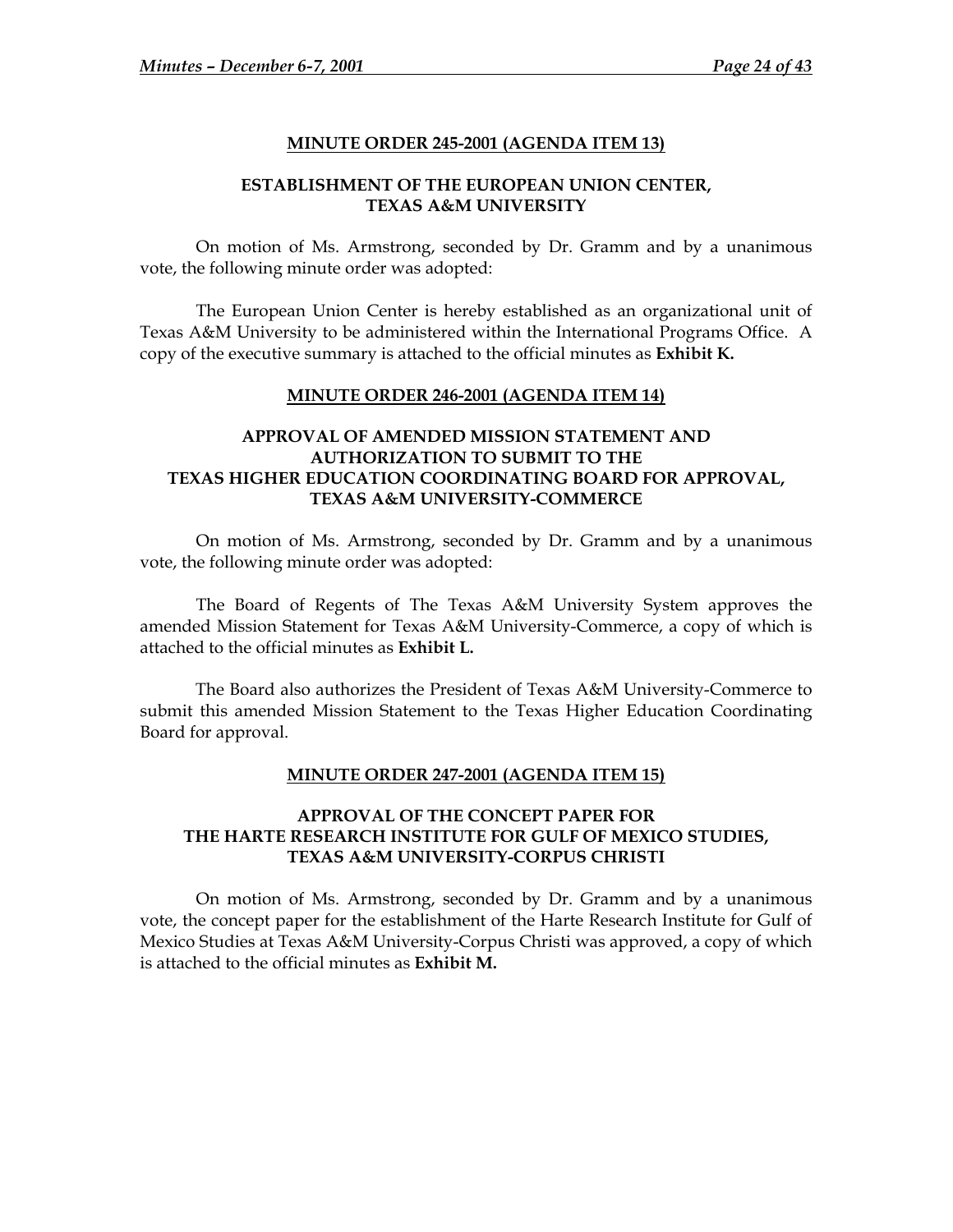#### **MINUTE ORDER 248-2001 (AGENDA ITEM 16)**

## <span id="page-30-0"></span>**APPROVAL OF AMENDED MISSION STATEMENT AND TABLE OF PROGRAMS AND AUTHORIZATION TO REQUEST APPROVAL FROM THE TEXAS HIGHER EDUCATION COORDINATING BOARD, TEXAS A&M UNIVERSITY-KINGSVILLE**

On motion of Ms. Armstrong, seconded by Dr. Gramm and by a unanimous vote, the following minute order was adopted:

The Board of Regents of The Texas A&M University System approves the amended Mission Statement and Table of Programs for Texas A&M University-Kingsville as contained in **Exhibits N and O,** attached to the official minutes.

The Board authorizes the President of Texas A&M University-Kingsville to submit the amended Mission Statement and Table of Programs to the Texas Higher Education Coordinating Board for approval.

#### **MINUTE ORDER 249-2001 (AGENDA ITEM 17)**

# **APPROVAL OF INSTITUTIONAL PLAN FOR DISTANCE EDUCATION AND OFF-CAMPUS INSTRUCTION AND AUTHORIZATION TO SUBMIT TO TEXAS HIGHER EDUCATION COORDINATING BOARD FOR APPROVAL, TEXAS A&M UNIVERSITY-TEXARKANA**

On motion of Ms. Armstrong, seconded by Dr. Gramm and by a unanimous vote, the following minute order was adopted:

The Board of Regents of The Texas A&M University System approves the Institutional Plan for Distance Education and Off-Campus Instruction for Texas A&M University-Texarkana, a copy of which is attached to the official minutes as **Exhibit P.**

The Board also authorizes the President to submit this Institutional Plan for Distance Education and Off-Campus Instruction to the Texas Higher Education Coordinating Board for approval.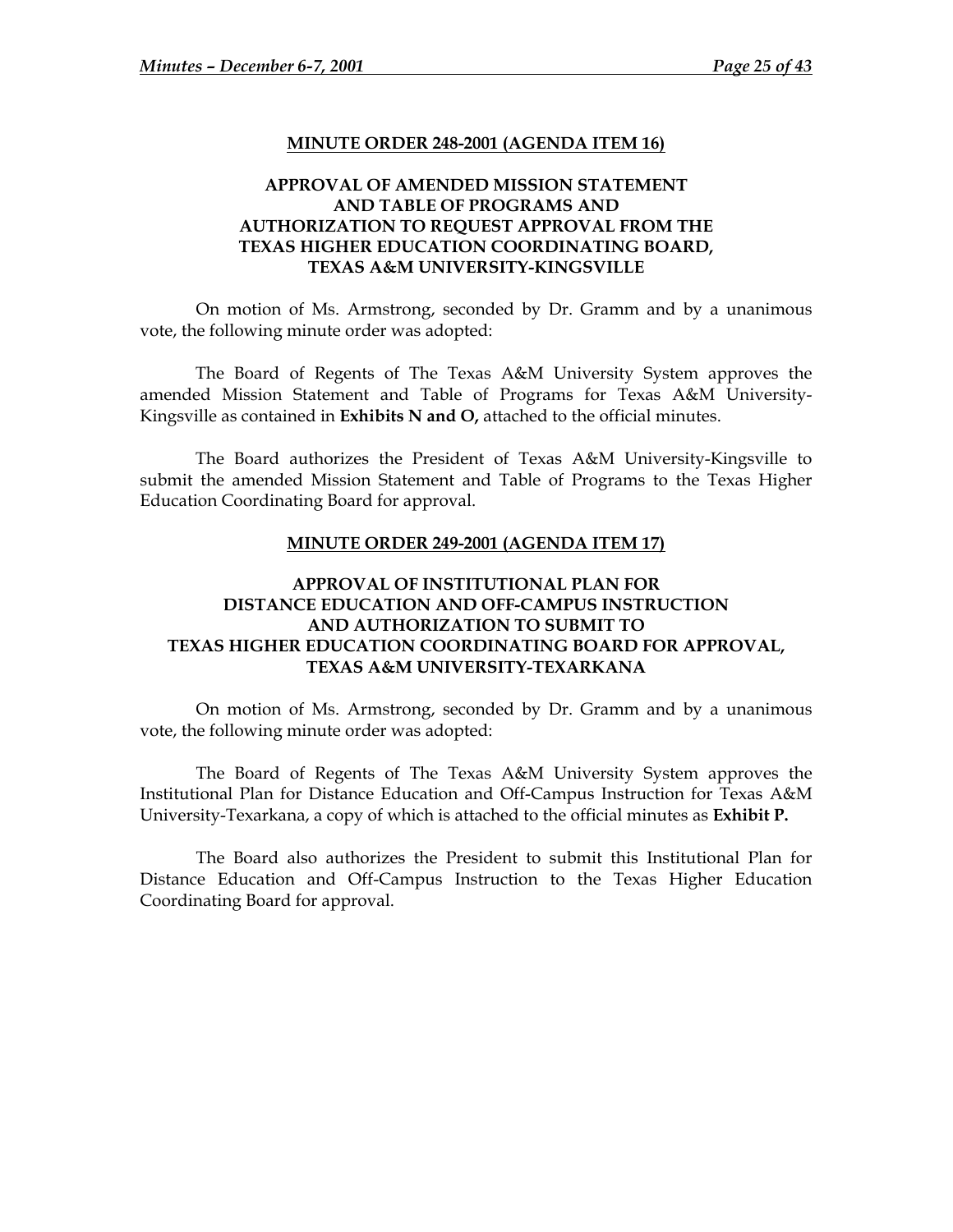#### **MINUTE ORDER 250-2001 (AGENDA ITEM 18)**

# <span id="page-31-0"></span>**APPROVAL OF AMENDED MISSION STATEMENT AND AMENDED TABLE OF PROGRAMS AND AUTHORIZATION TO SUBMIT TO THE TEXAS HIGHER EDUCATION COORDINATING BOARD FOR APPROVAL, TEXAS A&M UNIVERSITY-TEXARKANA**

On motion of Ms. Armstrong, seconded by Dr. Gramm and by a unanimous vote, the following minute order was adopted:

The Board of Regents of The Texas A&M University System approves the amended Mission Statement and Table of Programs for Texas A&M University-Texarkana, copies of which are attached to the official minutes as **Exhibits Q & R.**

The Board also authorizes the President to submit the revised Mission Statement and amended Table of Programs to the Texas Higher Education Coordinating Board for approval.

#### **MINUTE ORDER 251-2001 (AGENDA ITEM 19)**

## **APPROVAL OF AMENDED TABLE OF PROGRAMS AND AUTHORIZATION TO REQUEST APPROVAL FROM THE TEXAS HIGHER EDUCATION COORDINATING BOARD, WEST TEXAS A&M UNIVERSITY**

On motion of Ms. Armstrong, seconded by Dr. Gramm and by a unanimous vote, the following minute order was adopted:

The Board of Regents of The Texas A&M University System approves the amended Table of Programs for West Texas A&M University, a copy of which is attached to the official minutes as **Exhibit S.** 

 The Board also authorizes the President to submit this amended Table of Programs to the Texas Higher Education Coordinating Board for approval.

#### **MINUTE ORDER 252-2001 (AGENDA ITEM 20)**

# **APPROVAL OF CONCEPT PAPER FOR THE CENTER FOR DYNAMICS SYSTEMS AND CONTROL, TEXAS ENGINEERING EXPERIMENT STATION**

On motion of Ms. Armstrong, seconded by Dr. Gramm and by a unanimous vote, the concept paper for the establishment of the Center for Dynamics Systems and Control, within the Texas Engineering Experiment Station, was approved. A copy of the concept paper is attached to the official minutes as **Exhibit T.**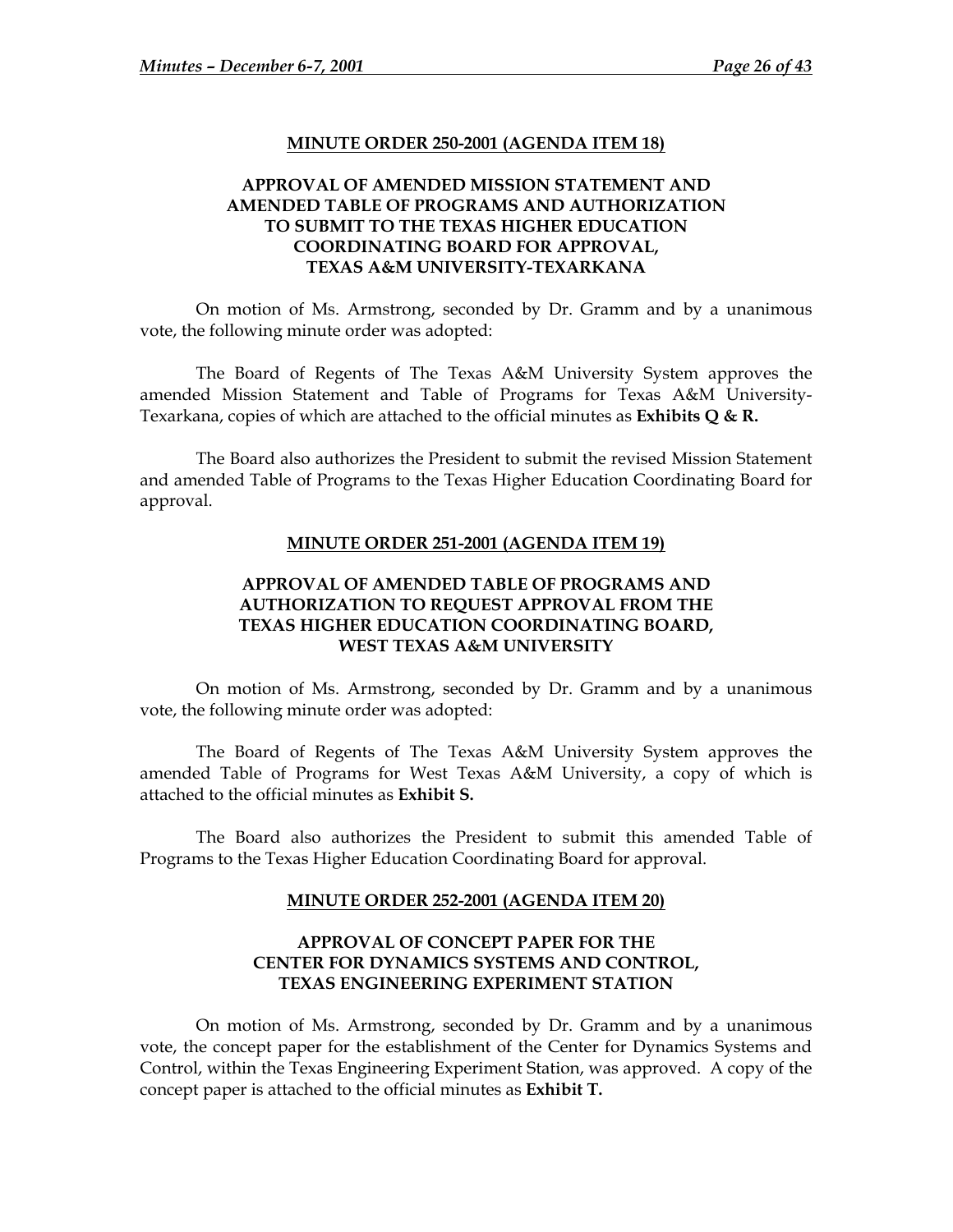#### **MINUTE ORDER 253-2001 (AGENDA ITEM 21)**

# <span id="page-32-0"></span>**APPROVAL OF INSTITUTE FOR COUNTERMEASURES AGAINST AGRICULTURAL BIOTERRORISM, TEXAS A&M UNIVERSITY, TEXAS AGRICULTURAL EXPERIMENT STATION, TEXAS COOPERATIVE EXTENSION AND TEXAS VETERINARY MEDICAL DIAGNOSTIC LABORATORY**

On motion of Ms. Armstrong, seconded by Dr. Gramm and by a unanimous vote, the following minute order was adopted:

 The Institute for Countermeasures Against Agricultural Bioterrorism is hereby established to organize and expand science-based research, extension and service programs that contribute to preventing and minimizing the impact of bioterrorism activities directed at the United States' agriculture and food supply. The Institute will serve as a System organizational unit of Texas A&M University, the Texas Agricultural Experiment Station, Texas Cooperative Extension, and the Texas Veterinary Medical Diagnostic Laboratory. In consultation with Texas A&M University's Vice President for Research and other participating System Components within the Institute, the Vice Chancellor, Dean and Director of the Texas Agricultural Experiment Station and Texas Cooperative Extension is hereby authorized to appoint an Institute Director. A copy of the executive summary is attached to the official minutes as **Exhibit U.**

#### **MINUTE ORDER 254-2001 (AGENDA ITEM 51)**

## **APPROVAL OF AMENDED MISSION STATEMENT AND AUTHORIZATION TO REQUEST APPROVAL FROM THE TEXAS HIGHER EDUCATION COORDINATING BOARD, PRAIRIE VIEW A&M UNIVERSITY**

On motion of Ms. Armstrong, seconded by Dr. Gramm and by a unanimous vote, the following minute order was adopted:

 The Board of Regents of The Texas A&M University System approves the amended Mission Statement for Prairie View A&M University as contained in **Exhibit V,** attached to the official minutes.

 The Board also authorizes the President of Prairie View A&M University to submit this amended Mission Statement to the Texas Higher Education Coordinating Board for approval.

**~~~~** 

Mr. Nye called on Dr. Avilés to present the report from the Committee on Buildings and Physical Plant.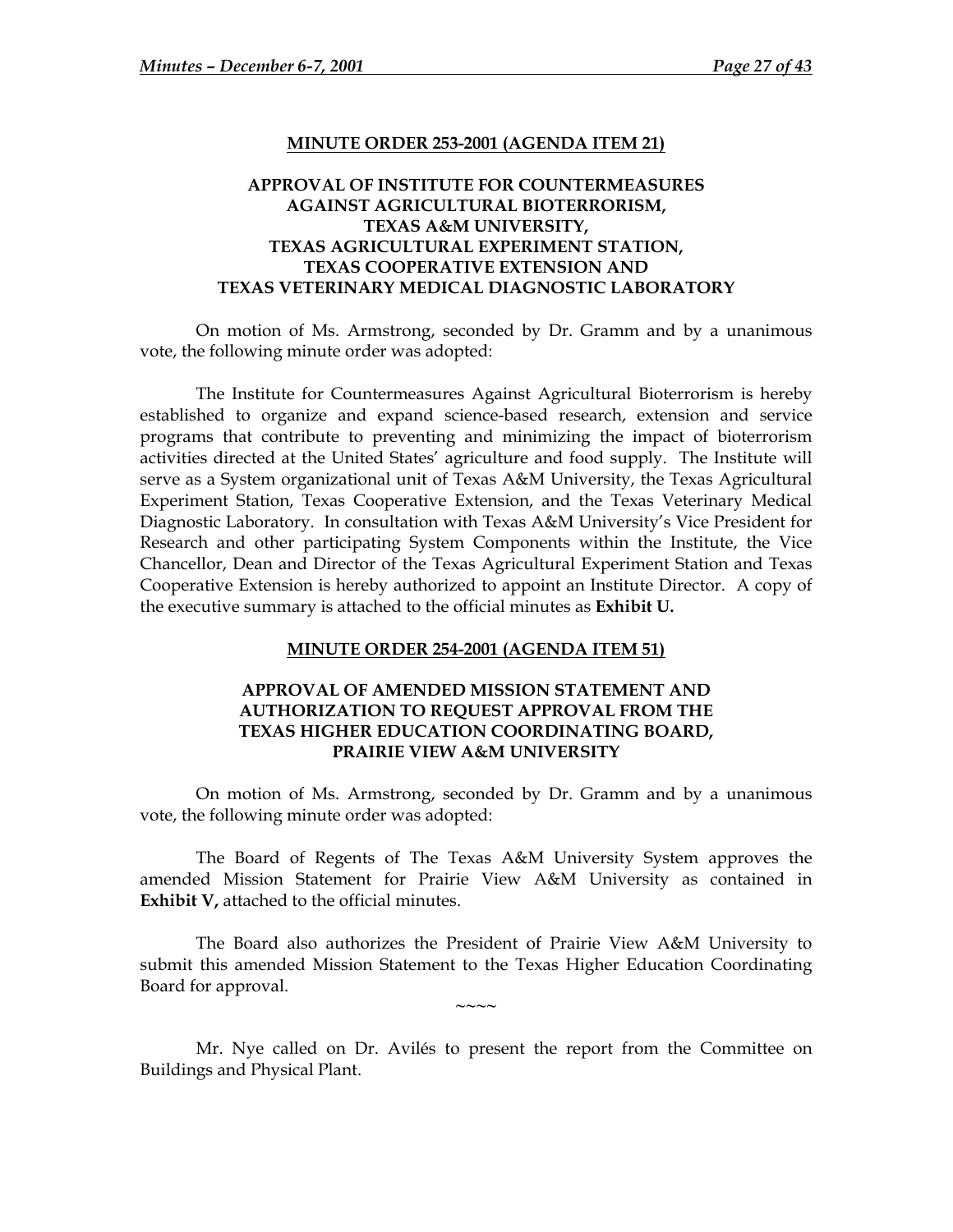## <span id="page-33-0"></span>**REPORT FROM THE COMMITTEE ON BUILDINGS AND PHYSICAL PLANT**

Dr. Avilés, Chairman of the Committee on Buildings and Physical Plant, said the Committee met the previous day and Items 23 through 29 pertaining to construction, Item 30 pertaining to the adoption of a master plan, Items 31 through 33 pertaining to real estate, and Item 34 pertaining to the naming of facilities, were approved.

Dr. Avilés said the following Architect/Engineer Design Team selections were recommended by the Committee:

- Design of the Fine Arts Complex at West Texas A&M University to the firm of HLM Design of Dallas, Texas
- Design of the Nursing Facility at the Prairie View A&M University College of Nursing to the firm of Watkins Hamilton Ross Architects, Inc., of Houston, Texas
- Design of the Architecture and Arts Building at Prairie View A&M University to the firm of HKS, Inc., of Dallas, Texas
- Design of the Classroom Building at Texas A&M University-Corpus Christi to the firm of Barnes Gromatzky Kosarek Architects, of Austin, Texas
- Design of the Gulf of Mexico Research Building at Texas A&M University-Corpus Christi to the firm of Richter Associates of Corpus Christi, Texas
- Design of the Pharmacy School at Texas A&M University-Kingsville to the firm of B2HK, of Houston, Texas
- Design of the New Science Building at Texas A&M International University to the firm of Kell Munoz Architects of San Antonio, Texas

Dr. Avilés said the following actions were taken by the Chancellor, pursuant to System Policy 51.04 on construction projects since the last regular meeting of the Board of Regents.

- 1) Moveable furnishings contract award for the Student Development Center at Texas A&M International University to Jones Office Supply dba Jones & Cook Stationers of McAllen, Texas, in the amount of \$52,832.97
- 2) Construction contract for the West Campus Training and Dressing Room Facility at Texas A&M University to RM Dudley Construction Co., Inc., of College Station, Texas, in the amount \$4,317,133.00

**~~~~** 

The Board took action as set forth below: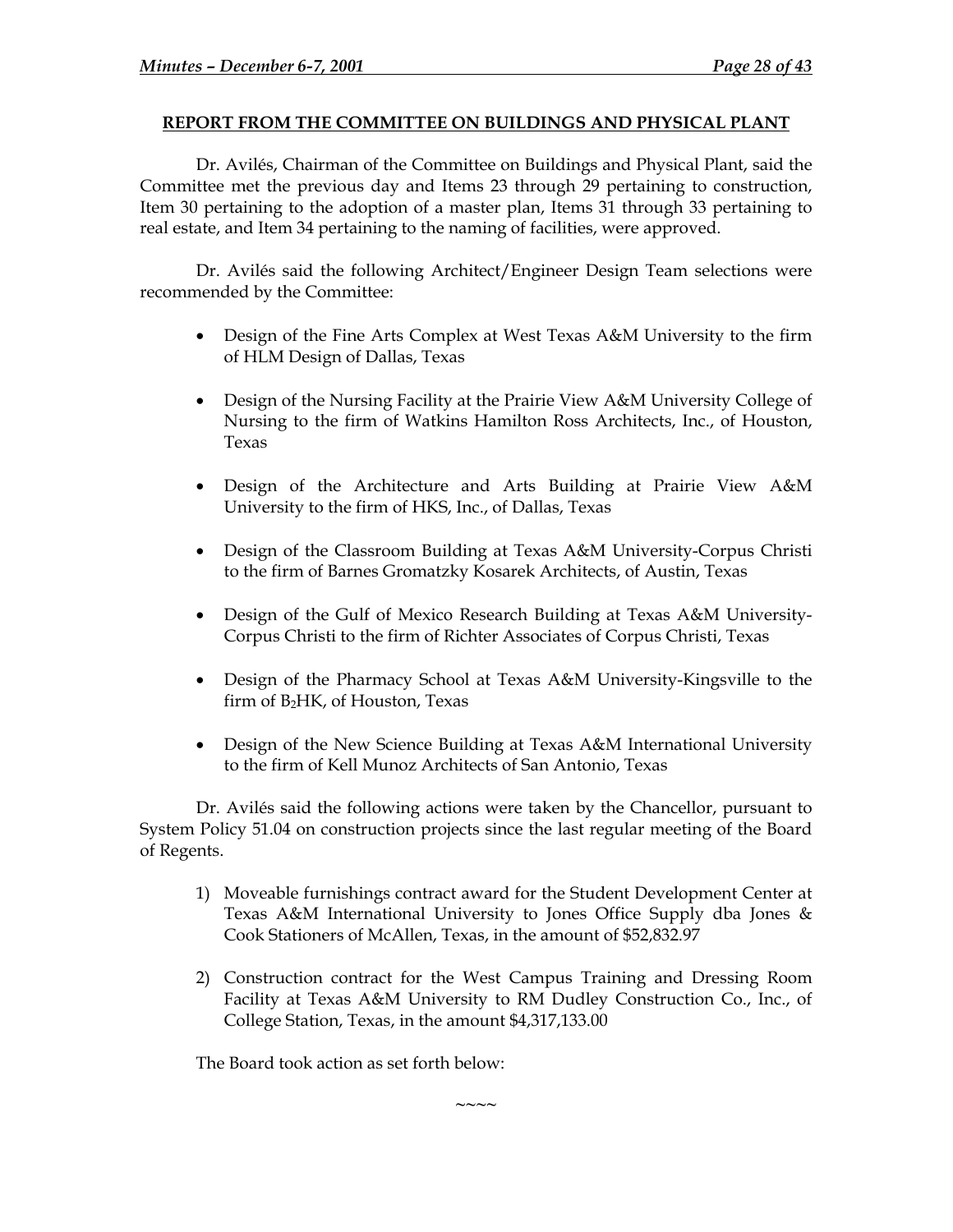#### **MINUTE ORDER 255-2001 (AGENDA ITEM 23)**

# <span id="page-34-0"></span>**APPROVAL OF THE PROGRAM OF REQUIREMENTS, APPROPRIATION FOR DESIGN AND SELECTION OF THE ARCHITECT/ENGINEER DESIGN TEAM FOR THE FINE ARTS COMPLEX, WEST TEXAS A&M UNIVERSITY**

On motion of Dr. Avilés, seconded by Mr. Stevens and by a unanimous vote, the following minute order was approved:

The program of requirements for the Fine Arts Complex at West Texas A&M University is approved.

Supplementing a previous appropriation of \$20,000.00, the amount of \$1,650,000.00 is appropriated from Account No. 40-0899058 Fine Arts Complex for design of the Fine Arts Complex at West Texas A&M University.

The firm of HLM Design, Inc., of Dallas, Texas, is selected to head the architect/engineer design team for the Fine Arts Complex at West Texas A&M University.

The Board of Regents of The Texas A&M University System reasonably expects to incur debt in one or more obligations for this project, and all or a portion of the proceeds received from the sale of such obligations is reasonably expected to be used to reimburse the account(s) for amounts previously appropriated and/or expended from such account(s).

As required by Section 5(a) of the Master Resolution of the Revenue Financing System, the Board hereby determines that it will have sufficient funds to meet the financial obligations of The Texas A&M University System, including sufficient Pledged Revenues to satisfy the Annual Debt Service Requirements of the Revenue Financing System and to meet all financial obligations of the Board relating to the Revenue Financing System and that the Participants, on whose behalf the debt is issued, possess the financial capacity to satisfy their Direct Obligations.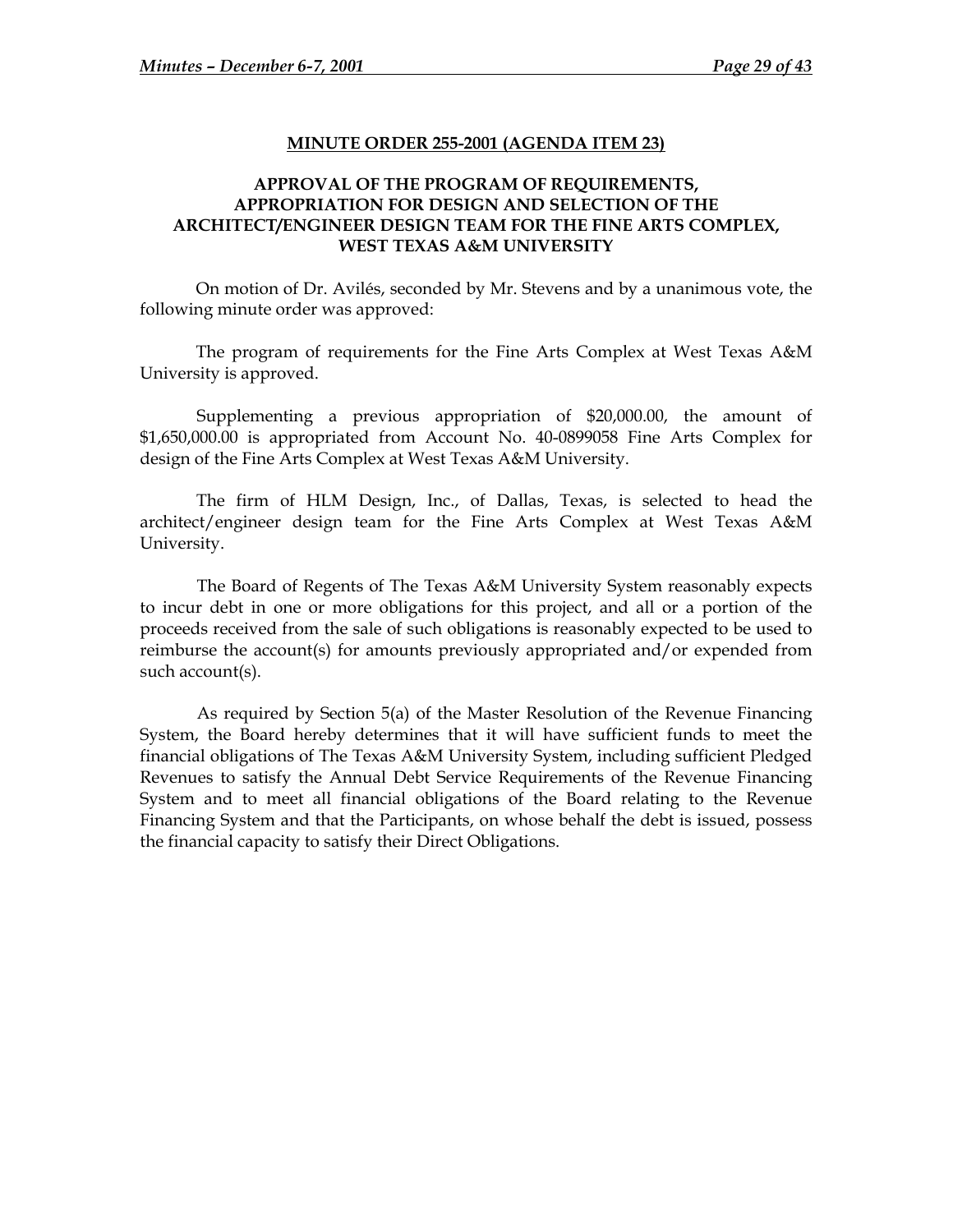## **MINUTE ORDER 256-2001 (AGENDA ITEM 24)**

# <span id="page-35-0"></span>**APPROVAL OF THE PROGRAM OF REQUIREMENTS, APPROPRIATION FOR DESIGN AND SELECTION OF THE ARCHITECT/ENGINEER DESIGN TEAM FOR THE NURSING FACILITY IN HOUSTON, TEXAS, PRAIRIE VIEW A&M UNIVERSITY**

On motion of Dr. Avilés, seconded by Mr. Stevens and by a unanimous vote, the following minute order was approved:

The program of requirements for the Nursing Facility at the Prairie View A&M University College of Nursing, Houston, Texas is approved.

Supplementing a previous appropriation of \$25,000.00, the amount of \$1,769,000.00 is appropriated from Account No. 084230 Permanent University Fund Note Proceeds for design of the Nursing Facility at the Prairie View A&M University College of Nursing, Houston, Texas.

The firm of Watkins Hamilton Ross Architects, Inc., Houston, Texas, is selected to head the architect/engineer design team for the Nursing Facility.

The Board of Regents of The Texas A&M University System reasonably expects to incur debt in one or more obligations for this project, and all or a portion of the proceeds received from the sale of such obligations is reasonably expected to be used to reimburse the account(s) for amounts previously appropriated and/or expended from such account(s).

As required by Section 5(a) of the Master Resolution of the Revenue Financing System, the Board hereby determines that it will have sufficient funds to meet the financial obligations of The Texas A&M University System, including sufficient Pledged Revenues to satisfy the Annual Debt Service Requirements of the Revenue Financing System and to meet all financial obligations of the Board relating to the Revenue Financing System and that the Participants, on whose behalf the debt is issued, possess the financial capacity to satisfy their Direct Obligations.

### **MINUTE ORDER 257-2001 (AGENDA ITEM 25)**

# **APPROVAL OF THE PROGRAM OF REQUIREMENTS, APPROPRIATION FOR DESIGN AND SELECTION OF THE ARCHITECT/ENGINEER DESIGN TEAM FOR THE ARCHITECTURE AND ARTS BUILDING, PRAIRIE VIEW A&M UNIVERSITY**

On motion of Dr. Avilés, seconded by Mr. Stevens and by a unanimous vote, the following minute order was approved: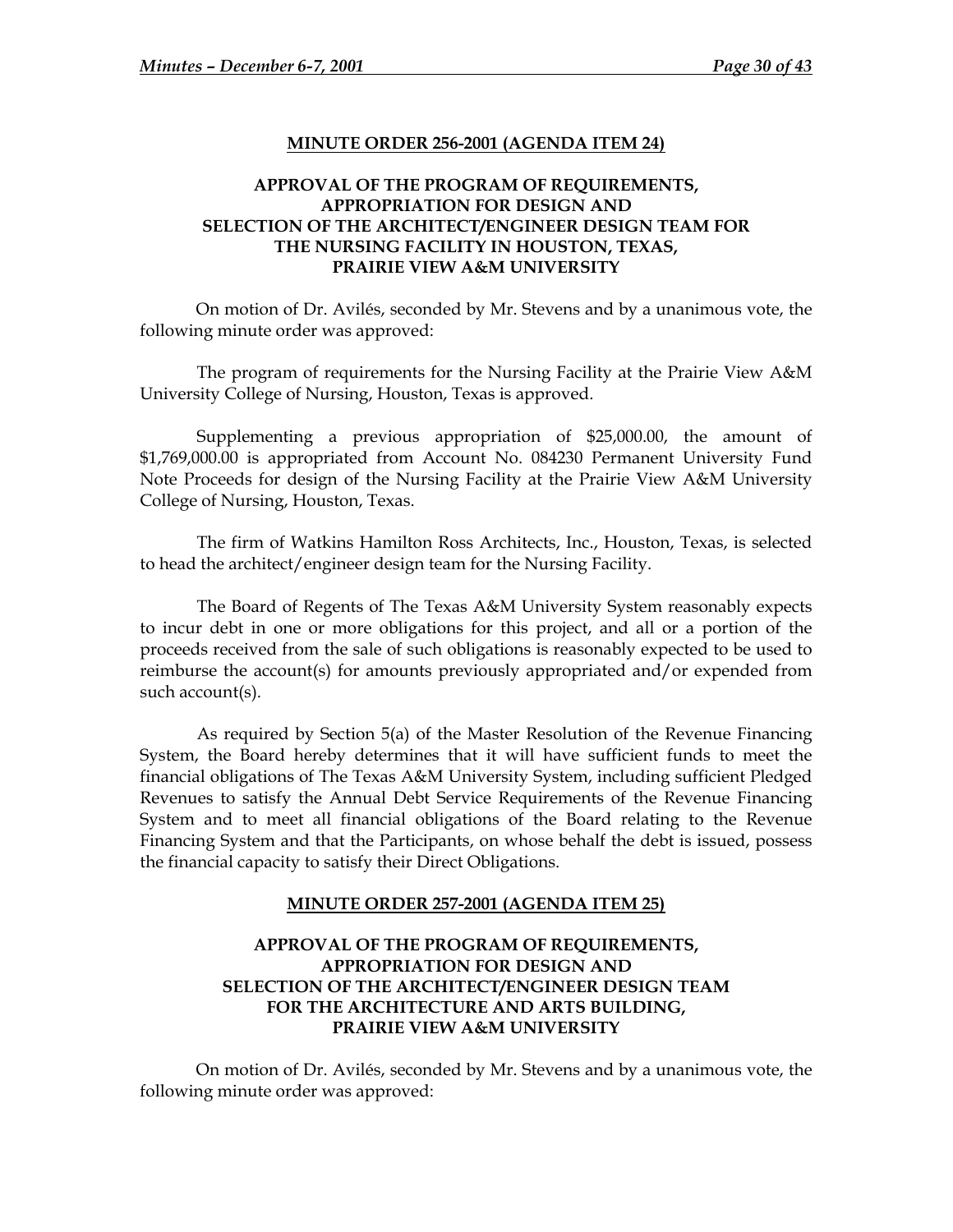<span id="page-36-0"></span>The program of requirements for the Architecture and Arts Building at Prairie View A&M University is approved.

Supplementing a previous appropriation of \$25,000.00, the amount of \$1,435,000.00 is appropriated from Account No. 020101 Designated Tuition - Cash Flow Reserve for design of the Architecture and Arts Building at Prairie View A&M University.

The firm of HKS, Inc., of Dallas, Texas, is selected to head the architect/engineer design team for the Architecture and Arts Building at Prairie View A&M University.

The Board of Regents of The Texas A&M University System reasonably expects to incur debt in one or more obligations for this project, and all or a portion of the proceeds received from the sale of such obligations is reasonably expected to be used to reimburse the account(s) for amounts previously appropriated and/or expended from such account(s).

As required by Section 5(a) of the Master Resolution of the Revenue Financing System, the Board hereby determines that it will have sufficient funds to meet the financial obligations of The Texas A&M University System, including sufficient Pledged Revenues to satisfy the Annual Debt Service Requirements of the Revenue Financing System and to meet all financial obligations of the Board relating to the Revenue Financing System and that the Participants, on whose behalf the debt is issued, possess the financial capacity to satisfy their Direct Obligations.

## **MINUTE ORDER 258-2001 (AGENDA ITEM 26)**

## **APPROVAL OF THE PROGRAM OF REQUIREMENTS, APPROPRIATION FOR DESIGN AND SELECTION OF THE ARCHITECT/ENGINEER DESIGN TEAM FOR THE CLASSROOM BUILDING, TEXAS A&M UNIVERSITY-CORPUS CHRISTI**

On motion of Dr. Avilés, seconded by Mr. Stevens and by a unanimous vote, the following minute order was approved:

The program of requirements for the Classroom Building at Texas A&M University-Corpus Christi is approved.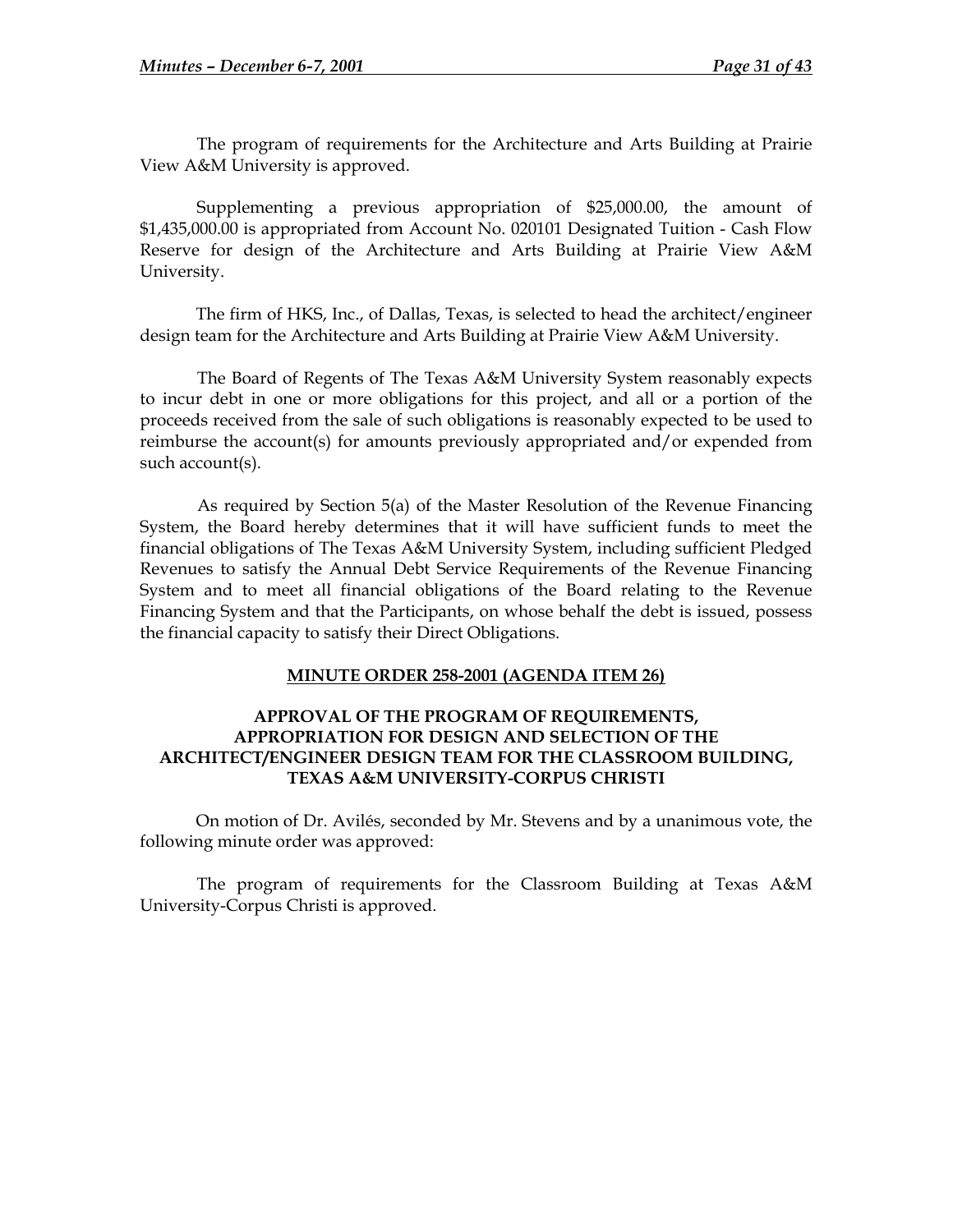<span id="page-37-0"></span> Supplementing a previous appropriation of \$15,000.00, the amount of \$150,000.00 is appropriated from Account No. 029999 Interest Income – Designated; \$1,200,000.00 is appropriated from Account No. 030010 Student Services Fee; \$100,000.00 is appropriated from Account No. 034004 Unallocated Student Housing Reserve; \$91,000.00 is appropriated from Account No. 284547 Unallocated Board Authorized Tuition and \$440,000.00 is appropriated from Account No. 284533 Board Authorized Tuition – President – Reserve for design of the Classroom Building at Texas A&M University-Corpus Christi.

The firm of Barnes Gromatzky Kosarek Architects, of Austin, Texas, is selected to head the architect/engineer design team for the Classroom Building at Texas A&M University-Corpus Christi.

The Board of Regents of The Texas A&M University System reasonably expects to incur debt in one or more obligations for this project, and all or a portion of the proceeds received from the sale of such obligations is reasonably expected to be used to reimburse the account(s) for amounts previously appropriated and/or expended from such account(s).

As required by Section 5(a) of the Master Resolution of the Revenue Financing System, the Board hereby determines that it will have sufficient funds to meet the financial obligations of The Texas A&M University System, including sufficient Pledged Revenues to satisfy the Annual Debt Service Requirements of the Revenue Financing System and to meet all financial obligations of the Board relating to the Revenue Financing System and that the Participants, on whose behalf the debt is issued, possess the financial capacity to satisfy their Direct Obligations.

### **MINUTE ORDER 259-2001 (AGENDA ITEM 27)**

# **APPROVAL OF THE PROGRAM OF REQUIREMENTS, APPROPRIATION FOR DESIGN AND SELECTION OF THE ARCHITECT/ENGINEER DESIGN TEAM FOR THE GULF OF MEXICO RESEARCH BUILDING, TEXAS A&M UNIVERSITY-CORPUS CHRISTI**

On motion of Dr. Avilés, seconded by Mr. Stevens and by a unanimous vote, the following minute order was approved:

The program of requirements for the Gulf of Mexico Research Building at Texas A&M University-Corpus Christi is approved.

Supplementing a previous appropriation of \$12,000.00, the amount of \$787,000.00 is appropriated from Account No. 016090 Higher Education Fund for design of the Gulf of Mexico Research Building at Texas A&M University-Corpus Christi.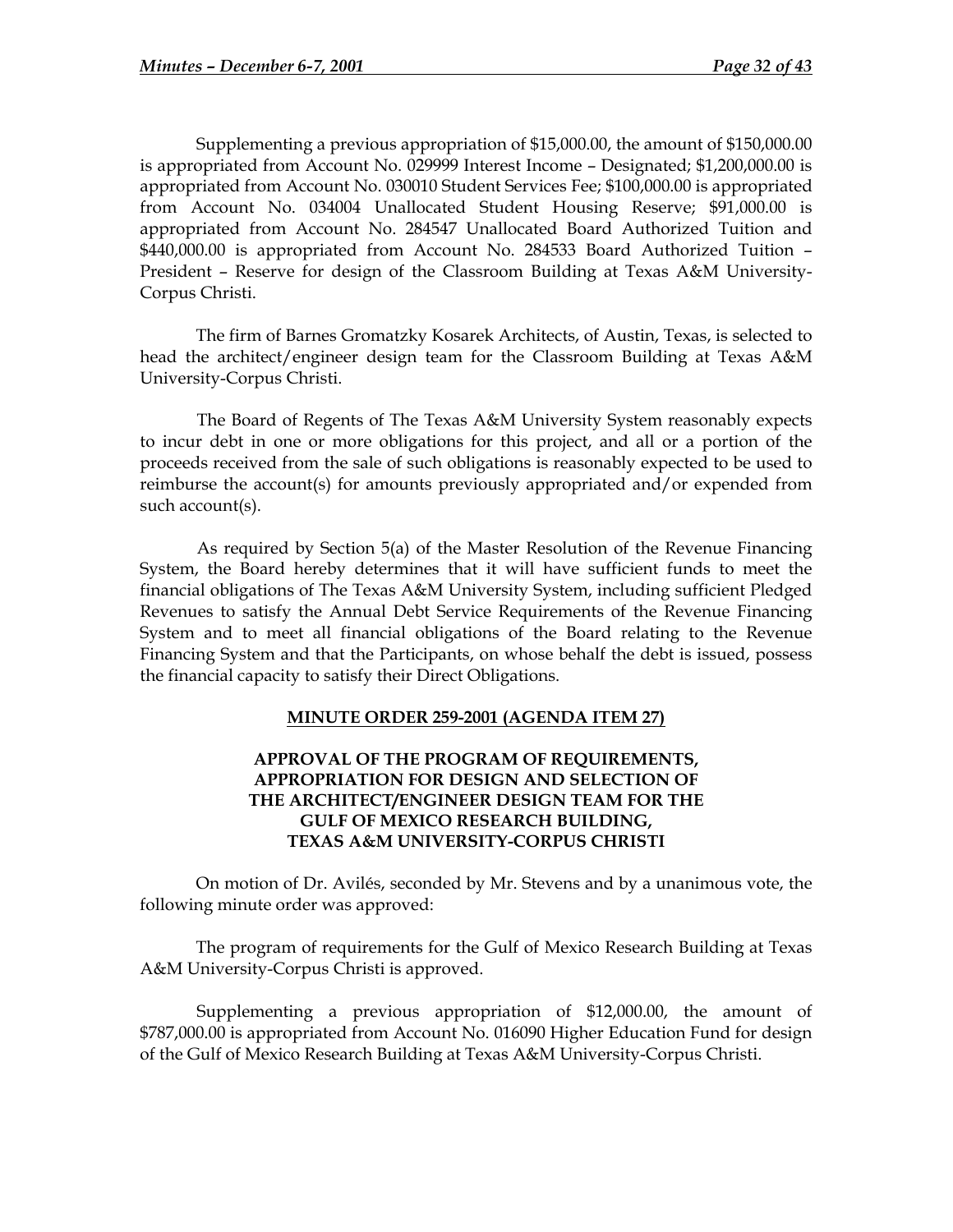<span id="page-38-0"></span>The firm of Richter Associates of Corpus Christi, Texas, is selected to head the architect/engineer design team for the Gulf of Mexico Research Building at Texas A&M University-Corpus Christi.

The Board of Regents of The Texas A&M University System reasonably expects to incur debt in one or more obligations for this project, and all or a portion of the proceeds received from the sale of such obligations is reasonably expected to be used to reimburse the account(s) for amounts previously appropriated and/or expended from such account(s).

As required by Section 5(a) of the Master Resolution of the Revenue Financing System, the Board hereby determines that it will have sufficient funds to meet the financial obligations of The Texas A&M University System, including sufficient Pledged Revenues to satisfy the Annual Debt Service Requirements of the Revenue Financing System and to meet all financial obligations of the Board relating to the Revenue Financing System and that the Participants, on whose behalf the debt is issued, possess the financial capacity to satisfy their Direct Obligations.

## **MINUTE ORDER 260-2001 (AGENDA ITEM 28)**

# **APPROVAL OF THE PROGRAM OF REQUIREMENTS, APPROPRIATION FOR DESIGN AND SELECTION OF THE ARCHITECT/ENGINEER DESIGN TEAM FOR THE PHARMACY SCHOOL, TEXAS A&M UNIVERSITY-KINGSVILLE**

On motion of Dr. Avilés, seconded by Mr. Stevens and by a unanimous vote, the following minute order was approved:

The program of requirements for the Pharmacy School at Texas A&M University-Kingsville is approved.

Supplementing a previous appropriation of \$15,000.00, the amount of \$600,000.00 is appropriated from Account No. 218090 Designated Tuition and \$214,000.00 from Account No. 334009 Campus Food Service for design of the Pharmacy School at Texas A&M University-Kingsville.

The firm of B2HK of Houston, Texas, is selected to head the architect/engineer design team for the Pharmacy School at Texas A&M University-Kingsville.

The Board of Regents of The Texas A&M University System reasonably expects to incur debt in one or more obligations for this project, and all or a portion of the proceeds received from the sale of such obligations is reasonably expected to be used to reimburse the account(s) for amounts previously appropriated and/or expended from such account(s).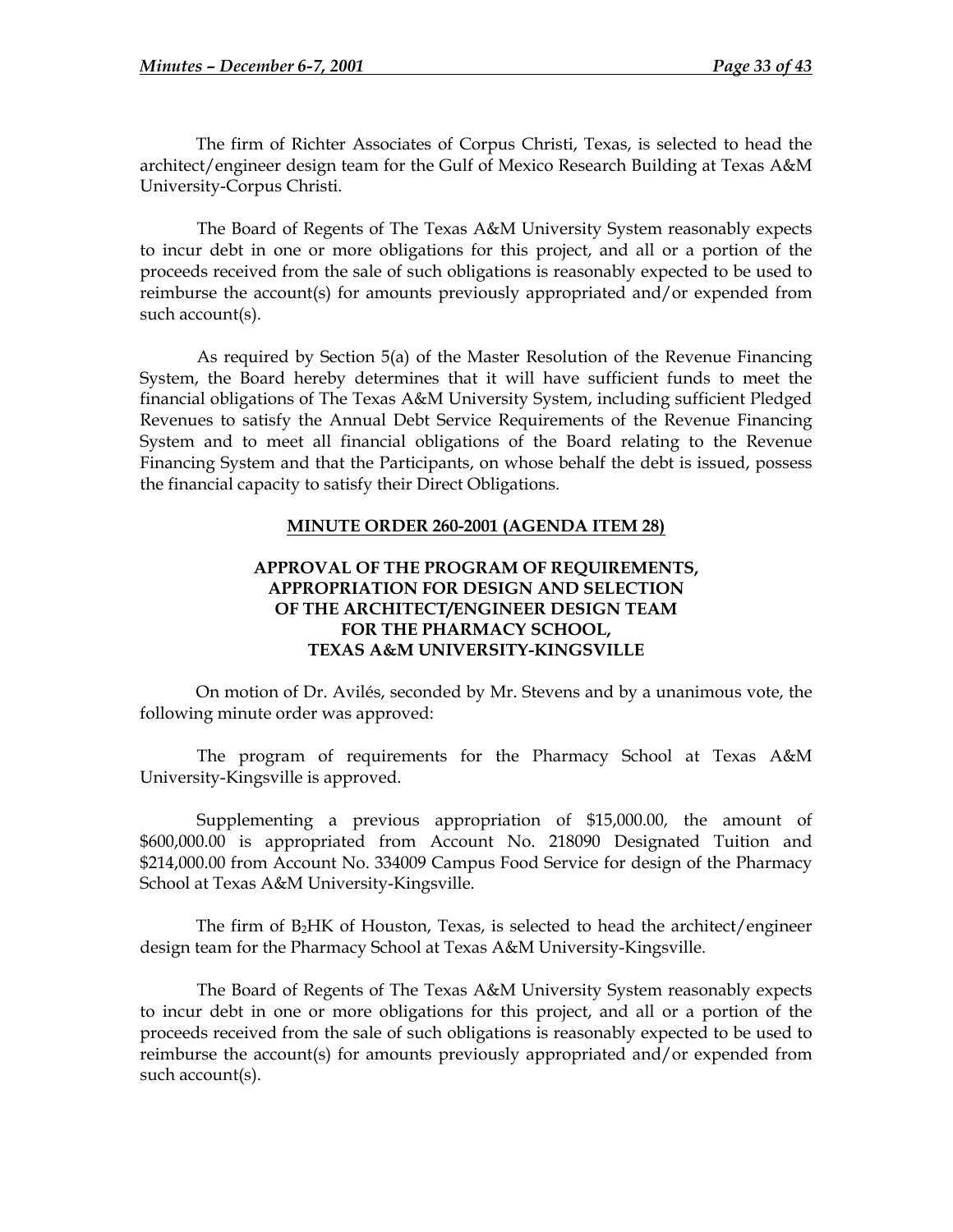<span id="page-39-0"></span>As required by Section 5(a) of the Master Resolution of the Revenue Financing System, the Board hereby determines that it will have sufficient funds to meet the financial obligations of The Texas A&M University System, including sufficient Pledged Revenues to satisfy the Annual Debt Service Requirements of the Revenue Financing System and to meet all financial obligations of the Board relating to the Revenue Financing System and that the Participants, on whose behalf the debt is issued, possess the financial capacity to satisfy their Direct Obligations.

### **MINUTE ORDER 261-2001 (AGENDA ITEM 29)**

# **APPROVAL OF THE PROGRAM OF REQUIREMENTS, APPROPRIATION FOR DESIGN AND SELECTION OF THE ARCHITECT/DESIGN TEAM FOR THE NEW SCIENCE BUILDING, TEXAS A&M INTERNATIONAL UNIVERSITY**

On motion of Dr. Avilés, seconded by Mr. Stevens and by a unanimous vote, the following minute order was approved:

The program of requirements for the New Science Building at Texas A&M International University is approved.

Supplementing a previous appropriation of \$15,000.000, the amount of \$700,000.00 is appropriated from Account No. 21300 Designated Tuition Reserve and \$507,000.00 from Account No. 530031 TAMIU Student Center Interest.

The firm of Kell Munoz Architects, Inc., of San Antonio, Texas, is selected to head the architect/engineer design team for the New Science Building at Texas A&M International University.

The Board of Regents of The Texas A&M University System reasonably expects to incur debt in one or more obligations for this project, and all or a portion of the proceeds received from the sale of such obligations is reasonably expected to be used to reimburse the account(s) for amounts previously appropriated and/or expended from such account(s).

As required by Section 5(a) of the Master Resolution of the Revenue Financing System, the Board hereby determines that it will have sufficient funds to meet the financial obligations of The Texas A&M University System, including sufficient Pledged Revenues to satisfy the Annual Debt Service Requirements of the Revenue Financing System and to meet all financial obligations of the Board relating to the Revenue Financing System and that the Participants, on whose behalf the debt is issued, possess the financial capacity to satisfy their Direct Obligations.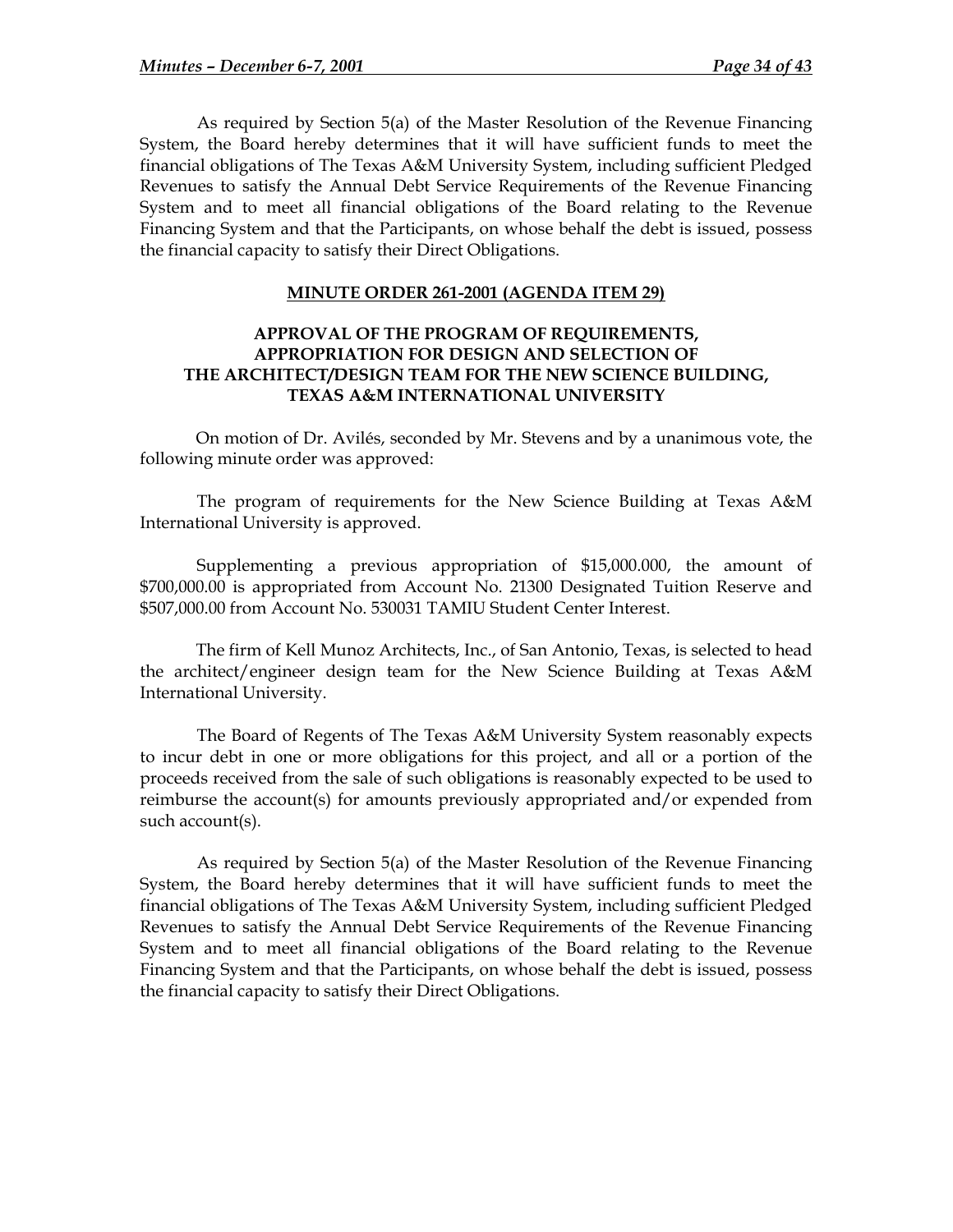#### **MINUTE ORDER 262-2001 (AGENDA ITEM 30)**

# <span id="page-40-0"></span>**ADOPTION OF A MASTER PLAN FOR THE CAMPUS OF BAYLOR COLLEGE OF DENTISTRY, DALLAS, TEXAS, THE TEXAS A&M UNIVERSITY SYSTEM HEALTH SCIENCE CENTER**

On motion of Dr. Avilés, seconded by Mr. Stevens and by a unanimous vote, the following minute order was approved:

The Board of Regents of The Texas A&M University System, hereby adopts the master plan for the expansion of Baylor College of Dentistry, attached to the official minutes as **Exhibit W.** This master plan, which may be amended from time to time by the Board, is to be used as a guide in the acquisition of real property for the campus of Baylor College of Dentistry. No authority to acquire property is provided under this minute order. All acquisitions made pursuant to this master plan, must first be approved by the Board, and in accordance with Board policy.

#### **MINUTE ORDER 263-2001 (AGENDA ITEM 31)**

## **AUTHORIZATION TO EXECUTE A NATURAL GAS PIPELINE EASEMENT TO AQUILA SOUTHWESTERN PIPELINE CORPORATION, BURLESON COUNTY, TEXAS, THE TEXAS A&M UNIVERSITY SYSTEM**

On motion of Dr. Avilés, seconded by Mr. Stevens and by a unanimous vote, the following minute order was approved:

The Chancellor of The Texas A&M University System, or his designee, after favorable recommendation by the System Real Estate Office and legal review by the Office of General Counsel, is authorized to execute a 16-inch natural gas pipeline easement to Aquila Southwestern Pipeline Corporation, or assigns. The dimensions of this easement are approximately 40 feet in width and 564.22 rods (9,309.6 feet) in length across a portion of the Texas A&M University Farm property, and is situated in the John P. Coles Survey, Abstract No. 12, Burleson County, Texas. This easement will be for a ten (10) year term with total consideration being \$56,422.00.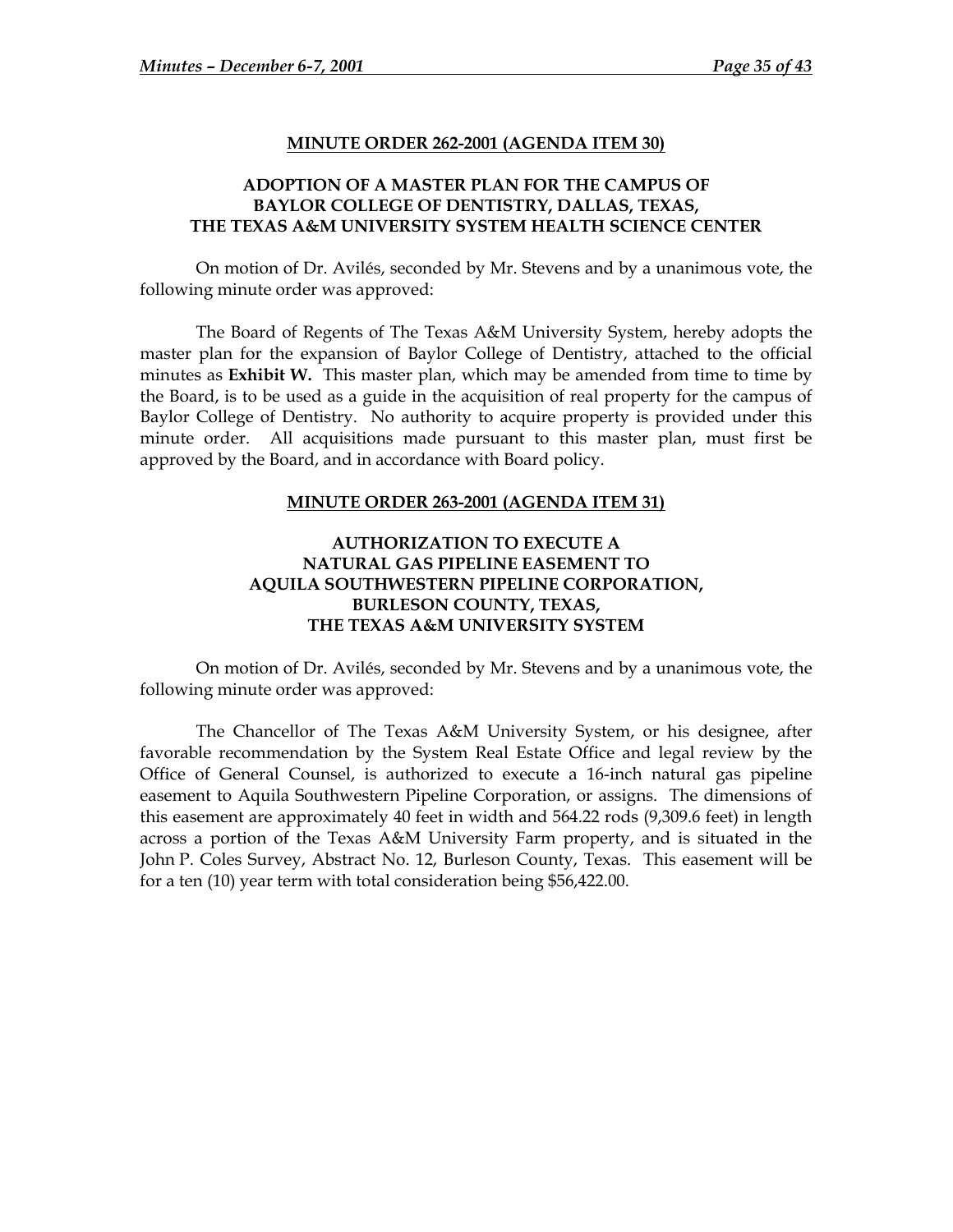#### **MINUTE ORDER 264-2001 (AGENDA ITEM 32)**

# <span id="page-41-0"></span>**AUTHORIZATION TO ACCEPT TITLE TO A TRACT OF LAND AND TO PURCHASE A BUILDING, EQUIPMENT, FURNITURE AND FIXTURES FROM THE CITY OF MCALLEN, HIDALGO COUNTY, TEXAS, AND APPROPRIATION OF FUNDS FOR THE PROJECT, THE TEXAS A&M UNIVERSITY SYSTEM**

On motion of Dr. Avilés, seconded by Mr. Stevens and by a unanimous vote, the following minute order was approved:

The Chancellor of The Texas A&M University System, or his designee, following favorable recommendation by the System Real Estate Office, legal review by the Office of General Counsel and approval by the Texas Higher Education Coordinating Board, is authorized to execute all documents necessary to enter into an agreement with the City of McAllen, Texas, for the purpose of constructing a building to The Texas A&M University System's specifications which will be used by the South Texas Center for the School of Rural Public Health. This agreement will provide The Texas A&M University System with the ability to take title to the land and to purchase the building, equipment, furniture and fixtures on or before June 30, 2003, for an amount not to exceed \$4,500,000.

The amount of \$4,500,000 is appropriated from Permanent University Fund Debt Proceeds for the purchase of a building from the City of McAllen, to include equipment, furniture, fixtures and associated costs.

The Board of Regents of The Texas A&M University System reasonably expects to incur debt in one or more obligations for this project and all or a portion of the proceeds received from the sale of such obligations is reasonably expected to be used to reimburse the account(s) for amounts previously appropriated and/or expended from such account(s).

#### **MINUTE ORDER 265-2001 (AGENDA ITEM 33)**

### **AUTHORIZATION FOR THE PURCHASE OF LAND, BOWIE COUNTY, THE TEXAS A&M UNIVERSITY SYSTEM**

On motion of Dr. Avilés, seconded by Mr. Stevens and by a unanimous vote, the following minute order was approved: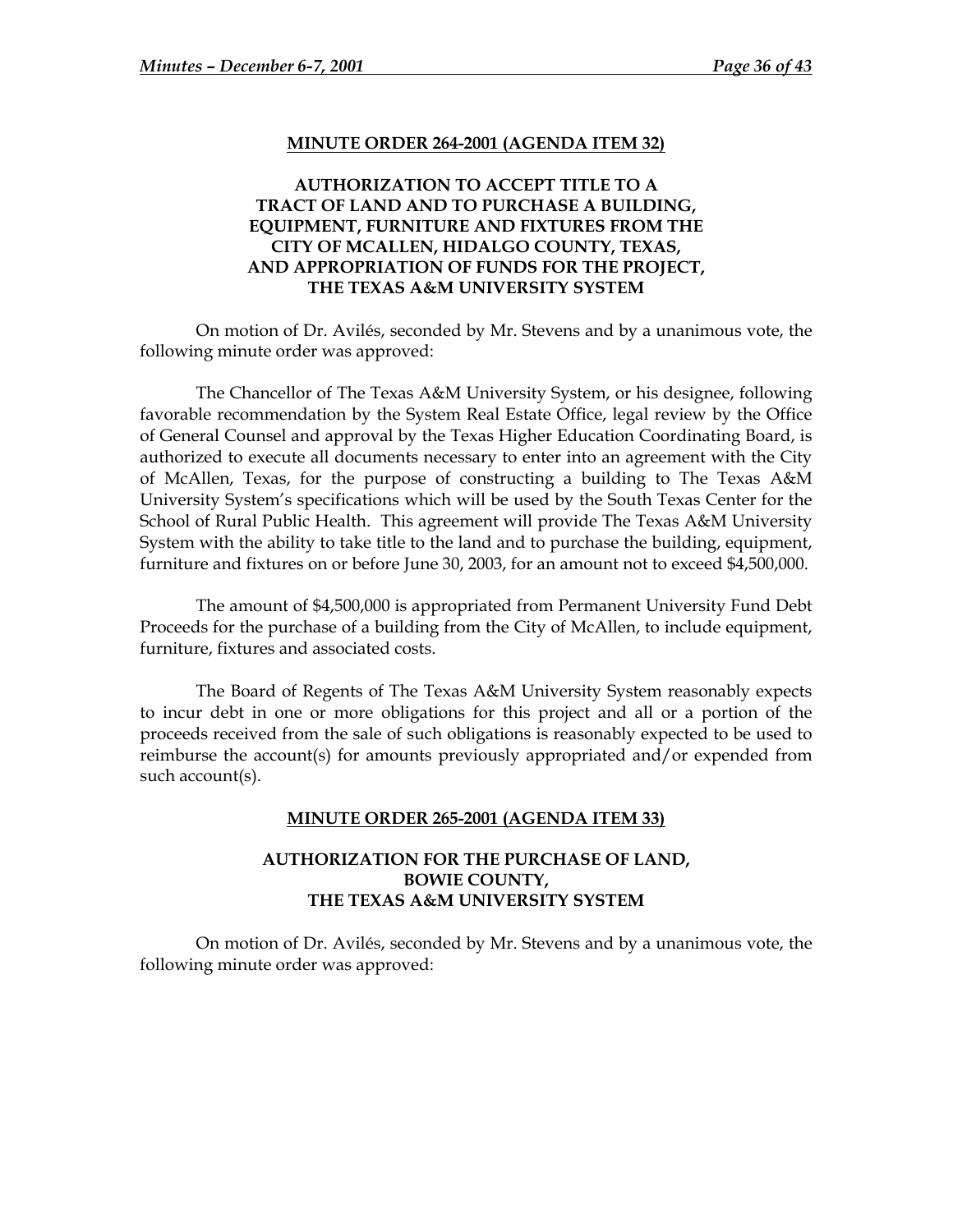<span id="page-42-0"></span>The Chancellor of The Texas A&M University System, or his designee, following favorable recommendation by the System Real Estate Office and legal review by the Office of General Counsel, is authorized to execute all documents necessary to purchase a tract of land and necessary access and drainage easements, consisting of 2.071 acres, more or less, in the J.H. Bennett Headright Survey, Abstract No. 27 in Bowie County, Texas. The purchase price of \$8,750, plus closing costs, is appropriated from Account No. 810619-00001, styled "FY-1999 New Boston Office Site" for payment.

By approval of this minute order, the Board certifies the requirements of the Texas Higher Education Coordinating Board rules have been met and authorizes the Chancellor, or his designee, to take all steps necessary to communicate this certification to the Texas Higher Education Coordinating Board.

### **MINUTE ORDER 266-2001 (AGENDA ITEM 34)**

# **NAMING OF THE HARTE RESEARCH INSTITUTE BUILDING, TEXAS A&M UNIVERSITY-CORPUS CHRISTI**

On motion of Dr. Avilés, seconded by Mr. Stevens and by a unanimous vote, the following minute order was approved:

The proposed structure to house the Harte Research Institute for Gulf of Mexico Studies, currently in conceptual design, to be located on the campus of Texas A&M University-Corpus Christi, is hereby named the "Harte Research Institute Building."

### **MINUTE ORDER 267-2001 (AGENDA ITEM 34)**

### **NAMING OF THE MICHAEL AND KAREN O'CONNOR BUILDING, TEXAS A&M UNIVERSITY-CORPUS CHRISTI**

On motion of Dr. Avilés, seconded by Mr. Stevens and by a unanimous vote, the following minute order was approved:

The proposed structure to house the College of Business and a classroom/laboratory office facility, to be located on the campus of Texas A&M University-Corpus Christi, is hereby named the "Michael and Karen O'Connor Building."

**~~~~** 

Mr. Nye called on Mr. Adams to present the report of Ad Hoc Policy Review Committee.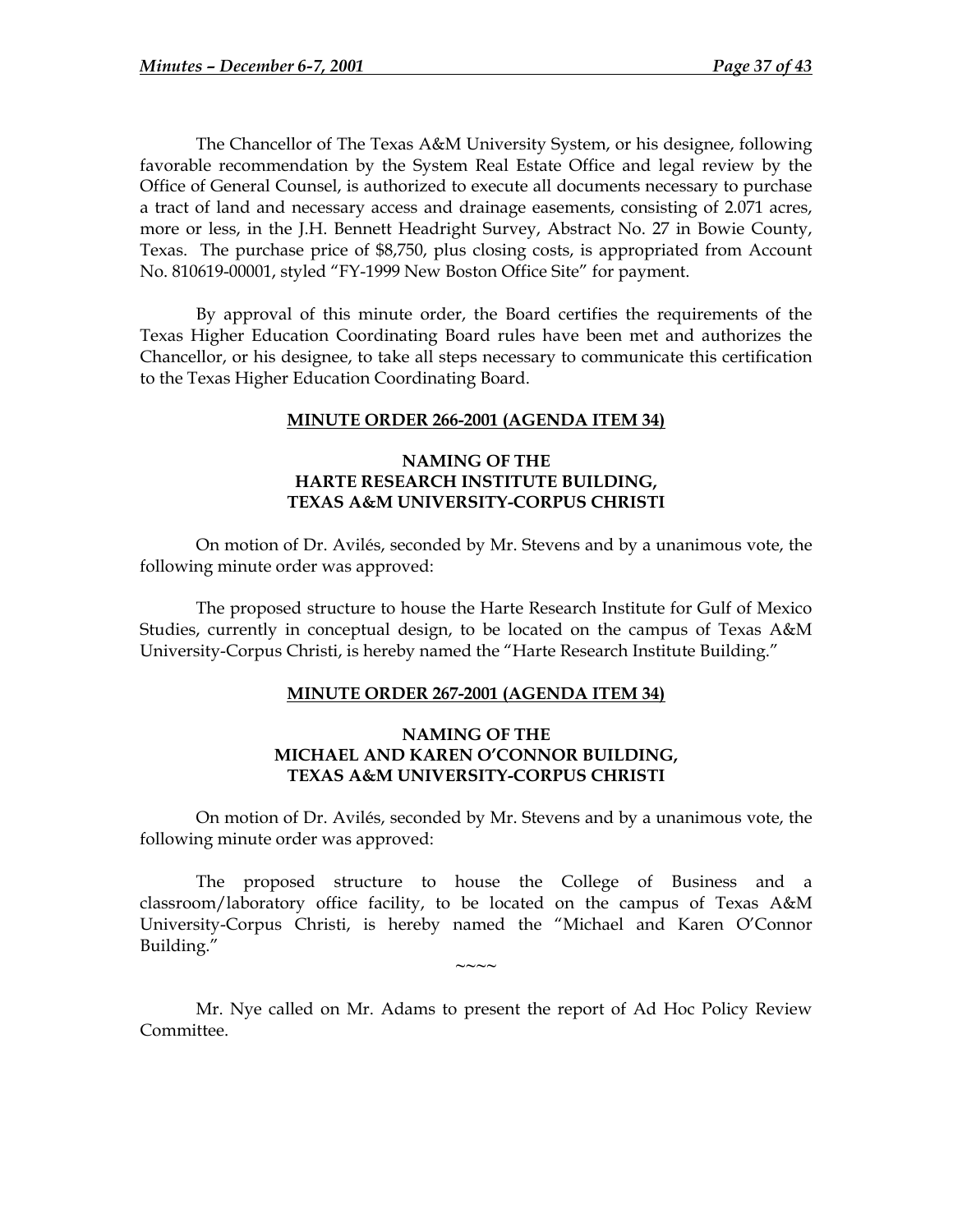### **REPORT OF THE AD HOC POLICY REVIEW COMMITTEE**

<span id="page-43-0"></span>Mr. Adams, Chairman of the Ad Hoc Policy Review Committee, said the Committee met the previous day and recommended approval of Items 22, 35 and 36. The Board took action as follows:

# **MINUTE ORDER 268-2001 (AGENDA ITEM 22)**

**~~~~** 

## **APPROVAL OF SYSTEM POLICY 13.04** *(STUDENT TRAVEL),*  **THE TEXAS A&M UNIVERSITY SYSTEM**

On motion of Mr. Adams, seconded by Mr. Sosa and by a unanimous vote, the following minute order was approved:

System Policy 13.04 *(Student Travel)* and the component rules as described in **Exhibit X**, attached to the official minutes, is approved to be effective immediately.

## **MINUTE ORDER 269-2001 (AGENDA ITEM 35)**

# **APPROVAL OF REVISIONS TO SYSTEM POLICY 17.02** *(PATENTS)***, THE TEXAS A&M UNIVERSITY SYSTEM**

On motion of Mr. Adams, seconded by Mr. Sosa and by a unanimous vote, the following minute order was approved:

System Policy 17.02 *(Patents)* described in **Exhibit Y,** attached to the official minutes, is approved to be effective immediately.

### **MINUTE ORDER 270-2001 (AGENDA ITEM 36)**

# **APPROVAL OF MAJOR REVISIONS TO SYSTEM POLICY 33.03** *(NEPOTISM)***, THE TEXAS A&M UNIVERSITY SYSTEM**

On motion of Mr. Adams, seconded by Mr. Sosa and by a unanimous vote, the following minute order was approved:

System Policy 33.03 *(Nepotism)* described in **Exhibit Z,** attached to the official minutes, is approved to be effective immediately.

**~~~~**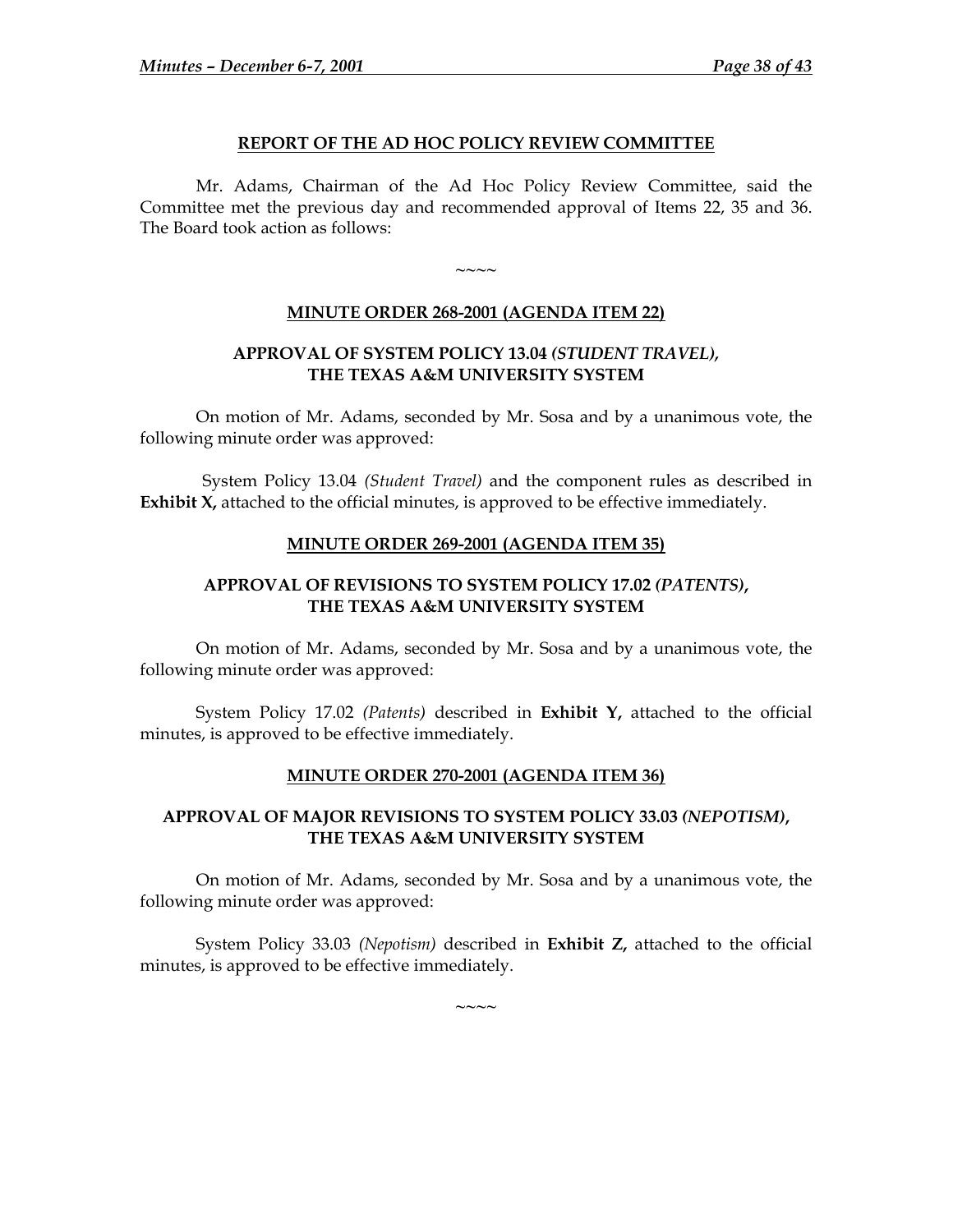### **OTHER ITEMS**

<span id="page-44-0"></span>Mr. Nye called on Mr. Graves who presented Items 40 through 42. The Board took action as set forth below:

**~~~~** 

## **MINUTE ORDER 271-2001 (AGENDA ITEM 40)**

### **CONFIRMATION OF APPOINTMENT AND COMMISSIONING OF PEACE OFFICERS, THE TEXAS A&M UNIVERSITY SYSTEM**

On motion of Dr. Avilés, seconded by Dr. Gramm and by a unanimous vote, the following minute order was approved:

In accordance with System Policy 34.06 *(Appointment, Commissioning and Authority of Peace Officers)*, the Board of Regents of The Texas A&M University System hereby confirms the appointment and commissioning of peace officers by the Presidents of the respective components of The Texas A&M University System, as reflected in **Exhibit AA,** attached to the official minutes.

### **MINUTE ORDER 272-2001 (AGENDA ITEM 41)**

## **APPROVAL OF ACADEMIC TENURE, THE TEXAS A&M UNIVERSITY SYSTEM**

On motion of Dr. Avilés, seconded by Dr. Gramm and by a unanimous vote, the following minute order was approved:

The Board of Regents of The Texas A&M University System, in accordance with System Policy 12.01 on academic freedom, responsibility and tenure, hereby authorizes the granting of tenure to the following faculty members as set forth on Tenure List No. 01-02-02, attached to the official minutes as **Exhibit BB.**

### **MINUTE ORDER 273-2001 (AGENDA ITEM 42)**

### **GRANTING OF TITLES OF EMERITUS/EMERITA, THE TEXAS A&M UNIVERSITY SYSTEM**

On motion of Dr. Avilés, seconded by Dr. Gramm and by a unanimous vote, the following minute order was approved: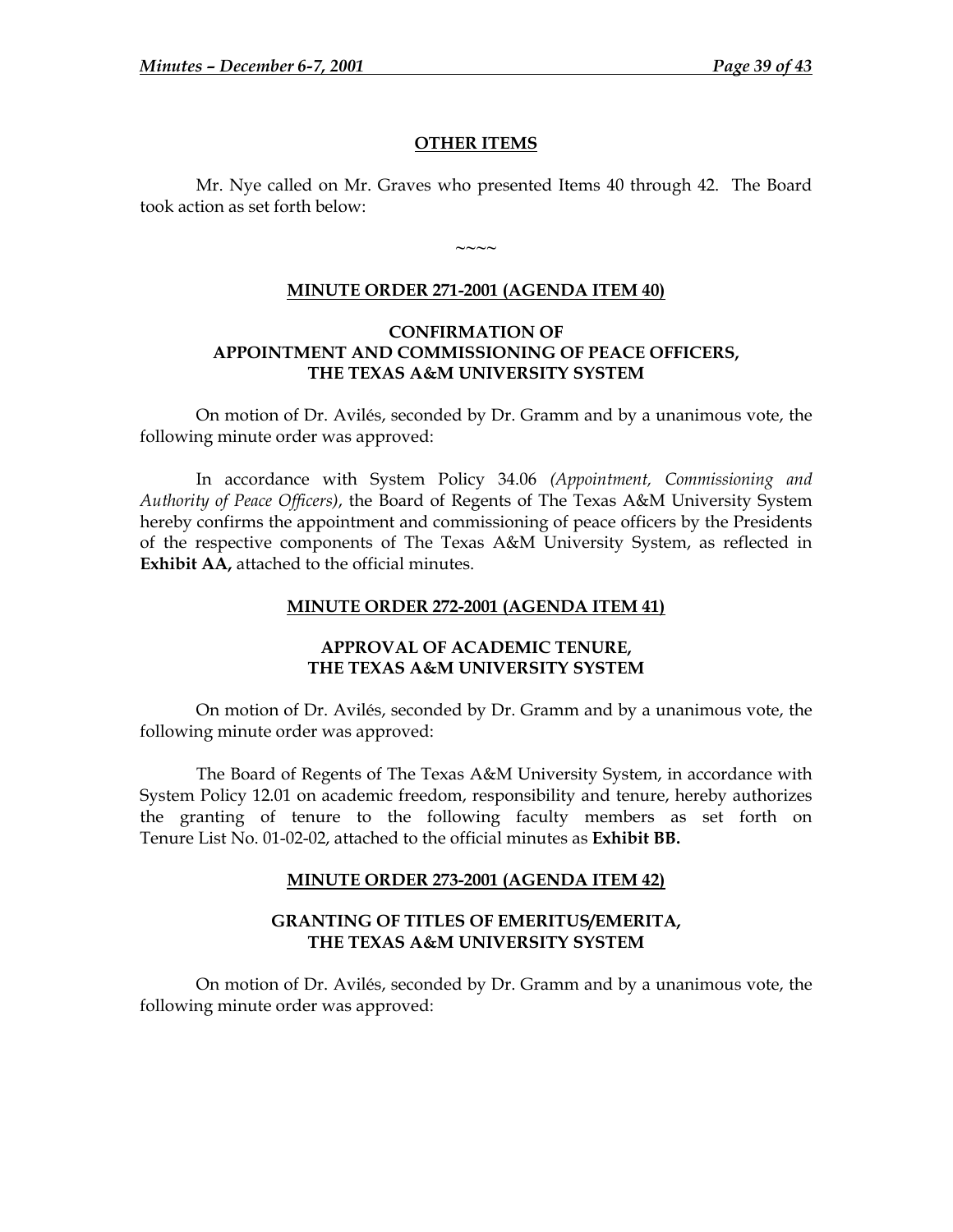<span id="page-45-0"></span>In recognition of long and distinguished service to The Texas A&M University System, the Board of Regents hereby confirms the recommendation of the Chancellor, and confers the title of "Emeritus/Emerita" upon individuals as shown on Emeritus Title List No. 01-02-02, attached to the official minutes as **Exhibit CC,** and grants all rights and privileges of this title.

Mr. Nye called on Dr. Bowen who presented Items 43, 44 and 45. The Board took action as set forth below:

**~~~~** 

**MINUTE ORDER 274-2001 (AGENDA ITEM 43)**

**~~~~** 

# **APPROVAL OF GOVERNANCE STRUCTURE OF THE BOARD OF VISITORS OF TEXAS A&M UNIVERSITY AT GALVESTON, TEXAS A&M UNIVERSITY**

On motion of Dr. Avilés, seconded by Mr. Stevens and by a unanimous vote, the following minute order was approved:

Effective December 1, 2001, the governance structure of the Board of Visitors for Texas A&M University at Galveston shall be as follows:

- 1. Total membership of the board shall not exceed twenty-five members at the discretion of the Vice President and CEO of Texas A&M University at Galveston.
- 2. Board Members shall serve three-year terms. Members may serve no more than two terms, whether in succession or in the aggregate.
- 3. The officers of the board shall be a chairman and vice-chairman, who shall be elected annually.
- 4. The Vice President and Chief Executive Officer of Texas A&M University at Galveston shall appoint an employee of Texas A&M University at Galveston to serve as secretary to the board.
- 5. The board shall meet biannually on the campus of Texas A&M University at Galveston. The meeting schedule and location are subject to change by the Vice President and Chief Executive Officer of Texas A&M University at Galveston.
- 6. A copy of the current bylaws of the Board of Visitors shall be filed with the Executive Secretary of the Board of Regents.
- 7. The Board of Visitors may adopt and amend its bylaws to incorporate the requirements established by the Board of Regents, as well as other governance matters deemed appropriate so long as such bylaws do not conflict with any Minute Order or other action of the Board of Regents.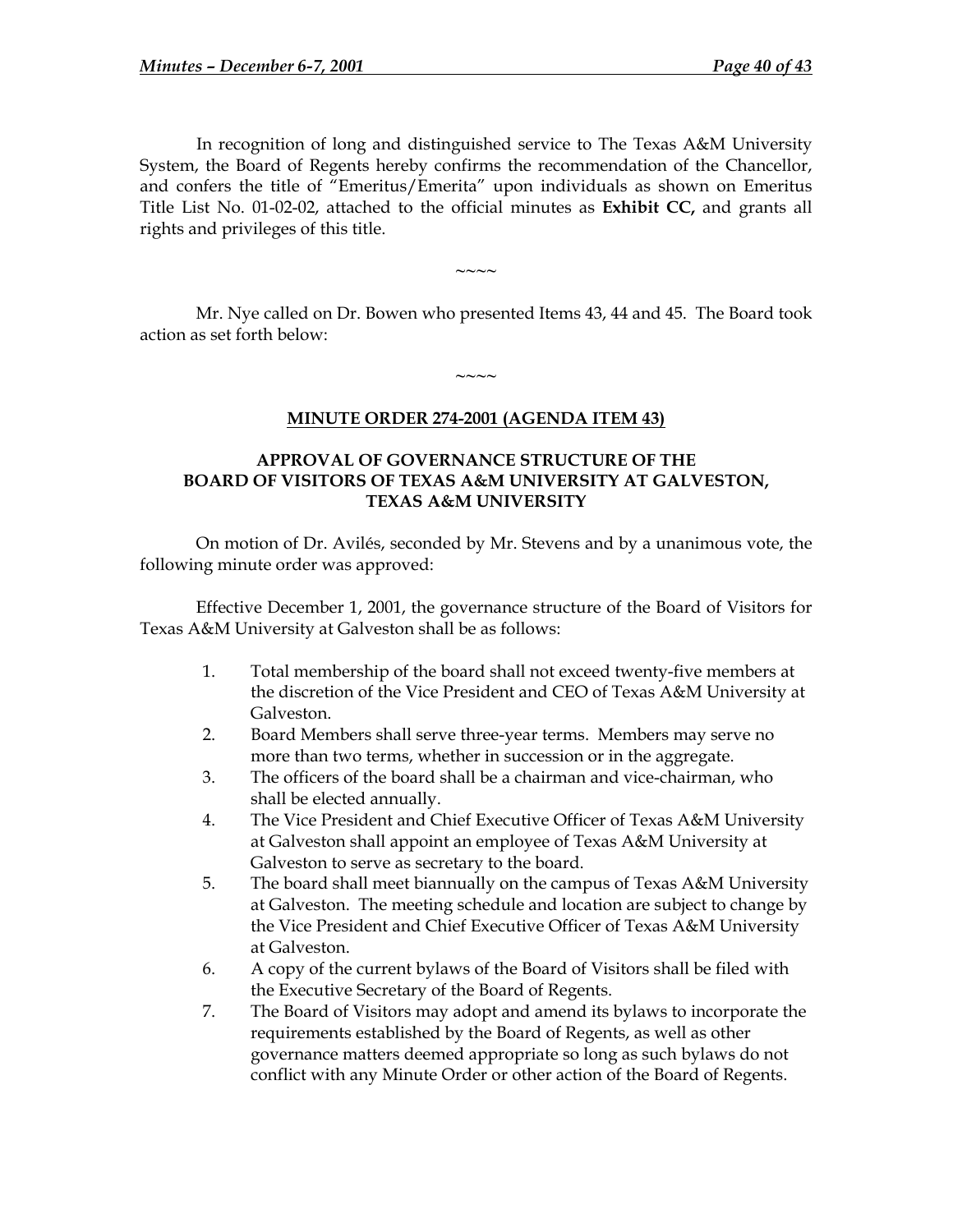### **MINUTE ORDER 275-2001 (AGENDA ITEM 44)**

## **APPROVAL OF APPOINTMENT OF JERRY S. COX TO THE BOARD OF DIRECTORS OF THE PRIVATE ENTERPRISE RESEARCH CENTER, TEXAS A&M UNIVERSITY**

<span id="page-46-0"></span>On motion of Dr. Avilés, seconded by Mr. Stevens and by a unanimous vote, the following minute order was approved:

Mr. Jerry S. Cox, Class of 1972, is hereby appointed to the Board of Directors of the Texas A&M University Private Enterprise Research Center, effective December 7, 2001.

### **MINUTE ORDER 276-2001 (AGENDA ITEM 45)**

## **APPROVAL OF APPOINTMENT OF GEORGE L. LIPPE TO THE BOARD OF DIRECTORS OF THE PRIVATE ENTERPRISE RESEARCH CENTER, TEXAS A&M UNIVERSITY**

On motion of Dr. Avilés, seconded by Mr. Stevens and by a unanimous vote, the following minute order was approved:

Mr. George L. Lippe, Class of 1976, is hereby appointed to the Board of Directors of the Texas A&M University Private Enterprise Research Center, effective December 7, 2001.

 $\sim\sim\sim\sim$ 

Mr. Nye presented Item 48 and the Board took action as set forth below:

# **MINUTE ORDER 277-2001 (AGENDA ITEM 48)**

 $\sim\sim\sim\sim$ 

## **APPROVAL OF MINUTES OF SEPTEMBER 27-28, 2001, REGULAR BOARD MEETING, BOARD OF REGENTS**

On motion of Dr. Gramm, seconded by Dr. Avilés and by a unanimous vote, the following minute order was approved:

The minutes of the Regular Meeting of the Board of Regents of The Texas A&M University System held in College Station, Texas, on September 27-28, 2001, are hereby approved.

 $\sim\sim\sim\sim$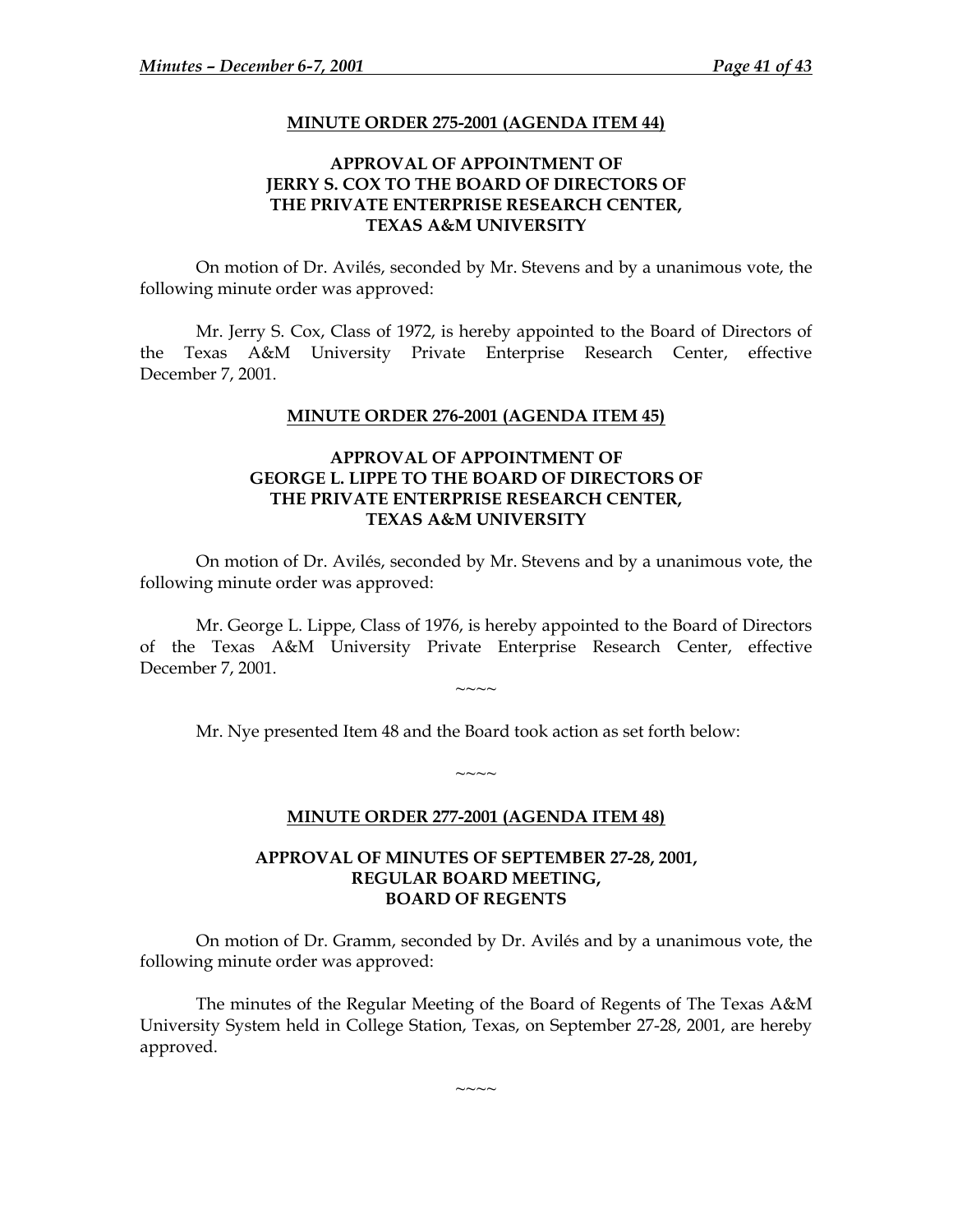<span id="page-47-0"></span> Mr. Nye said Item 50 was discussed earlier in the day. He said it was being approved subject to receipt of a letter of approval from the Office of the Attorney General.

### **MINUTE ORDER 278-2001 (AGENDA ITEM 50)**

 $\sim\sim\sim\sim$ 

### **APPROVAL OF PILOT FRESHMAN ADMISSION OPPORTUNITY PROGRAM,**  *(SUBJECT TO APPROVAL BY THE OFFICE OF THE ATTORNEY GENERAL),*  **TEXAS A&M UNIVERSITY**

On motion of Mr. Sosa, seconded by Ms. Armstrong and by a unanimous vote, the following minute order was approved:

Texas A&M University is hereby authorized to implement a Pilot Freshman Admissions Opportunity Initiative with the class matriculating in Summer or Fall 2002. Under this initiative, students in the top 20 percent of the graduating high school class in targeted and recruited high schools and meeting Texas A&M University's admission course requirements will be offered admission.

*(Secretary's Note: This minute order was adopted subject to receipt of a letter of approval from the Office of the Attorney General.)* 

 $\sim$  $\sim$  $\sim$ 

Mr. Nye said the next regular meeting was scheduled for January 24-25, 2002, at West Texas A&M University.

#### **RECESS AND RECONVENE IN CLOSED SESSION**

 Mr. Nye recessed the Board meeting at 10:45 a.m. He said the Board would reconvene its closed session in the Board Meeting Room.

#### **RECESS CLOSED SESSION AND RECONVENE IN OPEN SESSION**

 Mr. Nye reconvened the meeting in open session at 1:05 p.m. He said the Board had met in closed session on Thursday, December 6 from 4:15 p.m. to 5:20 p.m. and reconvened on Friday, December 7 at 11:08 a.m. and concluded at 1:03 p.m.

~~~~~~

The Board took action as set forth below: